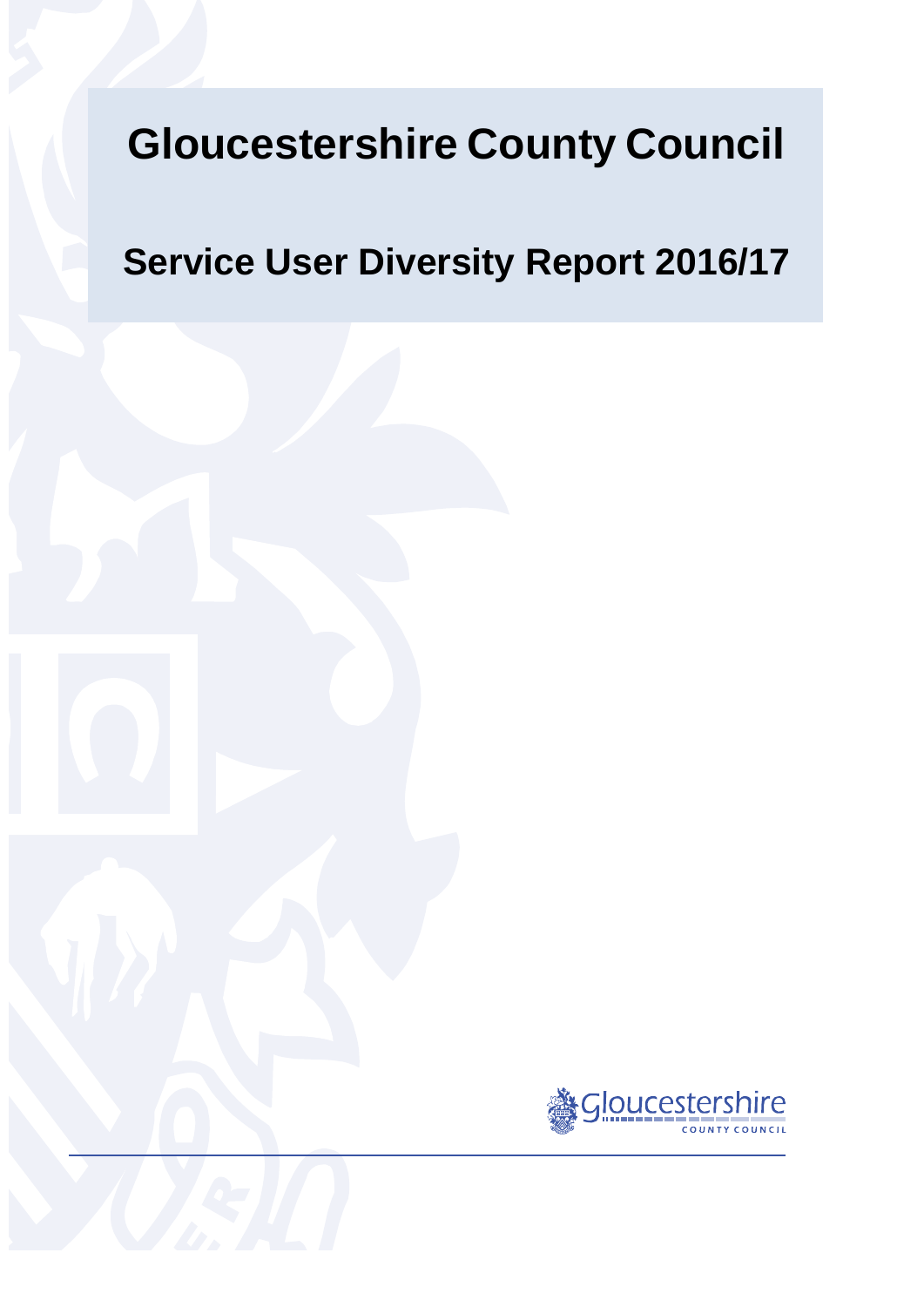# **Contents**

| How we collate equality monitoring data about service users and how we use equality |  |
|-------------------------------------------------------------------------------------|--|
|                                                                                     |  |
| How we are addressing data gaps across the protected groups?11                      |  |
|                                                                                     |  |
|                                                                                     |  |
|                                                                                     |  |
|                                                                                     |  |
|                                                                                     |  |
|                                                                                     |  |
|                                                                                     |  |
|                                                                                     |  |
|                                                                                     |  |
|                                                                                     |  |
|                                                                                     |  |
|                                                                                     |  |
|                                                                                     |  |
|                                                                                     |  |
|                                                                                     |  |
|                                                                                     |  |
|                                                                                     |  |
|                                                                                     |  |
|                                                                                     |  |
|                                                                                     |  |
|                                                                                     |  |
|                                                                                     |  |
|                                                                                     |  |
|                                                                                     |  |
|                                                                                     |  |
|                                                                                     |  |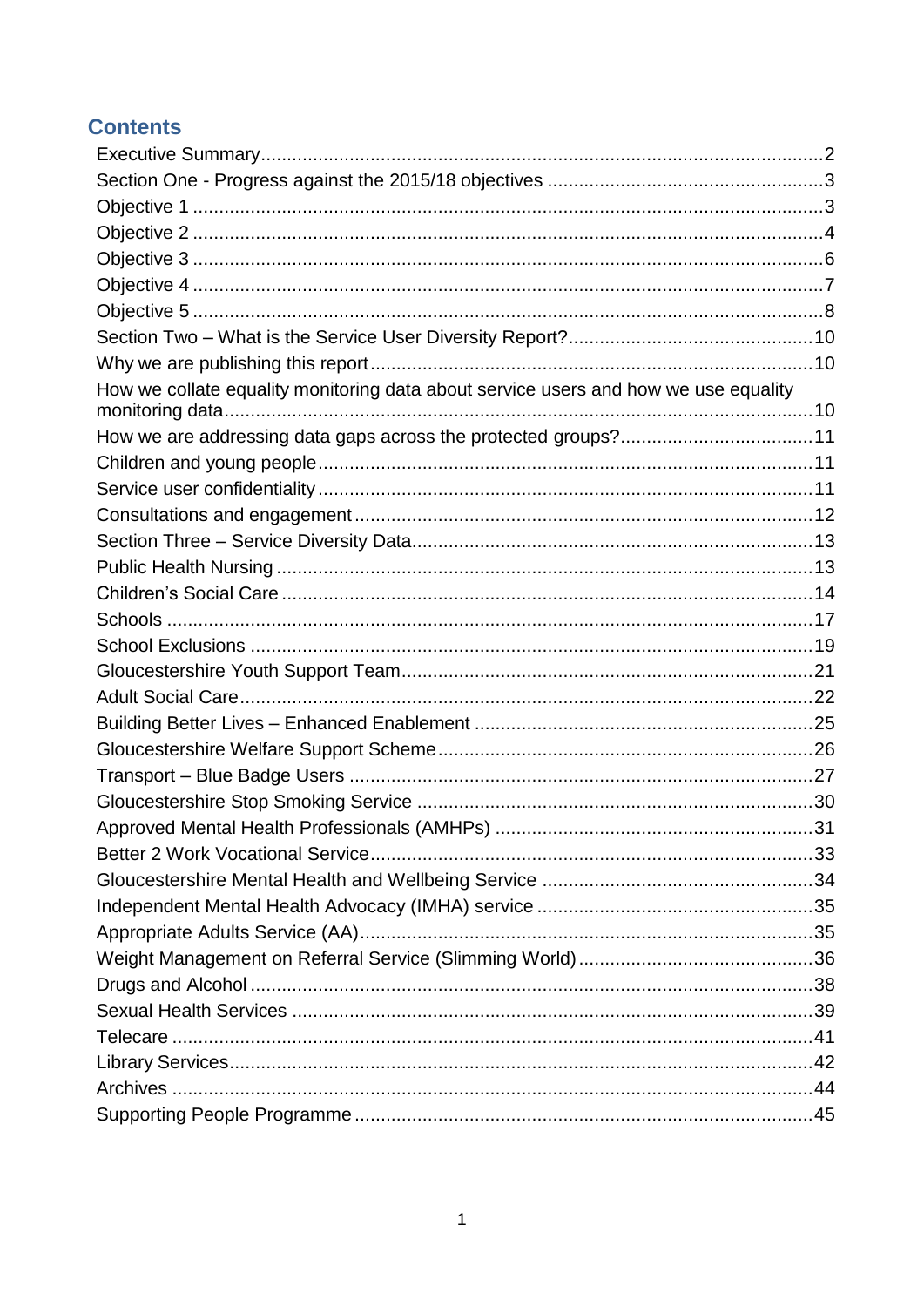# <span id="page-2-0"></span>**Executive Summary**

Our service user diversity report provides an overview of the diversity profile of individuals using our services. This diversity profile is reported by the protected characteristics of our service users and includes, age, gender, disability, race, religion and/or belief, sexual orientation, gender reassignment, pregnancy and maternity, civil partnership and marriage.

We continue to use service user diversity data, as well as national data, to inform our work. Our equality objectives are aligned with the new Council Strategy and Meeting the Challenge programme. These equality objectives will be in place for three years, from 2015 to 2018.

| <b>Area</b>                          | 2015/18 Equality Objectives                                                                                                                                                                     | <b>Protected</b><br><b>Characteristic</b>          |
|--------------------------------------|-------------------------------------------------------------------------------------------------------------------------------------------------------------------------------------------------|----------------------------------------------------|
| 1. Children and<br><b>Families</b>   | To provide a broad range of accessible<br>universal and targeted information and<br>advice supporting young people and<br>families to make choices to resolve their<br>problems as they emerge. | Principally<br>disability and age.                 |
| 2. Adults                            | To make employment a real option for<br>people with disabilities (Building Better<br>Lives)                                                                                                     | Principally<br>disability and age.                 |
| 3. Public Health                     | To increase numbers of pregnant women<br>accessing support to 'stop smoking'<br>services.                                                                                                       | Principally gender,<br>pregnancy and<br>maternity. |
| 4. Communities<br>and Infrastructure | To ensure people are able to move<br>around our communities in safety and with<br>as much ease and convenience as<br>possible.                                                                  | Principally<br>disability and age.                 |
| 5. All Services                      | To ensure that our services are<br>accessible to all users and that their<br>experiences are positive.                                                                                          | All.                                               |
| 6. Workforce                         | To continue to improve, review and<br>monitor the current make up of our<br>workforce to better serve the aims of the<br>Council and the needs of the community.                                | All                                                |

All population figures are taken from the following sources:

- Age and Gender: Inform Gloucestershire [Mid-2015 Population Estimates, Office](https://inform.gloucestershire.gov.uk/viewpage.aspx?c=page&page=Population-CurrentPopulation)  [for National Statistics](https://inform.gloucestershire.gov.uk/viewpage.aspx?c=page&page=Population-CurrentPopulation)
- Ethnicity: Census 2011 [Ethnic group by sex by age](https://www.nomisweb.co.uk/census/2011/dc2101ew)
- [Long term health problems](https://www.nomisweb.co.uk/census/2011/lc3101ewls) or disability: Census 2011 Long term health problems [or disability by sex, age and disability](https://www.nomisweb.co.uk/census/2011/lc3101ewls) (day to day activities are limited)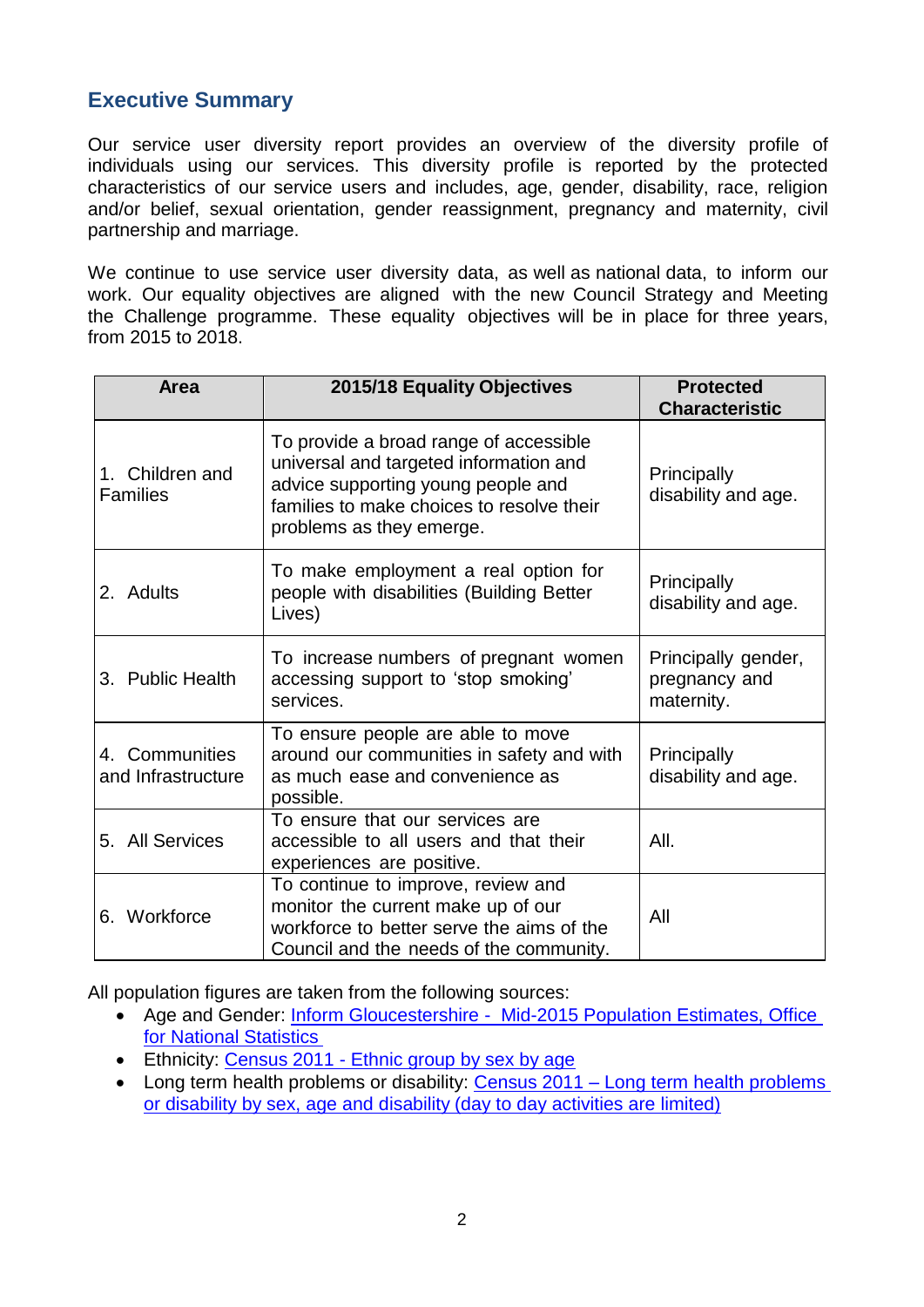## <span id="page-3-0"></span>**Section One - Progress against the 2015/18 objectives**

#### <span id="page-3-1"></span>**Objective 1**

**To provide a broad range of accessible universal and targeted information and advice supporting young people and families to make choices to resolve their problems as they emerge.**

Gloucestershire County Council provides a wide range of targeted advice and support services for young people and families to make choices to resolve their problems as they emerge. These include information advice provided through Public Health Nursing, the Youth Support Team, the Building Better Lives Enhanced Enablement Service, and the Sexual Health Service.

The data shows that young people and families from the protected characteristics (principally disability and age) are able to access these services and in some instances there are greater proportions of people from the protected characteristics accessing the services than within the population as a whole.

#### **Innovation Programme**

The Council works in partnership with Prospects to deliver a two-year, £1.5 million Innovations programme funded by the Department for Education (DfE). The partnership has seen more young people than ever find the effective help they need and the funding will give a significant boost to the Council's commitment to work with partners, including Prospects, to develop the way they support children and families using social care services.

The DfE launched the Innovation Programme to help organisations develop more effective ways of supporting vulnerable children and their families, with a particular focus on young people aged 11 plus. At the end of December 2016 there were over 3,400 Children in Need in Gloucestershire and the aim is to create teams of professionals including social workers, youth support, youth offending workers and mental health workers, so that families and young people get the right specialist support they need.

It is estimated that around 2,300 young people and their families could benefit from the service over the period of the partnership.

#### **Gloucestershire Youth Support Team**

Gloucestershire Youth Support Team (YST) provides a range of services targeted at vulnerable young people. These services are aimed at young people aged 10-19 years old (or up to 25 years if special needs or care leavers).

Within the Gloucestershire Youth Support Team, there are more males accessing the service than females. There are also a higher proportion of young people from Black and Minority ethnicities accessing the services than the Gloucestershire population as a whole, which may suggest these young people and their families could benefit from further targeted positive diversionary work.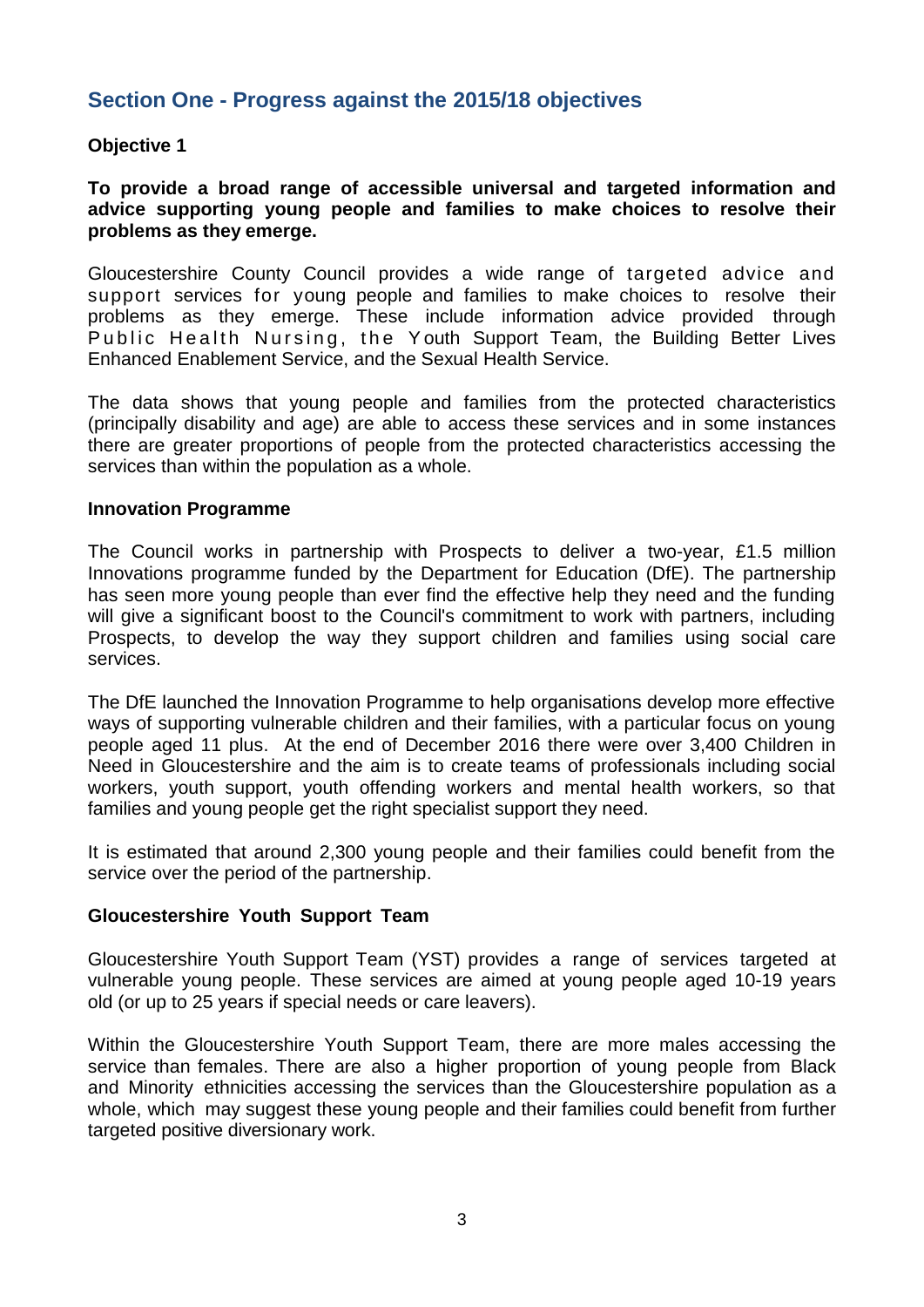## <span id="page-4-0"></span>**Objective 2**

#### **To make employment a real option for people with disabilities (Building Better Lives)**

Enhanced Enablement is a single, joined up, all-age and integrated disability resource at the front door of the Council. The objective is to focus on what people's strengths and skills are at the front door and to build on these, minimising resources and reliance on services. One aspect of the Enhanced Enablement service aims to increase employment rates for people with a disability.

Our Work Clubs provide help with CVs, job applications and interview skills to help people with disabilities or health conditions find sustainable paid work. They also provide career help to identify skills and job goals, improve confidence, manage anxiety and overcome barriers.

- 61.5% of service users are aged between 16 and 34 even though this age group accounts for 17.7% of the working age population with disabilities or long term health problems where activities are limited.
- 58.5% of service users are male (the same percentage as 2014/15), whereas females make up 52.3% of the age 15-64 population with disabilities or long term health problems where activities are limited.
- 91.1% of service users have learning difficulties with the remaining 8.9% being those with physical disabilities .
- Most people accessing the service are from a White background, with only a small number from Black and Minority ethnicities, however 18.5% of users did not state or refused to give their ethnicity. Future work could focus on targeting more people with disabilities from Black and Minority ethnicities, to encourage them to attend the Enablement service and increase their employment rates.

The following two case studies demonstrate the positive outcomes that have been achieved through the Enhanced Enablement service.

#### **John's story**

John had previously attended Gloucestershire College where he accessed a life skills course to support his development.

John commenced Enablement support at Cheltenham Drop-In after leaving college so he could learn new skills and increase his independence. John received intensive support from Enablement staff in learning to cross roads safely, learning new bus routes and integrating into community activities of his choice. John attended regular training sessions at the drop-in about The Keep Safe Scheme, Personal Safety, Stranger Danger Awareness, Money Skills and Social Skills.

Enablement staff and family supported John with purchasing a suitable mobile phone with minimal buttons and training was put into place to ensure that John could make and receive a phone call. Enablement staff also put communication cards into place to support John with communicating with others when accessing the community. John was encouraged to wear a waterproof watch, set with an alarm, during his swimming session. This enabled John to know when to get out of the swimming pool and when to catch buses.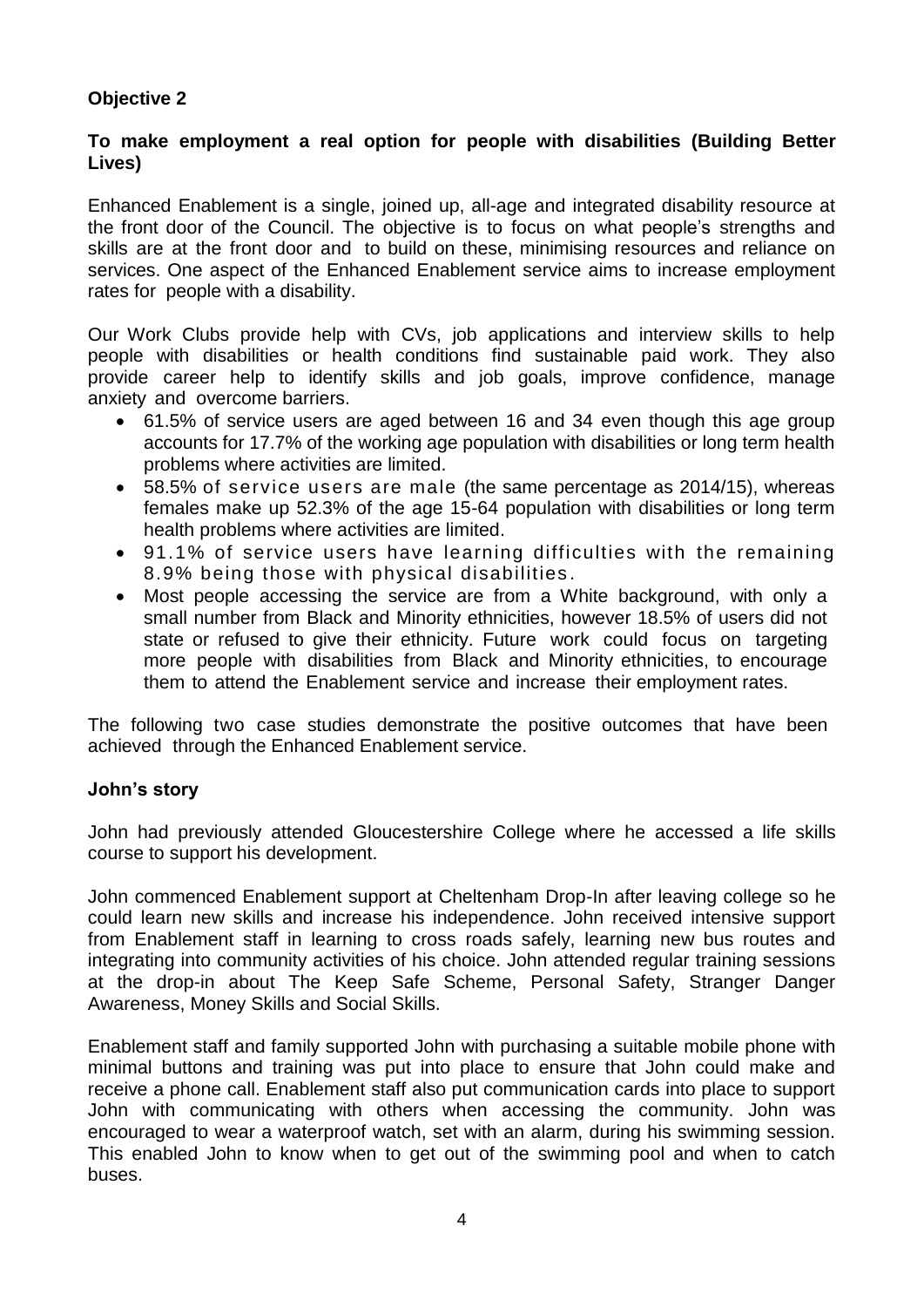John's confidence increased and he gained the skills and knowledge to enable him to travel independently to and from community venues and to participate in activities of his choice safely.

John was keen to work and attended the Forwards Employment Groups with the Employment Coordinators, where he gained the skills and knowledge needed for a work placement. The Employment Coordinators found John a suitable work placement as a volunteer. John helps during the soup lunch and his responsibilities are clearing the dirty dishes from the tables and cleaning up.

John said "I like going to the Drop-In. Staff helped me learn to do different activities on my own. I can now go swimming, bowling, walking and cinema on my own with my friends".

#### **Jane's story**

Jane was referred to the Enablement Team due to family concerns around her safety and risk now she was living alone. She had always been reliant on her mother who had gone into a nursing home.

The Enablement Team assessed Jane at home and community and put the following actions into place:

- The setting up of repeat prescriptions at a local chemist. (On the Enablement Team's first visit to the home Jane had no medication and couldn't remember when she last took it).
- Arranged Fire Safety Home Visit with Gloucestershire Fire and Rescue Service where smoke alarms and carbon dioxide alarms were put into place. Safety in the home was discussed and a 'No Cold Callers' sign was placed on the door.
- Referred Jane to the Building Circles for Befriending Service which has proved successful and regular meetings have been organised. (Jane was arranging to meet female strangers for coffee prior to Enablement).
- Jane attended talks with Gloucestershire Police to discuss issues around stranger danger and keep safe and the Enablement Team issued and registered Jane for a keep safe card.;
- An Occupational Therapy assessment took place and a handrail was installed to provide easier access to and from the house.
- Enrolled Jane on the Telecare service so that a call centre will be alerted in the event of an emergency.
- Arranged a concessionary bus pass for Jane.
- Alerted the Employment Team who introduced themselves to Jane's manager after there were concerns about Jane losing her job following a verbal warning. No problems have arisen since contact was made.

Her brother, who had been so concerned about her well-being said: "In terms of overall feedback I can only say that the service has been invaluable in providing impartial and relevant guidance, advice and support in terms of Jane's health, safety and welfare. Jane has also benefited from being introduced to the Drop-in 'family' and it has opened up Jane's social opportunities".

"It has been a great help to me in ensuring she has the best people and processes around her and reassuring that such a service is there to support Jane to continue to make a positive contribution to society and help maintain her independence".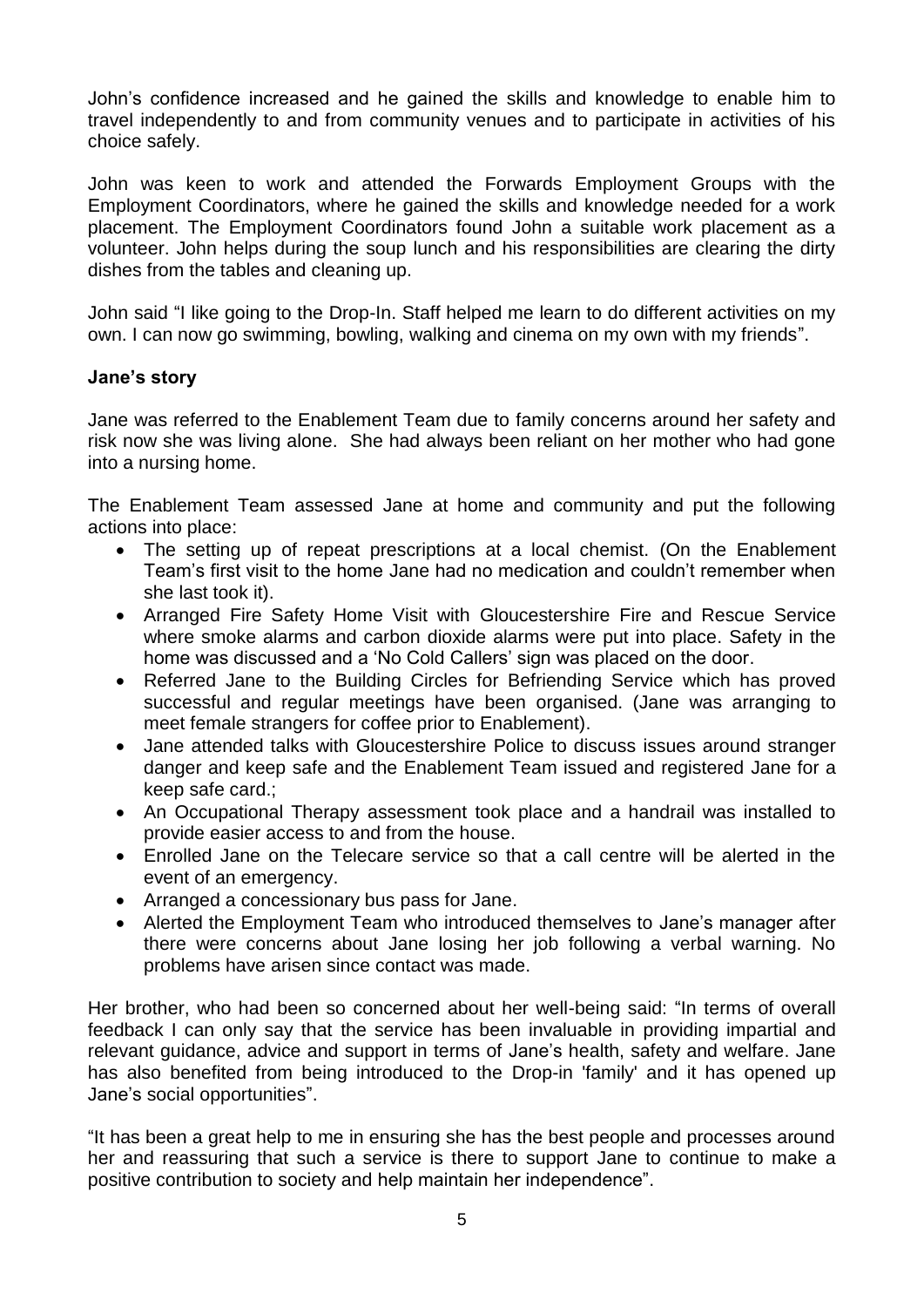#### <span id="page-6-0"></span>**Objective 3**

#### **To increase numbers of pregnant women accessing support to 'stop smoking' services.**

The Gloucestershire NHS Stop Smoking Service (GSSS) is part of a multi-faceted approach to reduce the prevalence of smoking by helping tobacco users to quit, reducing exposure to second-hand smoke and to work in partnership with multiple agencies using effective communications to encourage reductions in prevalence.

Public Health England report that the overall smoking prevalence in Gloucestershire in 2015/16 has reduced (down to 14.6% from 16.6%), with decreases also seen in the percentage of women who smoke at the time of delivery of their baby (down from 11.2% to 9.3%). This could account for the lower numbers entering the cessation service.

During 2015/16, 585 pregnant women were referred to GSSS for support to quit smoking. 198 of those referred went ahead to set a quit date and 123 of these (62%) successfully quit smoking at 4 weeks. This is a 4% decrease on the 128 women who quit in 2014/15.



GSSS employ Specialist Pregnancy Advisers who take a lead in working collaboratively with health professionals to ensure pregnant smokers are being referred to GSSS.

The graph above shows that there was a slight decrease in the number of pregnant smokers accessing the GSSS in 2015/16 however since 2013/14 the number accessing the service has increased by 147%.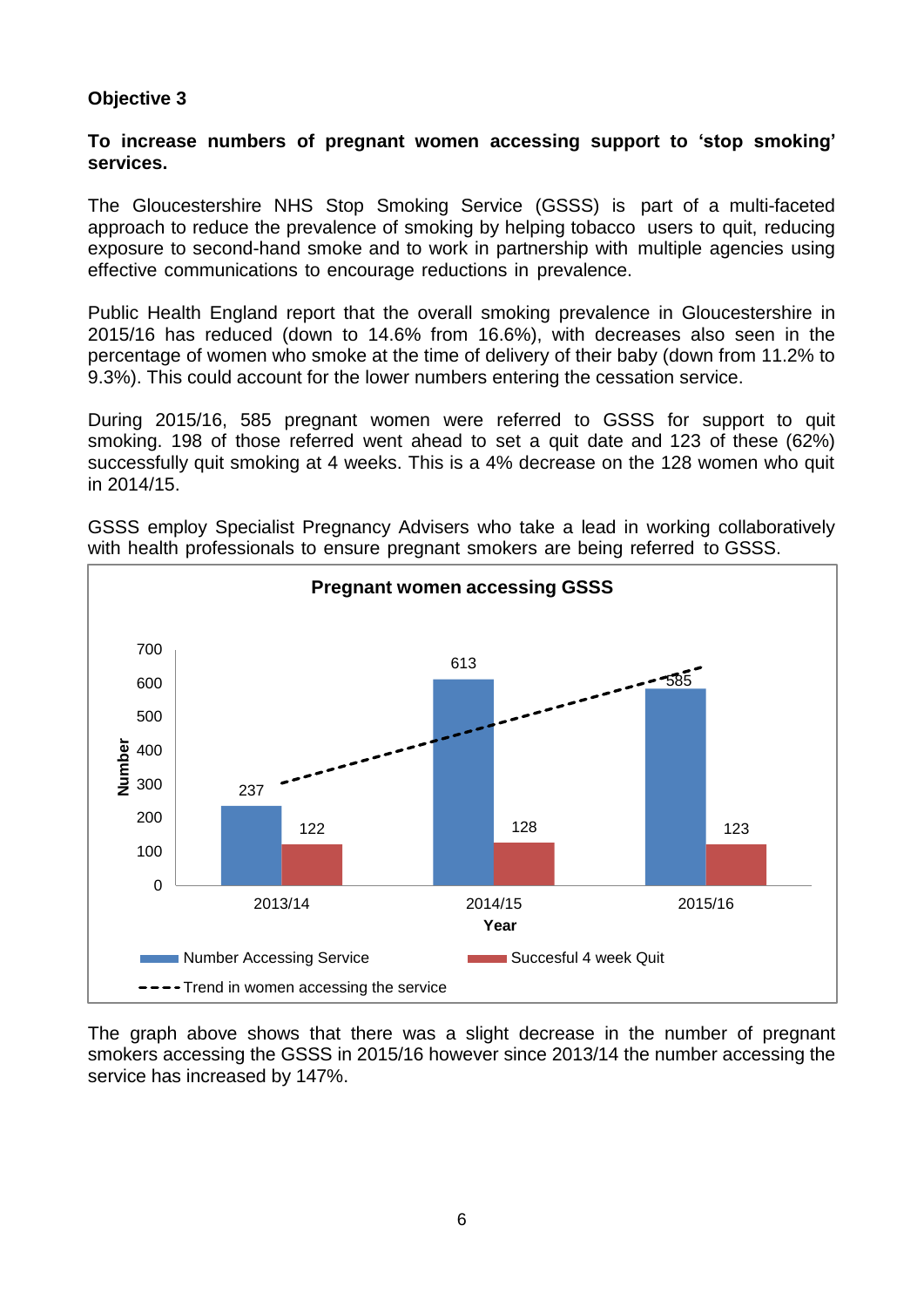## <span id="page-7-0"></span>**Objective 4**

**To ensure people are able to move around our communities in safety and with as much ease and convenience as possible.**

## **Thinktravel**

Gloucestershire County Council is supporting local businesses to encourage their staff to take greener and healthier ways to work. Local businesses have been taking advantage of a scheme which helps them to think about how their staff and visitors travel. By talking with the Council's Thinktravel team, business owners have been able to work with experts to look at their transport issues and take up advice, mentoring and coaching to consider more sustainable ways to travel.

Staff at these businesses are also supported with free information on local cycle, walking and bus routes and given a demonstration of the Gloucestershire car sharing website. They can also receive incentives such as pedometers and puncture repair kits. Greener and healthier travel not only improves staff health and wellbeing, productivity and absence rates, it reduces congestion and pollution making journey times are faster. Less money and time is wasted in traffic jams, and less people are late for work.

A business manager with offices in Cheltenham and Gloucester benefited from the scheme saying, "We got in touch with the County Council to take advantage of the advice that's on offer. We received a visit from the Thinktravel team and we talked about the different options. We then decided to install new shower and locker facilities which has resulted in 25 more people cycling to work than were doing so before."

#### **Blue Badges**

The Blue Badge scheme is designed to give registered severely visually impaired people and those who are unable or virtually unable to walk the ability to park close to the facilities and services they need to use, so as to improve their lifestyle, independence and freedom of choice.

- 77.9% of blue badge users are older people with the remaining 22.1% made up of people with physical disabilities, learning difficulties or mental health issues.
- 62.6% of badge users are female, which is higher than the percentage of the female population with disabilities or long term health problems where activities are limited which is 54.8%.

## **Road Safety Partnership**

The Gloucestershire Road Safety Partnership is committed to working together to make every journey made in the county as safe as possible. The Partnership brings together teams from Gloucestershire County Council, the Office of the Police and Crime Commissioner, Gloucestershire Police and Gloucestershire Fire and Rescue Service.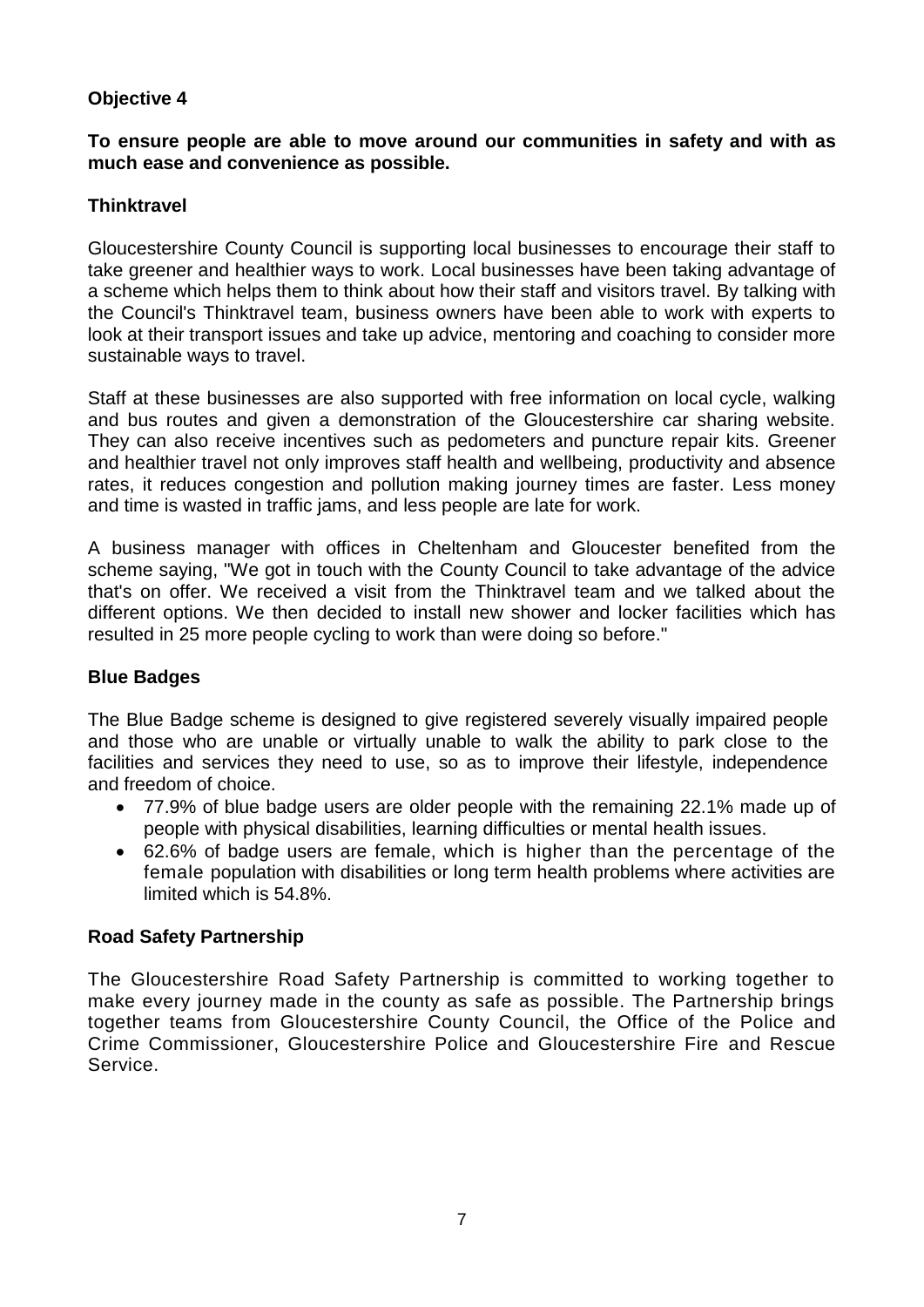The Partnership offers a range of training and education sessions including:

- road safety skills for children including Bikeability;
- young drivers and riders; and
- older drivers and road users via the SAGE (Safer Driving with Age) programme designed to provide older drivers with support, guidance and coaching so that they can continue driving for as long as it is safe to do so.

## <span id="page-8-0"></span>**Objective 5**

#### **To ensure that our services are accessible to all users and that their experiences are positive.**

The following evidence and case studies demonstrate the positive outcomes that service users have experienced while using different Council services.

#### **e-Forwards project**

The Council is refurbishing and donating the computers it no longer uses as part of a project called e-Forwards. e-Forwards is part of the Council's wider Forwards initiative which helps disabled people in Gloucestershire to get into work.

Giving more residents access to computers also improves digital inclusion and helps people to live more independent lives. Digital inclusion is about making sure that everyone regardless of their background, their age or where they live, has access to I.T. and can use the internet. Being online helps people feel more connected and 81% of people in the UK over the age of 55 say that being online makes them feel part of modern society and less lonely.

Nowadays digital skills are helpful to find employment and carry out jobs, but in the UK 21% of people still lack the skills they need to take advantage of the internet. Disabled people account for over half of the 6.7 million adults in the UK who have never used the internet and older people are 53% less likely to have digital skills and capabilities.

In Coleford in the Forest of Dean four computers have been installed at the Sixteen Community Café, a social enterprise that provides employment for vulnerable people. The computers will be used by residents of the neighbouring care home and supported living complex Dora Matthews House, as well as other local people

#### **The Customer Programme**

The Council is working to improve its access for customers, and recognises that it has a role in making sure that people can access clear information, advice and guidance that will help them make good choices that help them and their families to help themselves.

This includes making it easier to access our services online at a time to suit customers, which meets the demand received from the Together We Can consultation, in which 85% of respondents either strongly or partly agreed with our proposal to encourage more people to access the Council via online channels wherever possible.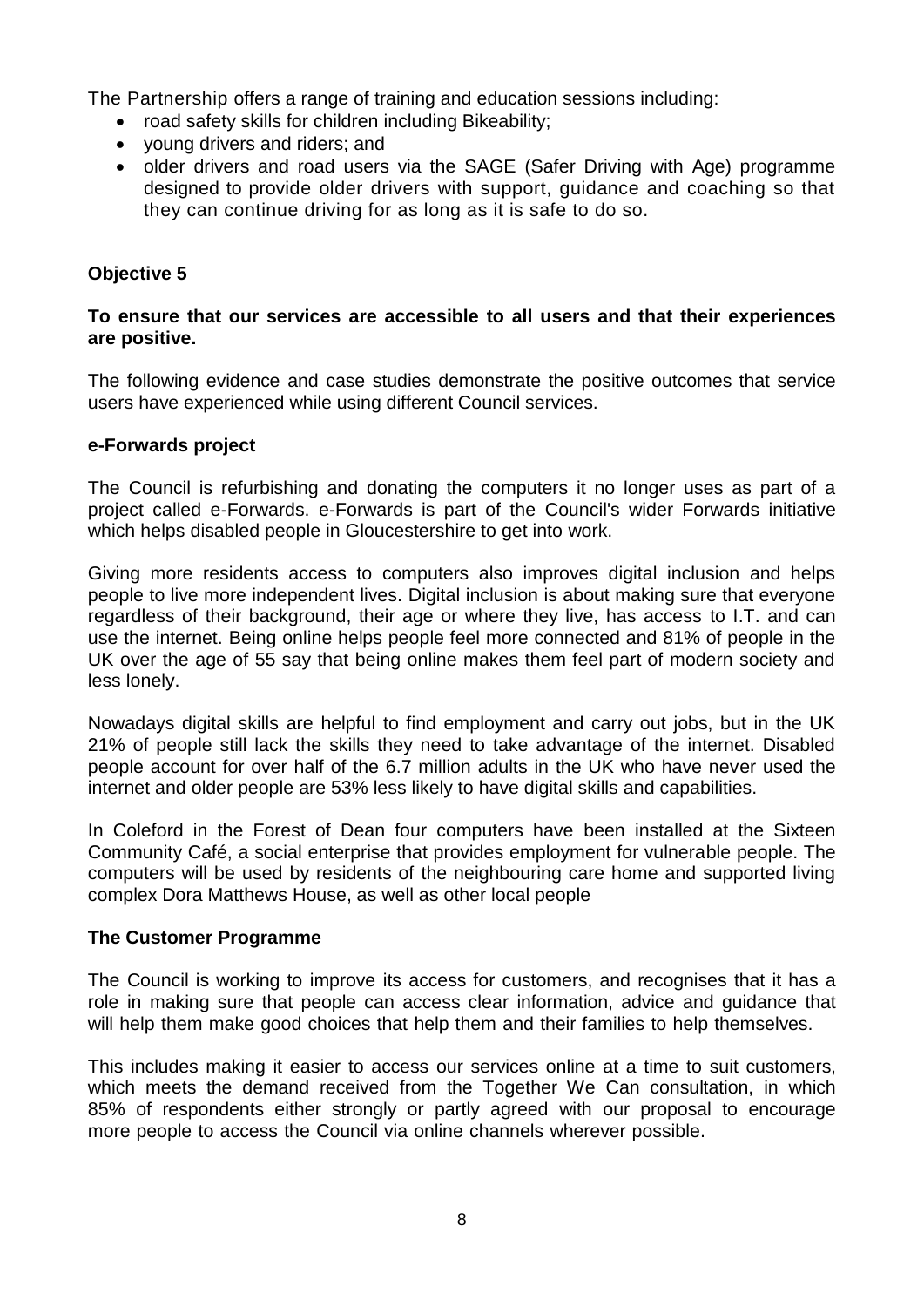When people want to do things like report a pothole or a broken streetlamp, find equipment to help them live independently or follow up a request for a service, it makes sense for the public and the Council if information can be easily accessed online, in a range of formats and languages.

The Council recognises that online access will not suit all customers, or all services, however by providing online access where appropriate for those that want to use it; we are able to preserve telephony and face to face resources for those customers that need it most. This is reflected in our 'Active Individuals' Policy.

As well as looking at online and telephony contact, the Council is also looking to make sure that we make the most of our buildings and facilities that already exist within communities to make sure there is a 'front door' for those customers who need to contact us or our partners in person.

#### **Teresa's Story**

Teresa is a 28 year old woman with a diagnosis of schizoaffective disorder and a personality disorder. She has a history of threatening and occasional assaultive behaviour towards people she knows and those who were involved in her care.

Teresa was placed on a section following an assault on a member of care staff and following a period of treatment in hospital a specific care package was devised by the Council with the aim of supporting Teresa to develop her independence skills and be able to sustain positive relationships with others.

The Council's Mental Health team put the following actions into place:

- The setting up of a structured day plan which enabled Teresa to be directly involved with planning each day and resulted in a balanced and productive routine.
- Support with meal planning and budgeting which meant that Teresa was able to purchase food and prepare her own meals.
- Assisted Teresa in enrolling in a college course and obtaining a volunteer role with a local charity in Gloucester.
- Improved Teresa's social and engagement skills which resulted in improved relationships, particularly with her parents.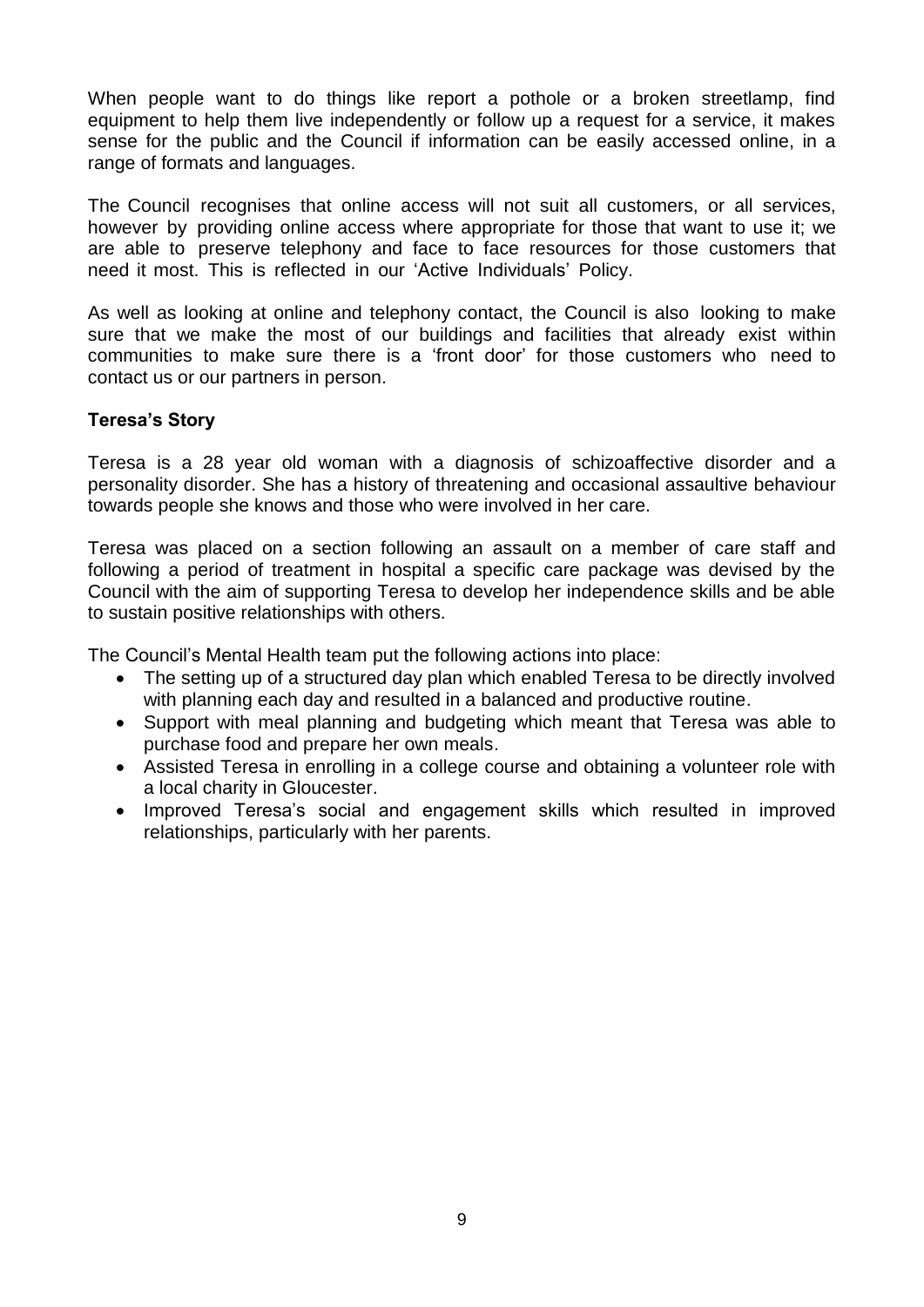# <span id="page-10-0"></span>**Section Two – What is the Service User Diversity Report?**

The service user diversity report provides a breakdown of the protected characteristics of the people who use our services, often referred to as equality monitoring data. The protected characteristics are, age, gender, disability, race, religion and/or belief, sexual orientation, gender reassignment, pregnancy and maternity, civil partnership and marriage.

This report provides an update to the 2015/16 service user diversity report and includes information across services, including, Adult Social Care, Children's Social Care, Transport, Schools, Libraries, and Public Health.

For some service areas we gather slightly more detailed information on ethnicity and religion/belief than is collected within the Population Profile. Therefore, we are able to show a more detailed breakdown for some of our service users then for the population as a whole.

#### <span id="page-10-1"></span>**Why we are publishing this report**

Annually collating and publishing information about our service users and workforce by protected characteristic is a legal requirement. Publishing equality information about our customers promotes transparency and allows the Council to demonstrate how it is meeting the aims of the general duty that is to:

- Eliminate discrimination, harassment, victimisation and any other conduct that is prohibited by or under this Act.
- Advance equality of opportunity between persons who share a relevant protected characteristic and persons who do not share it.
- Foster good relations between persons who share a relevant protected characteristic and persons who do not share it.

Published information can include equality monitoring data about service users, details of consultation and engagement with different communities and also information on how we have considered the three aims of the duty within our decision making.

#### <span id="page-10-2"></span>**How we collate equality monitoring data about service users and how we use equality monitoring data**

When service users use Council services or take part in any engagement activities they will often find an option to complete an 'Equality [Monitoring](http://www.gloucestershire.gov.uk/article/112273/Monitoring) Form'. They are then asked to complete a number of questions about 'themselves', such as their age, gender, ethnicity, religion or belief and sexual orientation.

Gathering this information allows the Council to identify which communities or groups they might belong to. All information is confidential and data [protection](http://www.gloucestershire.gov.uk/dataprotection) regulations will apply.

Stonewall have produced a leaflet to explain [10 reasons](http://www.stonewall.org.uk/sites/default/files/wigtdwy.pdf) why you should fill in those [funny](http://www.stonewall.org.uk/sites/default/files/wigtdwy.pdf) [monitoring](http://www.stonewall.org.uk/sites/default/files/wigtdwy.pdf) box things at the end of forms.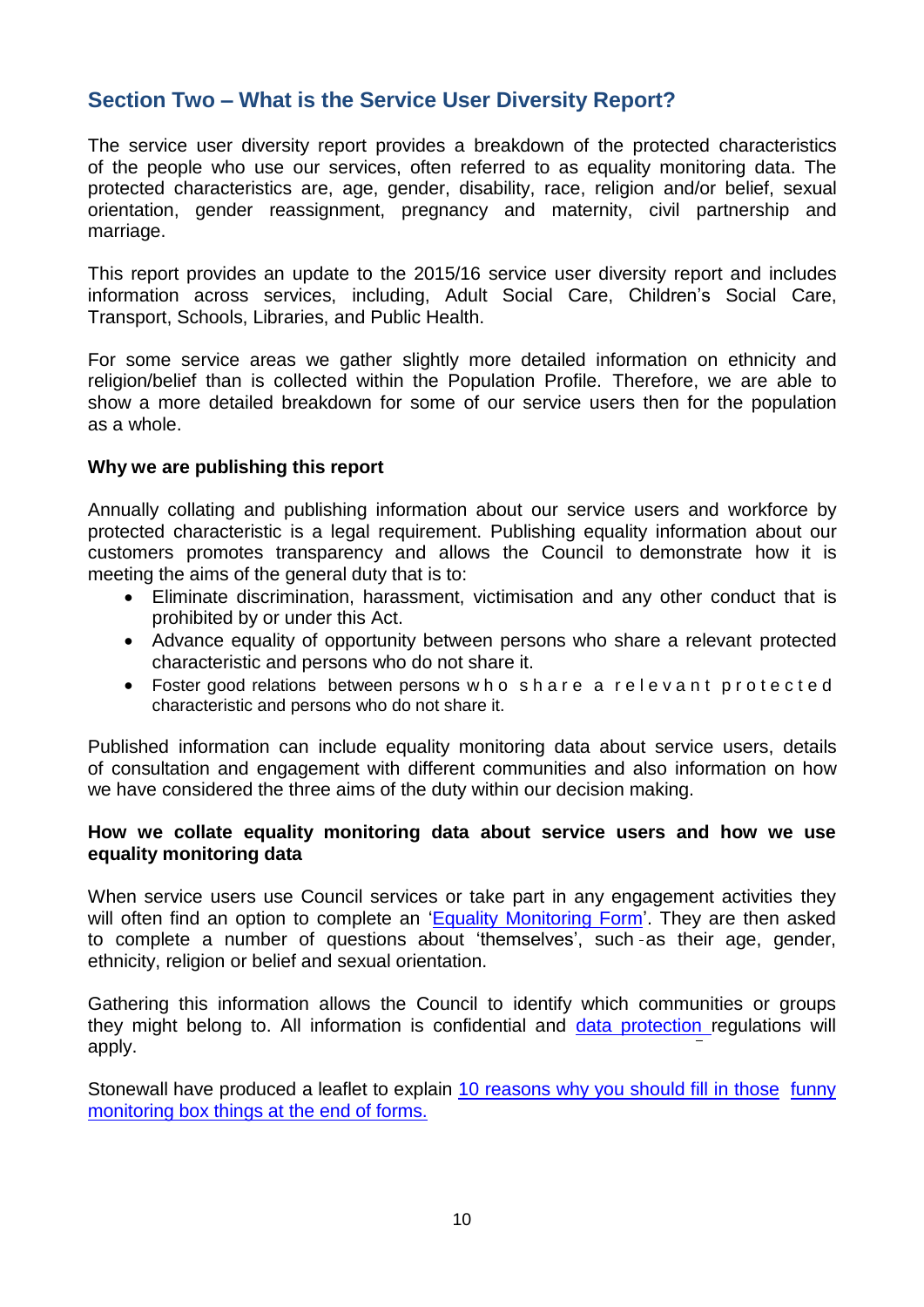Our equality monitoring data helps us to understand who is and isn't accessing our services and how well service users' needs are being supported by them. This enables the Council to plan, deliver and make improvements to our services so that they meet the needs of all the different communities living in Gloucestershire. The analysis of service user data highlighting participation/experience and outcome by protected characteristic is an important element of our due regard [process.](http://www.gloucestershire.gov.uk/article/112283/Decision-making)

The Council has a wide evidence base which we use to inform how we plan and deliver our services. This includes evidence obtained directly by the Council, for example performance data requested from our suppliers. Other sources of data are developed with our partners including the Joint Strategic Needs Analysis data and we also use external data sources such as those published within Census reports.

The sources of equality [information](http://www.gloucestershire.gov.uk/article/112269/Information-and-analysis) can be viewed on our website.

## <span id="page-11-0"></span>**How we are addressing data gaps across the protected groups?**

We aim to gather service user information covering all the protected characteristics: age, disability, gender reassignment, marriage or civil partnership, pregnancy and maternity, race, religion or belief, gender, and sexual orientation. However collating data across the newer protected characteristics and those characteristics seen as very personal can be difficult and in many instances lead to poor disclosure rates.

We recognise we have data gaps across the protected characteristics of: sexual orientation; religion and/or belief, and gender reassignment. This is not the case across all service areas and we can learn from those areas where disclosures are higher for certain protected groups.

To address this the Council has:

- Introduced new equality [monitoring](http://www.gloucestershire.gov.uk/article/112273/Monitoring) guidance which supports our staff to improve disclosure rates and how to use the service user information collected.
- Strengthened our contracting processes to ensure equality monitoring data is requested from providers who deliver services on our behalf.

## <span id="page-11-1"></span>**Children and young people**

We do not collect data against certain protected characteristics of young people, for example their sexual orientation, gender reassignment status, marriage or civil partnership or pregnancy and maternity. Although, if a young person receiving a service identifies against one of these characteristics it would be captured through their assessment.

We currently collect data on children in care who are parents and teenage mothers. We also monitor under-18 conception rates.

## <span id="page-11-2"></span>**Service user confidentiality**

In publishing our equality information we have sought to ensure that it is accessible and follows the Public Sector [Transparency](http://data.gov.uk/library/public-data-principles) Board's Public Data Principles which can be [viewed](http://data.gov.uk/library/public-data-principles) online.

We have also sought to ensure that the equality information we publish complies with the Data [Protection](https://www.ico.org.uk/for-organisations/guide-to-data-protection/) Act 1998.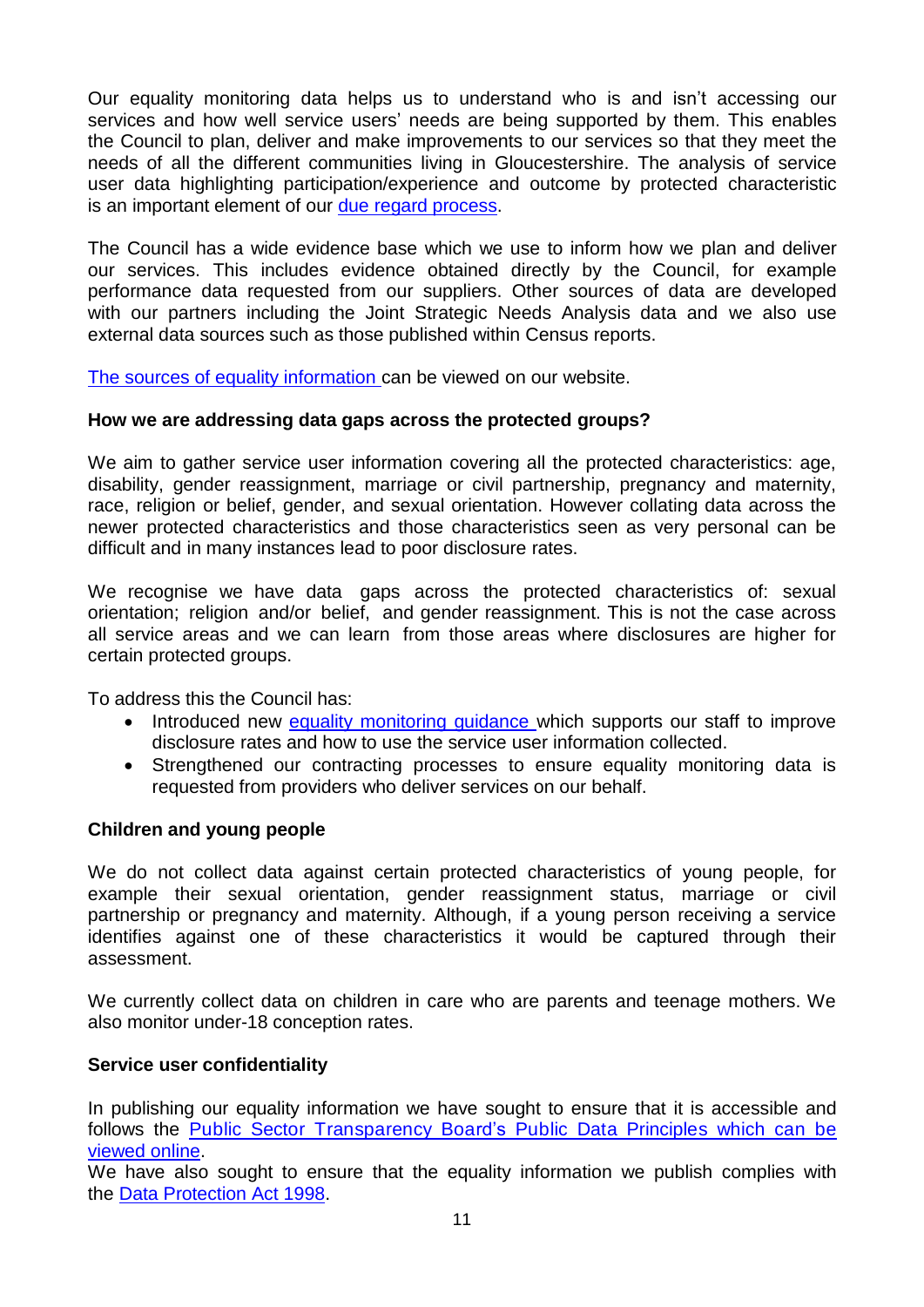We recognise that a proportion of the data that the Council collates relates to small numbers of people particularly when disaggregated by protected characteristic.

Where the number of our services users with a particular protected characteristic is fewer than 5, and the information is 'sensitive personal information' that might lead to individuals being identified, we have replaced the number with an asterisk. If possible, and without losing valuable insights, we aggregate data ranges to increase sample sizes in order to publish more information.

#### <span id="page-12-0"></span>**Consultations and engagement**

The Council launched a number of consultation tools in 2013, which support the organisation in its commitment to be truly led by the needs of its communities. The Consultation Protocol, Consultation Toolkit and Consultation Plan have all been fully endorsed by the Consultation Institute and the documents have a strong equalities focus running through them. An online Consultation Portal is in place which allows us to fully engage with our communities. uEngage is a multi-channel, web-based consultation platform for consultation management, analysis and reporting across the entire organisation. The portal enables us to consult in a variety of ways to meet the needs of our target audience. We are also able to easily disaggregate our consultation data, so that we can identify the impact of any changes to any of the protected characteristic groups.

Consultations undertaken during 2015/16 include Reshaping Services for Families with Young Children, Draft Local Transport Plan, Sexual Health Survey Review and Libraries.

The results of these and other consultations and [information](http://gloucestershire-consult.objective.co.uk/) about how you can get [involved](http://gloucestershire-consult.objective.co.uk/) can be viewed by visiting our portal.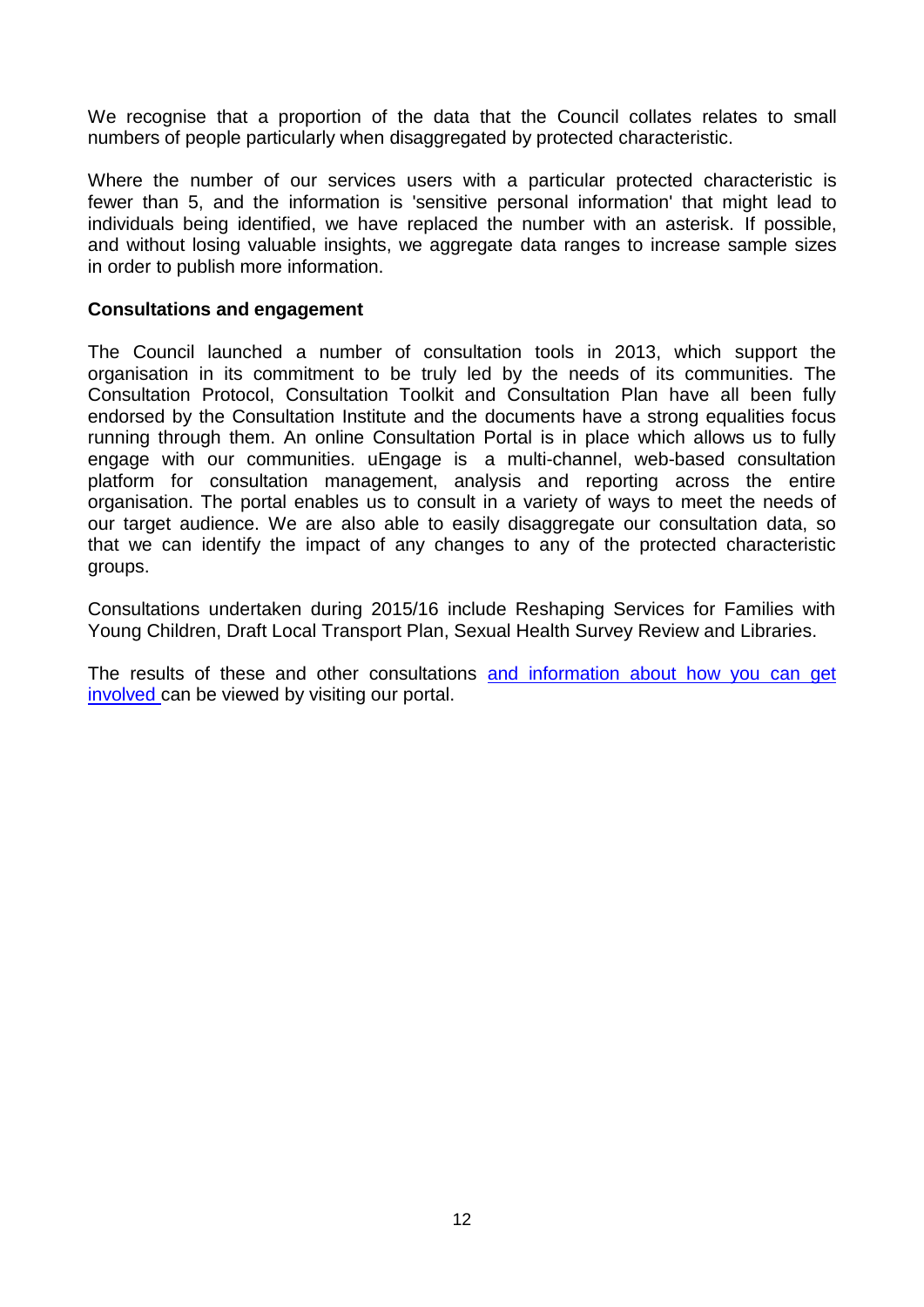# <span id="page-13-0"></span>**Section Three – Service Diversity Data**

### <span id="page-13-1"></span>**Public Health Nursing**

The Public Health Nursing Service provides access to universal services for all children aged 0-19yrs, and offers a more targeted and multi agency approach to children and young people who may have more complex or additional needs.

The service is currently delivered by a Health Visiting Service for families with children aged 0-5 years resident in Gloucestershire, and a School Nursing service for children aged 5-19 years. Both of these contracts are with Gloucestershire Care Services NHS Trust. These services focus on promoting the health and wellbeing through delivering the Healthy Child Programme, carrying out timely health and development reviews, screening and immunisations.

The services are delivered by a team of qualified Public Health Nurses, Community Nursery Nurses and members of the Health and Well-being Team across the county in locality areas.





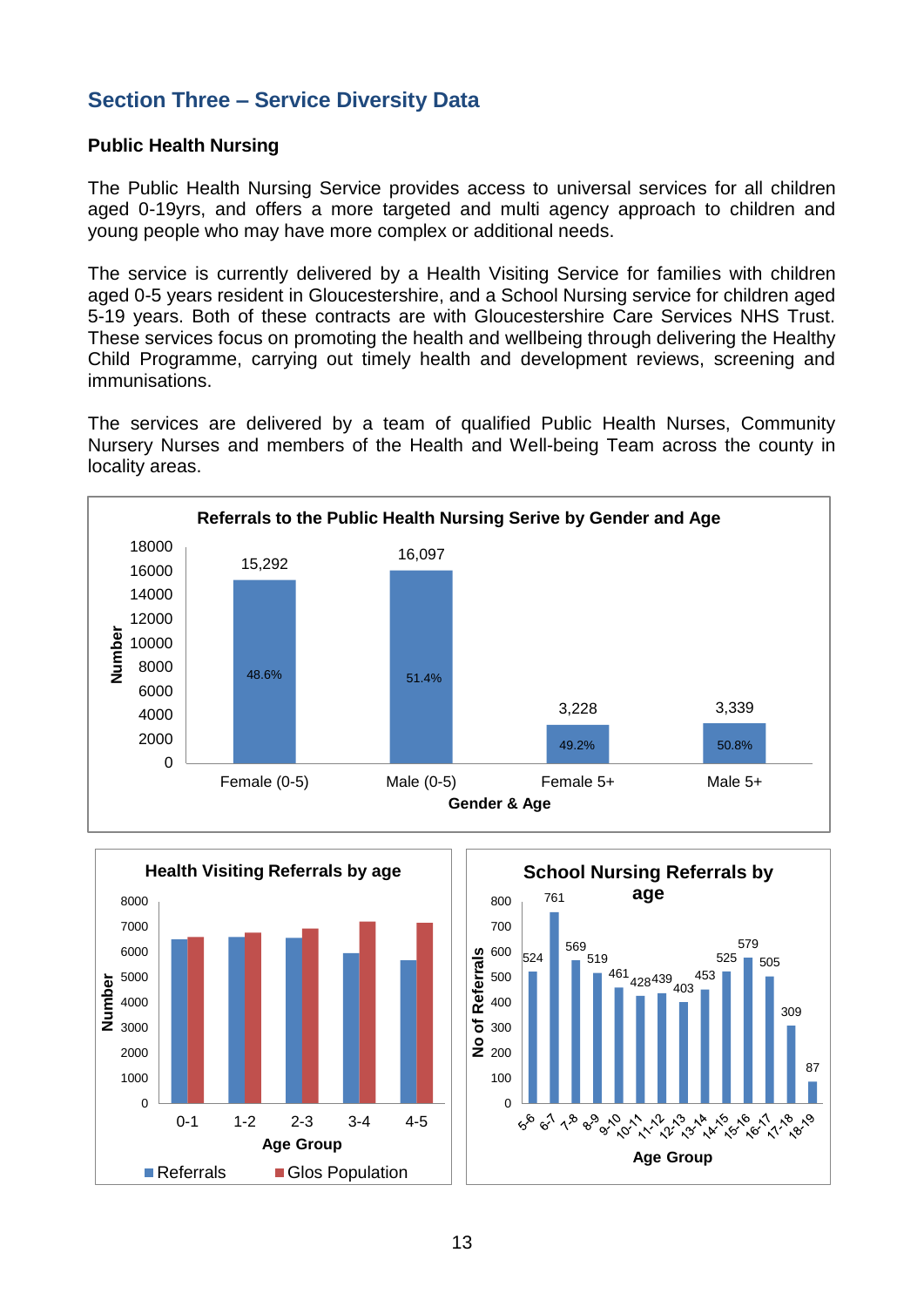

## **What does the data tell us?**

- 51.2% of referrals were Males.
- 90.3% of the under 5 Gloucestershire population were referred to the Health Visiting Service during 2015/16.
- 9.3% of referrals to the Health Visitor service and 8.4% of referrals to the School Nursing service are from those with a Black or Minority Ethnic background. These proportions are above the Gloucestershire population, where 7.7% of 0-4 year olds and 7.1% of the 5-19 year olds are from a Black or Minority Ethnic background. However, the ethnicity of 10.8% of 0-4 year old referrals and 7.6% of 5-19 year olds is Not Known.

## <span id="page-14-0"></span>**Children's Social Care**

The Council delivers social care services to children with eligible needs through personal budgets, contracted provision and in-house services.

While young people cease to receive support from children's services upon reaching the age of 18, some young people aged 18 or over may continue to receive care and accommodation or post-care support (leaving care services) from children's services.

The Children's Social Care data presented below is taken at 31 December 2016 and includes all children in social care including:

- Children in Need (CIN);
- Children subject to a Child Protection Plan (CPP); and
- Children in Care (CiC).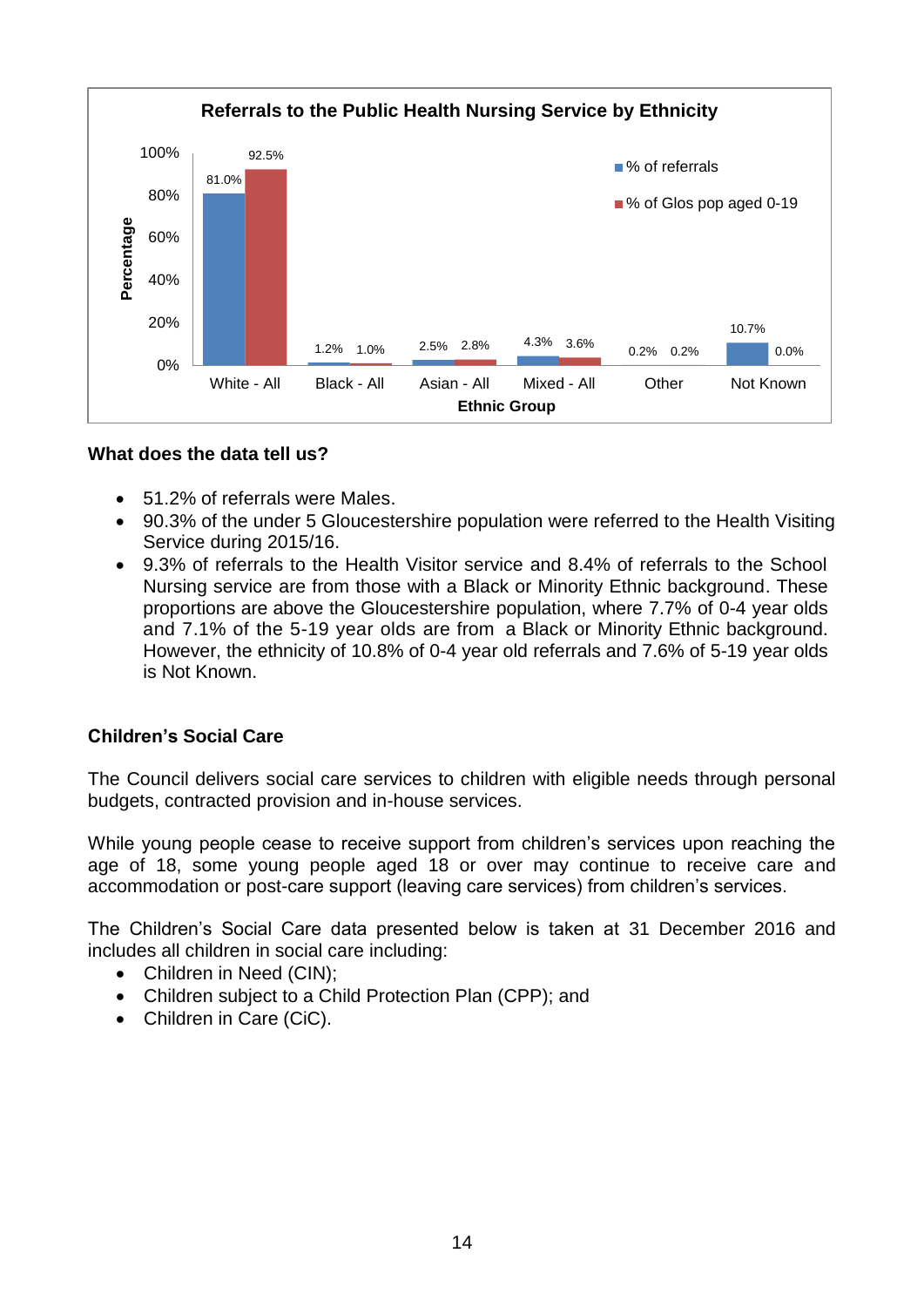

#### **Age and Gender**

| <b>Age Band</b>    | <b>Total</b> | <b>Female</b> | <b>Male</b> | <b>Unborn</b> | %      | <b>Gloucestershire</b><br>0-24 Pop. |
|--------------------|--------------|---------------|-------------|---------------|--------|-------------------------------------|
| Under 1            | 256          | 79            | 101         | 76            | 7.4%   | $\star$                             |
| $1 - 4$            | 664          | 303           | 361         | N/A           | 19.3%  | 16.9%                               |
| $5-9$              | 854          | 395           | 459         | N/A           | 24.8%  | 21.0%                               |
| $10 - 15$          | 1,014        | 482           | 532         | N/A           | 29.4%  | 24.0%                               |
| $16+$              | 660          | 305           | 355         | N/A           | 19.1%  | 38.1%                               |
| <b>Grand Total</b> | 3,448        | 1,564         | 1,808       | 76            | 100.0% | 100.0%                              |

\*Under 1 Age Band is not comparable

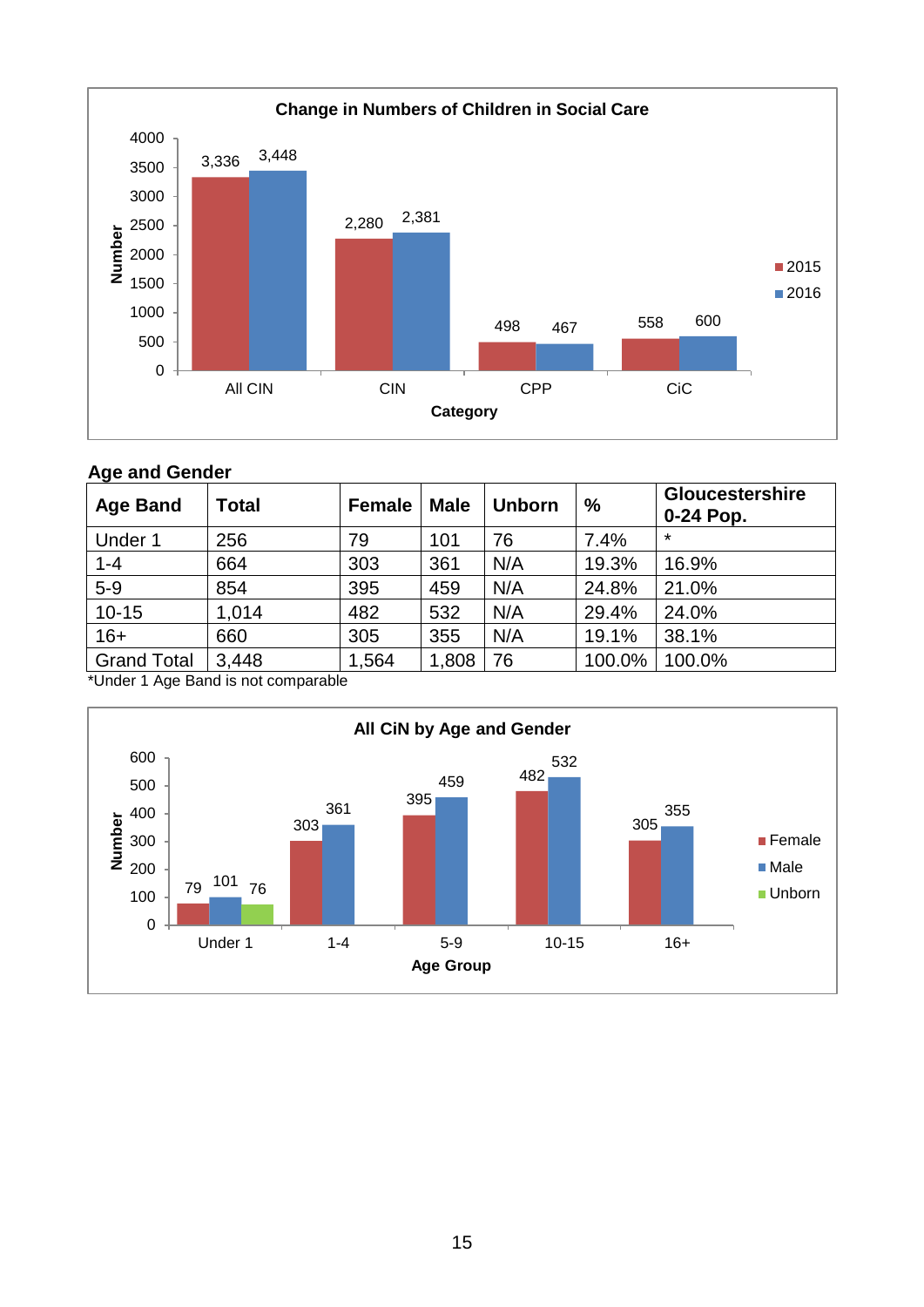## **Ethnicity and Gender**

| <b>Ethnicity</b>           | <b>Total</b> | Dec 16 %<br><b>Female</b> | Dec 16<br>% Male | Dec 16 %<br><b>Unborn</b> | 16<br>Dec<br>% Total | <b>Glos 0-24</b><br>pop. |
|----------------------------|--------------|---------------------------|------------------|---------------------------|----------------------|--------------------------|
| White                      | 2,791        | 46.1%                     | 52.3%            | 1.5%                      | 80.9%                | 92.9%                    |
| Mixed                      | 301          | 46.8%                     | 52.2%            | 1.0%                      | 8.7%                 | 3.3%                     |
| Asian/Asian British        | 103          | 29.1%                     | 69.9%            | 1.0%                      | 3.0%                 | 2.7%                     |
| <b>Black/Black British</b> | 57           | 45.6%                     | 52.6%            | 1.8%                      | 1.7%                 | 0.9%                     |
| Any Other                  | 63           | 31.7%                     | 66.7%            | 1.6%                      | 1.8%                 | 0.2%                     |
| Not Stated or              |              |                           |                  |                           |                      |                          |
| Refused                    | 133          | 44.4%                     | 34.6%            | 21.1%                     | 3.9%                 | 0.00%                    |
| <b>Total</b>               | 3,448        | 45.4%                     | 52.4%            | 2.2%                      | 100.0%               | 100.0%                   |



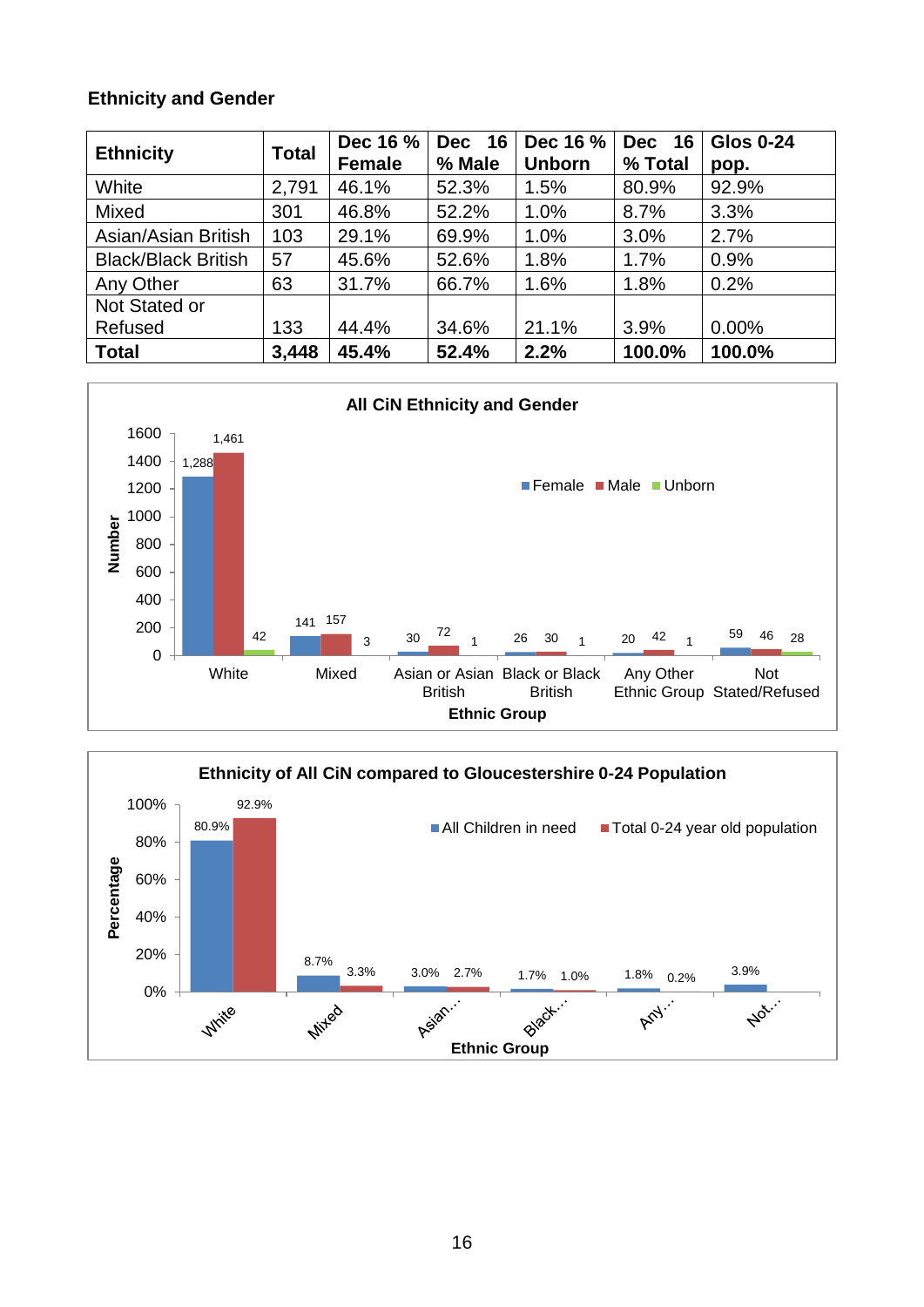## **Disability and Gender**

|                        | <b>Total</b> | <b>Female</b> | Dec 16 % Dec 16 % Dec 16 %   % Total<br><b>Male</b> | <b>Unborn</b> | <b>Dec 16</b> | Glos 0-24 Pop |
|------------------------|--------------|---------------|-----------------------------------------------------|---------------|---------------|---------------|
| No Disability          | 3,213        | 46.6%         | 51.0%                                               | 2.4%          | 93.2%         | 96.3%         |
| <b>With Disability</b> | 235          | 28.5%         | 71.5%                                               | $0.00\%$      | 6.8%          | 3.7%          |
| Total                  | 3,448        | 45.4%         | 52.4%                                               | 2.2%          | 100.0%        | 100.0%        |



## **What does the data tell us?**

- The largest proportion of all children in need (29.4%) is aged between 10 and 15.
- 45.4% of all children in need are female, and 52.4% are male (the remaining 2.2% of children are unborn).
- There has been a 3.4% increase in the number of all children in need since last year, with the largest increase of 22.1% in those aged 16 and over.
- 15.2% of all children in need are from Black and Minority ethnic groups compared with 7.1% of the Gloucestershire 0-24 population.
- The number of all children in need who are disabled has remained fairly static with a small increase of 13 children.
- There are a larger proportion of all children in need with a disability, 6.8% compared to the Gloucestershire 0-24 population (3.7%).
- Of all disabled children in need, 71.5% are males and 28.5% are female.
- The largest proportion of disabled children in need are aged between 10 and 15 years old (39.6%) and 35.3% are aged 16 or over.

## <span id="page-17-0"></span>**Schools**

The following information is derived from the January 2016 school census. This information will only cover children attending a maintained Gloucestershire school or Academy and will include children resident in other counties/authorities. It will not include information on children resident in Gloucestershire but attending schools elsewhere.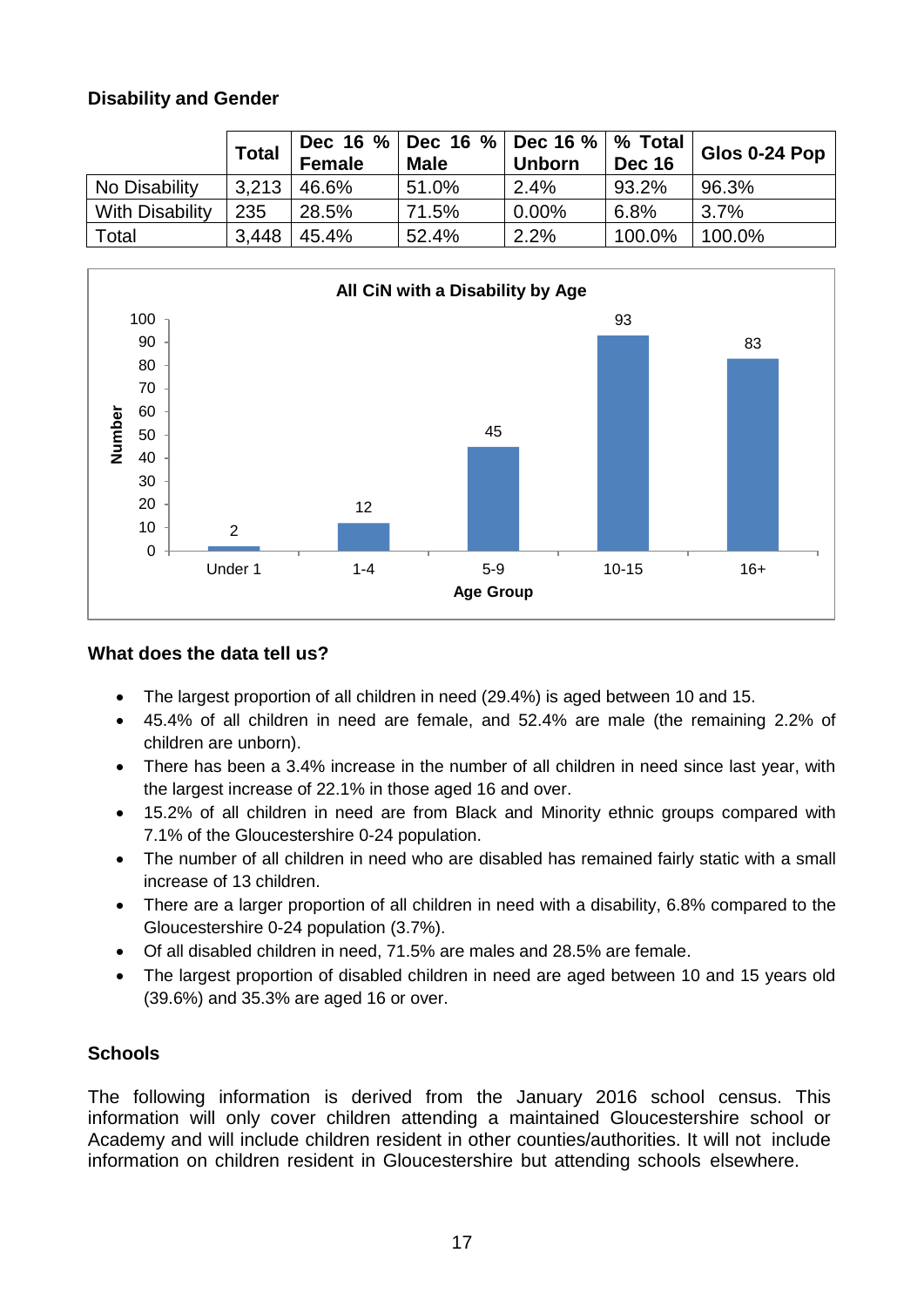## **Gender – All Schools**

|                  | <b>Girls</b>  |       | <b>Boys</b>   |       | <b>Total</b> | Change<br>from |
|------------------|---------------|-------|---------------|-------|--------------|----------------|
|                  | <b>Number</b> | %     | <b>Number</b> | $\%$  |              | 2015           |
| <b>Primary</b>   | 22,407        | 49.2% | 23,138        | 50.8% | 45,545       | $+1,065$       |
| <b>Secondary</b> | 18,803        | 49.8% | 18,985        | 50.2% | 37,788       | $-170$         |
| <b>Special</b>   | 292           | 27.1% | 784           | 72.9% | 1,076        | $-14$          |
| <b>Total</b>     | 41,502        | 49.2% | 42,907        | 50.8% | 84,409       | +881           |

### **Special Educational Needs (SEN) across all Schools**

|                | <b>EHCP*</b>  |         | <b>No</b><br><b>Special</b><br><b>Provision</b> |               | <b>SEN Support</b> |         | <b>Total</b> |
|----------------|---------------|---------|-------------------------------------------------|---------------|--------------------|---------|--------------|
|                | <b>Number</b> | %       | <b>Number</b>                                   | $\frac{0}{0}$ | <b>Number</b>      | $\%$    |              |
| Primary        | 645           | 1.4%    | 38,575                                          | 84.7%         | 6,325              | 13.9%   | 45,545       |
| Secondary      | 589           | 1.6%    | 33,628                                          | 89.0%         | 3,571              | 9.5%    | 37,788       |
| Special        | 1,038         | 96.5%   | 0                                               | 0.0%          | 38                 | 3.5%    | 1,076        |
| <b>Total</b>   | 2,272         | 2.7%    | 72,203                                          | 85.5%         | 9,934              | 11.8%   | 84,409       |
| Change<br>from | $-59$         | $-0.1%$ | $+1650$                                         | $+1.1%$       | $-710$             | $-1.0%$ | $+881$       |
| 2015           |               | points  |                                                 | points        |                    | points  |              |

\*EHCP – Education, Health and Care Plan

## **Ethnicity (pupils aged 5+)**

| Ethnicity*                    | Primary<br>Secondary |        | Special | <b>Total</b>  | Change<br>from 2015 |        |
|-------------------------------|----------------------|--------|---------|---------------|---------------------|--------|
|                               |                      |        |         | <b>Number</b> | $\frac{1}{2}$       |        |
| White (all)                   | 34,860               | 34,263 | 871     | 69,994        | 90.3%               | +444   |
| <b>Mixed</b>                  | 1,743                | 1,361  | 42      | 3,146         | 4.1%                | +8     |
| Asian or Asian British        | 1,151                | 1,175  | 27      | 2,353         | 3.0%                | +362   |
| <b>Black or Black British</b> | 549                  | 441    | 25      | 1,015         | 1.3%                | $+112$ |
| Other Ethnic group            | 102                  | 120    |         | 230           | 0.3%                | -163   |
| Not Stated/refused            | 339                  | 428    | 27      | 794           | 1.0%                | +27    |
| Total                         | 38,744               | 37,788 | 1,012   | 77,532        | 100%                | +790   |

\*Does not include figures where the total number in a category is less than 5

#### **What does the data tell us?**

- The gender split between girls and boys in primary and secondary schools generally reflects that of the population; however there remain significantly more boys than girls receiving services and support in our special schools.
- Comparing January 2016 data to January 2015, there has been an overall increase of 881 children:
	- o the most noticeable change is in primary School where pupil numbers increased by 1,065. This is made up of 488 girls and 577 boys;
	- $\circ$  there has been a small decrease of 14 in the number of pupils attending special Schools; and
	- o the number of children attending secondary School has decreased by 170, of which, 71 are girls and 99 are boys.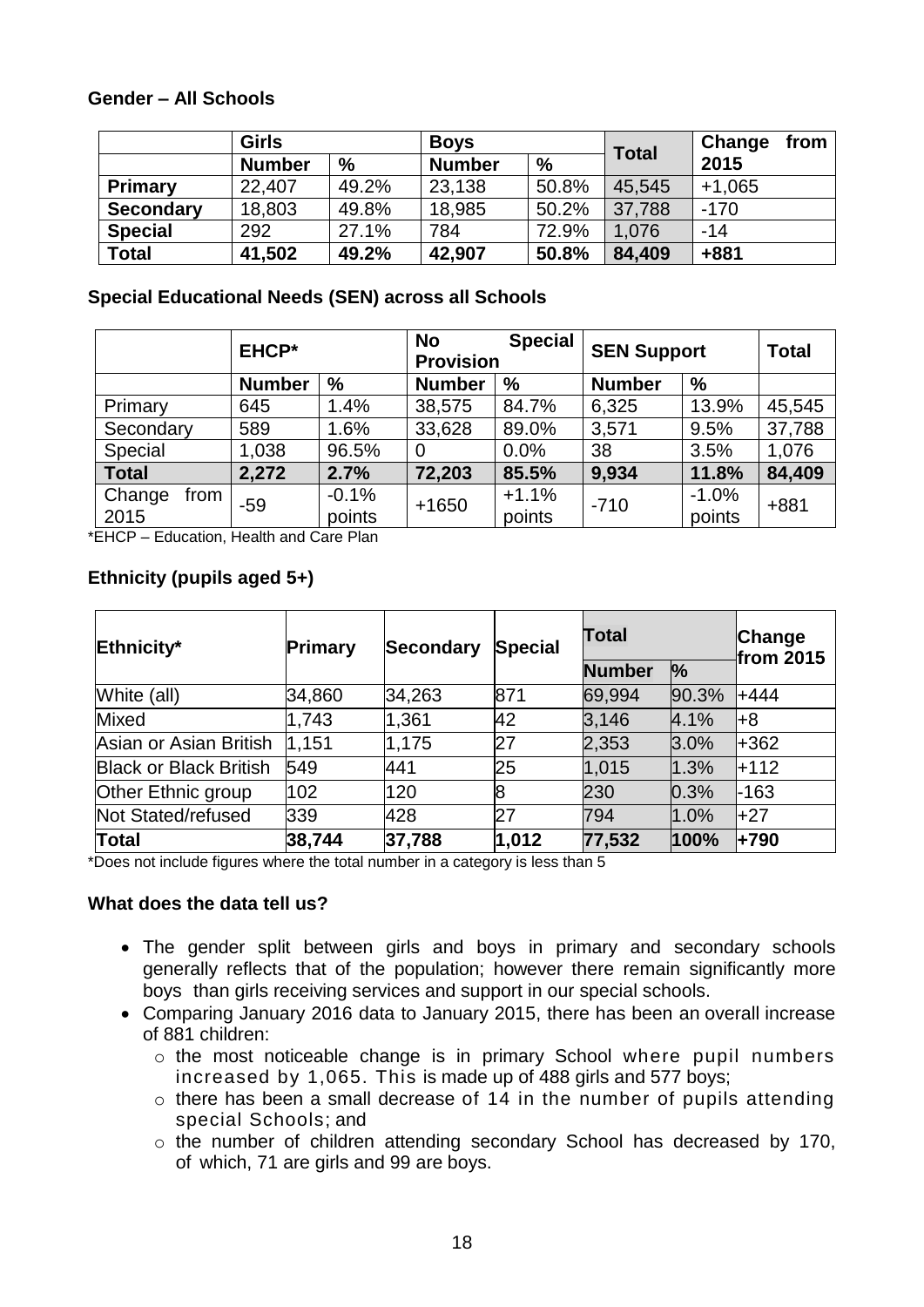- 85.5% of children have no special provision and attend either primary or secondary schools.
- 11.8% of children are receiving SEN support; of which 63.7% are in primary schools, 36.0% are in secondary schools and 0.4% is in special schools.
- 2.7% of all pupils have an EHCP; of which 45.7% attend special schools, 28.4% are in primary school and 25.9% are in secondary school.
- The overall ethnic breakdown of pupils has remained broadly the same as 2015 however there has been a slight increase in the percentage of Asian or Asian British and Black or Black British pupils and a slight decrease in all other categories.

### <span id="page-19-0"></span>**School Exclusions**

Gloucestershire County Council does not have control over the decisions that schools make to exclude pupils from school. Regardless of the type of school, they all follow the [Department for Education \(DFE\) guidance.](http://www.education.gov.uk/schools/pupilsupport/behaviour/exclusion)

The Local Authority alert schools to their responsibilities and helps them understand their accountabilities and duties. We also provide them with sources of support which help prevent exclusions being made.

It should be noted that the following information includes data from Academy schools:

- there were 138 permanent exclusions during 2015/16 academic year; and
- permanent exclusions increased by 20% (23 pupils) compared to 2014/15.

In comparison to our statistical neighbours (2014/15 figures) Gloucestershire schools (collectively) recorded the highest rate of permanent exclusions. Our schools permanently excluded 0.13% of the school population compared to the national average of 0.07% and our statistical neighbours' average of 0.05%. The interim rate for Gloucestershire schools for 2015/16 is at 0.16%.

There were 3,539 fixed period exclusions during 2015/16 academic year, an increase of 18% (538 exclusions) compared to 2014/15 of these:

- Special school exclusions have decreased by 18% (16 exclusions);
- Primary school exclusions have increased by 13% (72 exclusions);
- Secondary school exclusions have increased by 21% (482 exclusions);
- 438 pupils had three or more exclusions in the year;
- 97 pupils had over five exclusions in the year; and
- 14 pupils had 10 or more exclusions in the year.

| Gloucestershire 2015/16                                                                                               | <b>National 2014/15</b>                           |
|-----------------------------------------------------------------------------------------------------------------------|---------------------------------------------------|
| 43.0% of permanently excluded pupils (59<br>pupils) were on the special educational needs<br>(SEND) code of practice. | 56.0% of permanently excluded<br>pupils were SEND |
| 12.0% of permanent exclusions (16 pupils) had                                                                         | 6.0% of permanently excluded                      |
| a statement of special educational needs.                                                                             | pupils had statements                             |
| 51.0% of fixed period exclusions (1,534                                                                               | 51.0% of fixed period exclusions                  |
| exclusions) were SEND and 10.0% (298                                                                                  | were SEND and 11.0% had a                         |
| exclusions) had a statement of special                                                                                | statement of special educational                  |
| educational needs.                                                                                                    | needs.                                            |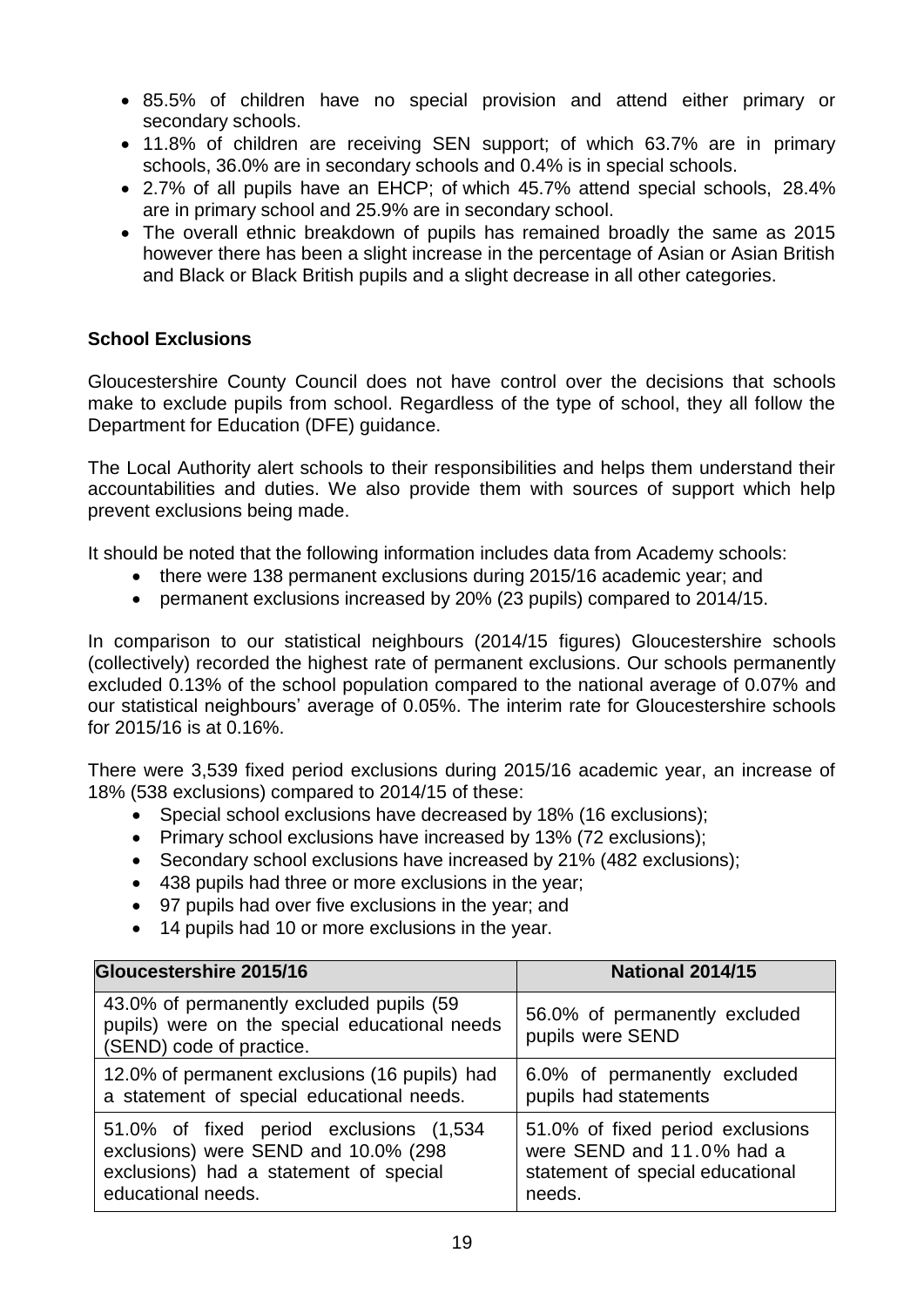Pupils with a black or travelling background continue to receive a disproportionate number of fixed period exclusions when compared with their school ethnic population

- 9.9% of 'Black Caribbean' pupils (28 pupils) were excluded compared with 2 .0% of 'White-English' pupils.
- 6.9% of Gypsy/Roma pupils (14 pupils) were excluded.

Nationally, in 2014/15, 2 .2% of the school population excluded was 'White British' compared to 5.7% of 'Black Caribbean' heritage and 8.0% 'Gypsy/Roma'.

Persistent disruptive behaviour accounted for 57.0% of all permanent exclusions (78 exclusions) and 40.0% of total fixed period exclusions (1,422 exclusions).

Permanent exclusions:

- physical assaults against adults accounted for 12.0% of all exclusions (16 exclusions); and
- physical assaults against pupils accounted for 9 . 0 % of all exclusions (13 exclusions).

Fixed period exclusions - in comparison with 2014/15:

- Primary school exclusions for physical assaults against adults decreased by 21.0% (34 exclusions).
- Secondary school exclusions for persistent disruptive behaviour have increased by 34.0% (295 exclusions).
- Primary school exclusions for persistent disruptive behaviour have increased by 26.0% (52 exclusions).

The following are areas for review:

- Numbers of all exclusions, particularly primary exclusions.
- Comparison between Gloucestershire and our statistical neighbours.
- Numbers of Children in Care pupils permanently excluded (and then rescinded).
- Percentage of exclusions with statements of special educational needs/EHC Plans.
- The number of pupils with a black background or of travelling heritage receiving fixed period exclusions.
- Percentage of permanently excluded pupils in receipt of free school meals (40.0% of all excluded pupils).
- Numbers of pupils permanently excluded with an open Social Care referral.
- Number of pupils voluntarily moving schools following a number of fixed-term exclusions who would have otherwise been likely to be permanently excluded.
- Number of pupils being home-educated following a number of fixed-term exclusions who would have otherwise been likely to be permanently excluded.

Gloucestershire County Council has worked closely with Head Teachers and with governors to alert them to the issues related to exclusion and to ensure that all schools are aware of the profile of Gloucestershire when compared with other local authorities. Officers are working with the Head Teacher associations to review provision and fair access. Advisers are also working with individual schools to support proactive strategies that are designed to provide early preventative measures where pupils are at risk of exclusion. This includes targeted use of funding such as the Pupil Premium to support pupils' engagement with school.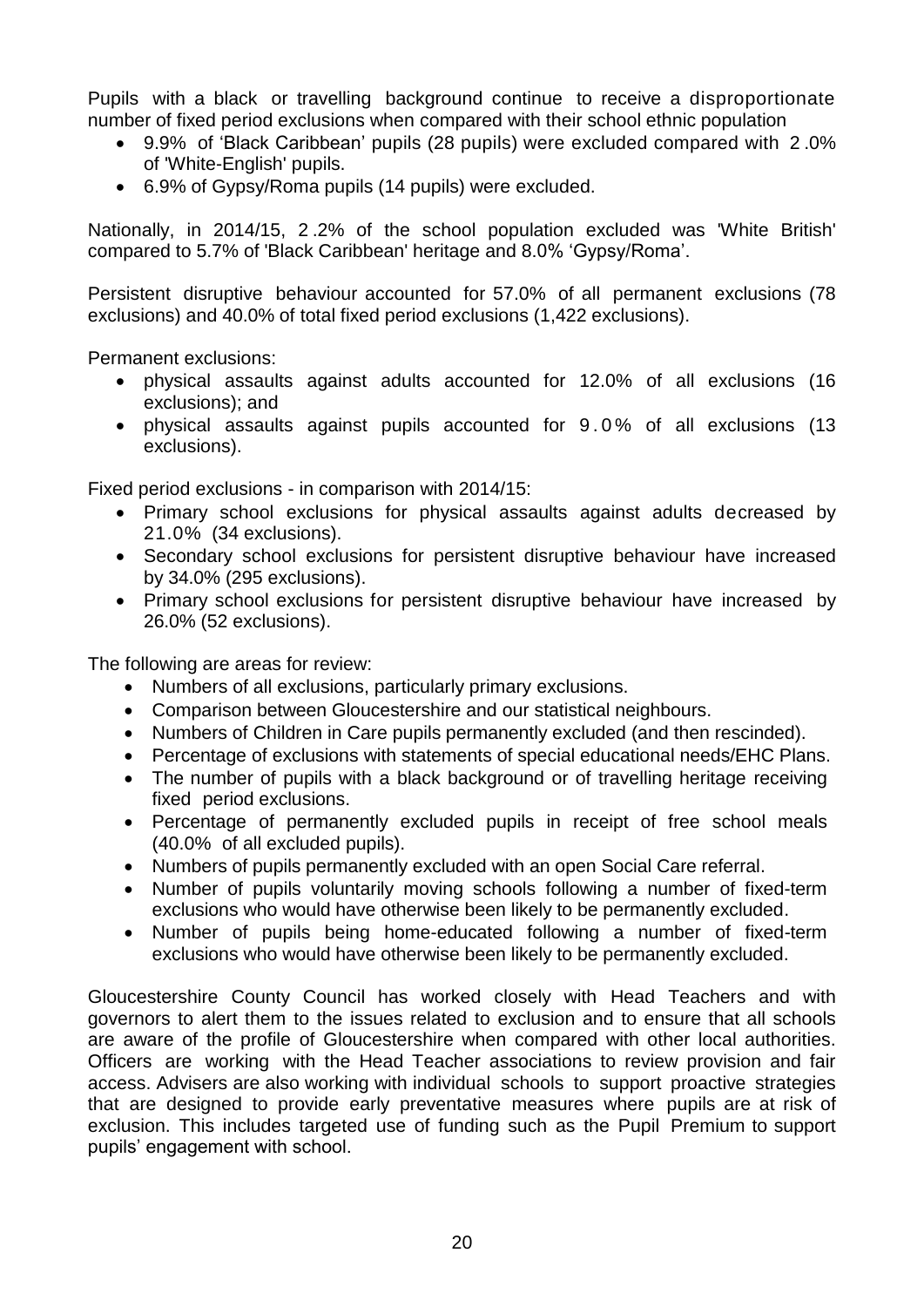#### <span id="page-21-0"></span>**Gloucestershire Youth Support Team**

Gloucestershire Youth Support Team ( Y S T ) provides a range of services targeted at vulnerable young people. These services are aimed at young people aged 10-19 years old (or up to 25 years if special needs or Care Leavers).

The figures below are taken from a snapshot of caseloads from October 2016. There were 982\* young people on the YST caseload. This caseload figure does not include 11+ Children in Care and Care Leavers.

\*Please note – there will be duplicate young people in the data as they may be open to multiple parts of the service at the same time. Duplicates within the same area of work have been removed.

| <b>Gender</b> | $Oct 16 \%$ | 10-24 population<br>$\frac{9}{6}$<br>Gloucestershire |
|---------------|-------------|------------------------------------------------------|
| Male          | $50.9\%$    | 50.8%                                                |
| Female        | 48.9%       | 49.2%                                                |
| Unknown       | 0.2%        | N/A                                                  |



| Age range     | % of clients |
|---------------|--------------|
| $11-13$ years | 6.3%         |
| 14-16 years   | 30.5%        |
| $17-19$ years | 54.2%        |
| 20 years+     | 9%           |

The graph shows the percentage of Gloucestershire's population accessing Youth Support services for each of the age bands.

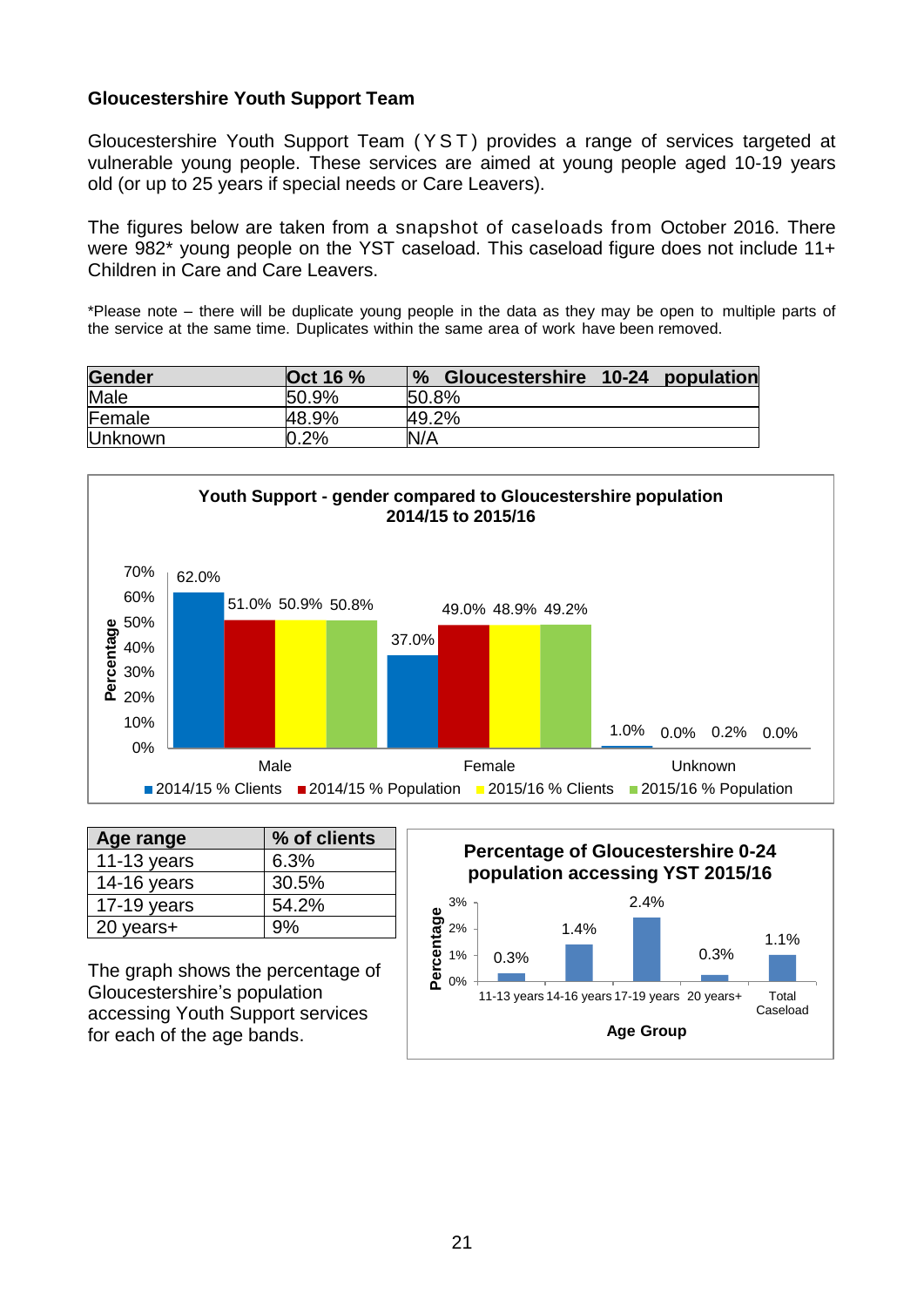

#### **What does the data tell us?\***

- In 2014/15 the majority of young people accessing YST were males (62.0%); significantly higher than the percentage of males in the 10-24 Gloucestershire population (51.0%). In 2015/16 the gender split between males and females accessing the services reflected that of the 10-24 aged population.
- The largest age range accessing the service was 17-19 year olds (54.2% of clients) whereas in 2014/15 this was the 14-16 age range.
- 92.0% of clients accessing the service are White or White Other which is below the proportion of the White or White other 10-24 Gloucestershire population (93.7%).

\**Please note - The above comparisons are just an indication as the data will contain duplicate young people.*

#### <span id="page-22-0"></span>**Adult Social Care**



The data presented below is a snapshot of the number of adult social care service users as of 31 March 2016.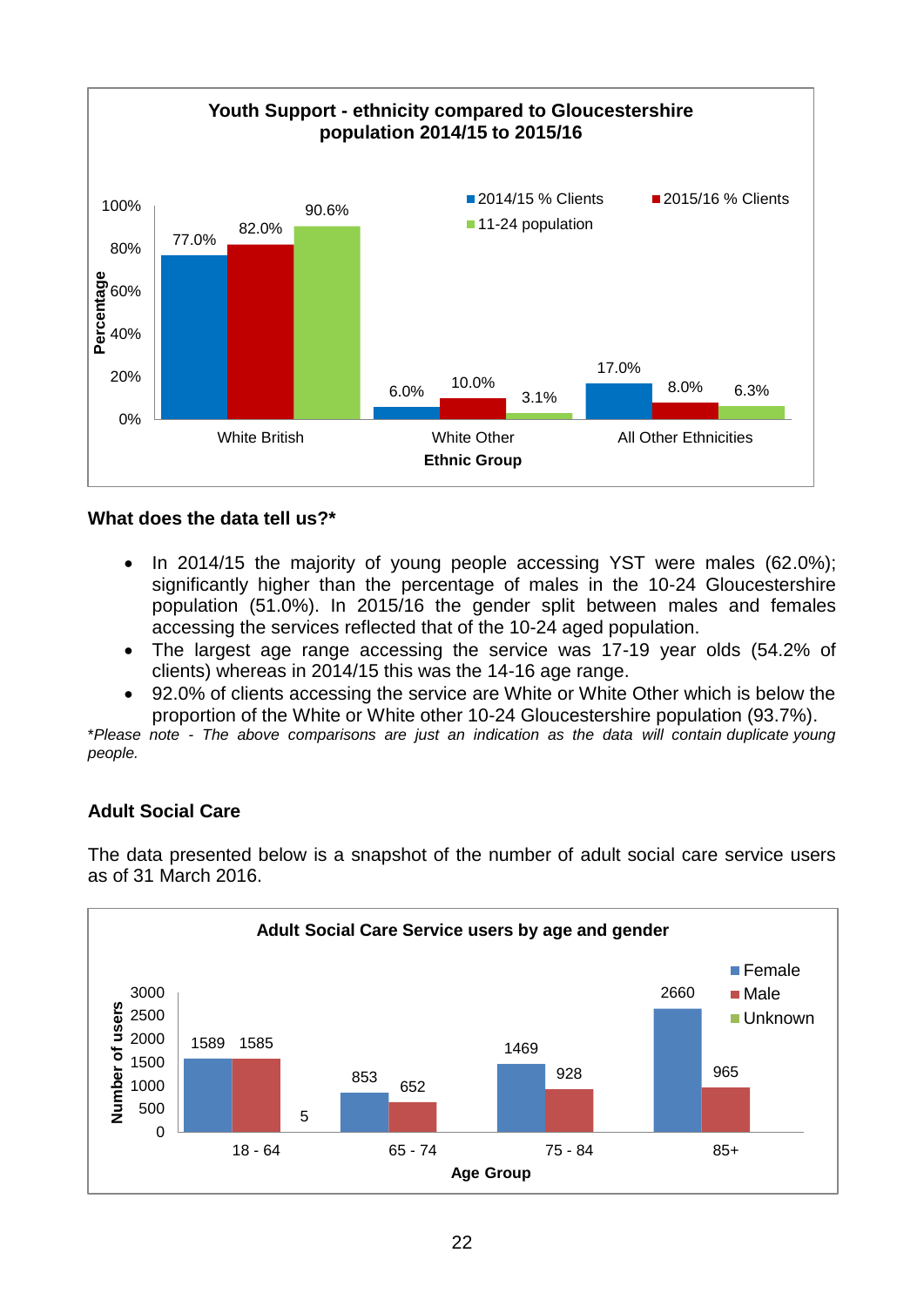

### **Client Group and Age**

| <b>Client Group</b>          | <b>Service</b><br><b>Users</b> | % of Service<br><b>Users</b> | Age   | <b>Service</b><br><b>Users</b> | % of Service<br><b>Users</b> |
|------------------------------|--------------------------------|------------------------------|-------|--------------------------------|------------------------------|
| <b>Learning Disabilities</b> | 1,511                          | 14.1%                        | 18-64 | 3.179                          | 29.7%                        |
| <b>Mental Health</b>         | 190                            | 1.8%                         | 65-74 | 1,505                          | 14.1%                        |
| Older People                 | 7,309                          | 68.3%                        | 75-84 | 2,397                          | 22.4%                        |
| <b>Physical Disabilities</b> | 1,696                          | 15.8%                        | $85+$ | 3,625                          | 33.8%                        |
| <b>Total</b>                 | 10,706                         | 100%                         | Total | 10,706                         | 100%                         |

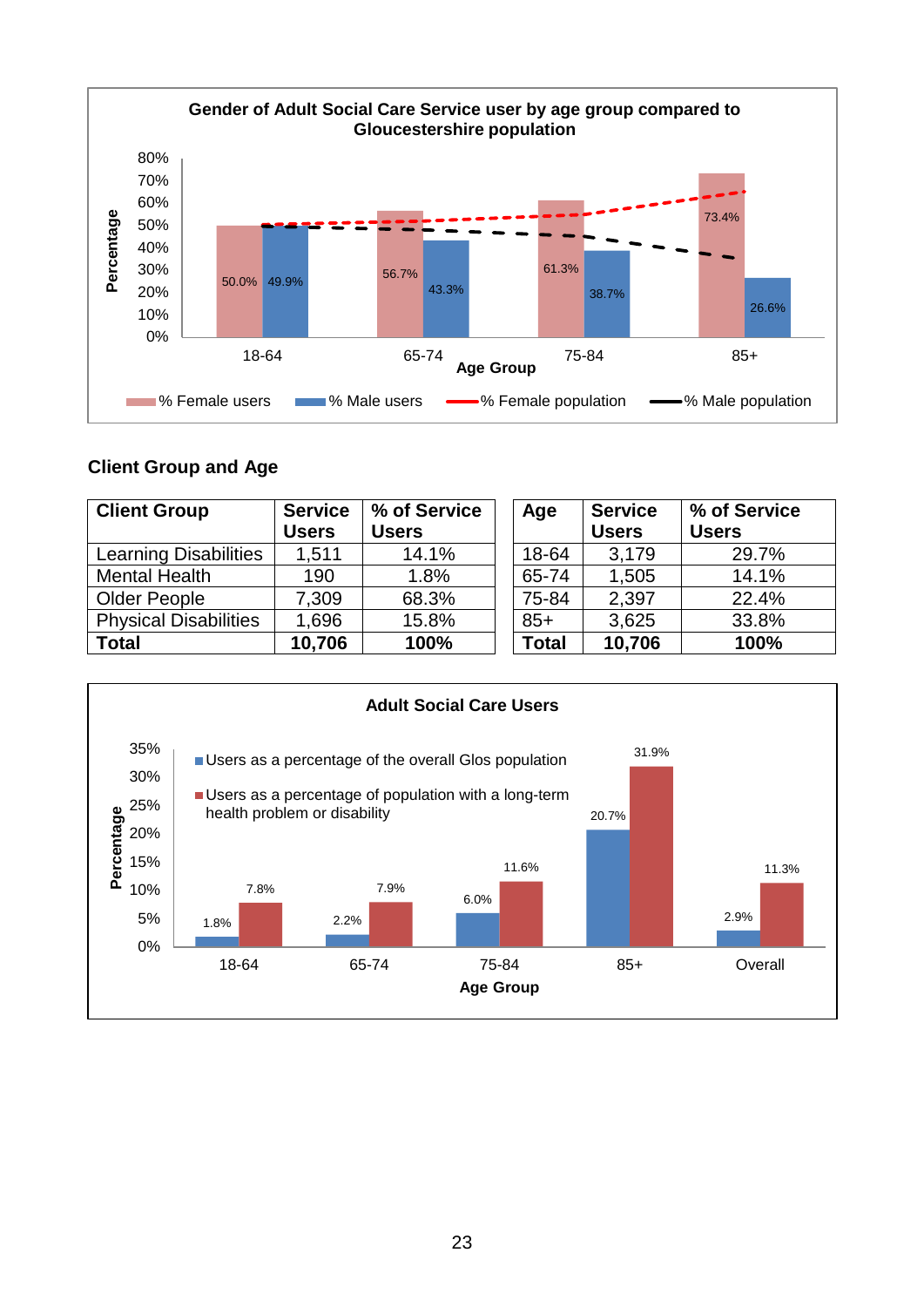# **Ethnicity**



# **Religion**

| <b>Religion</b>          | <b>Number of clients</b> | % of clients |
|--------------------------|--------------------------|--------------|
| Church of England        | 3,894                    | 36.4%        |
| Atheist/None             | 712                      | 6.7%         |
| Roman Catholic           | 444                      | 4.2%         |
| Christian                | 305                      | 2.9%         |
| Methodist                | 148                      | 1.4%         |
| <b>Baptist</b>           | 87                       | 0.8%         |
| Muslim                   | 54                       | 0.5%         |
| <b>Jehovah's Witness</b> | 46                       | 0.4%         |
| Church of Scotland       | 34                       | 0.3%         |
| Protestant               | 25                       | 0.2%         |
| Agnostic                 | 22                       | 0.2%         |
| Pentecostal              | 21                       | 0.2%         |
| Hindu                    | 20                       | 0.2%         |
| Spiritualist             | 14                       | 0.1%         |
| Quaker                   | 10                       | 0.1%         |
| <b>Buddhist</b>          | 9                        | 0.1%         |
| Seventh Day Adventist    | 9                        | 0.1%         |
| Jewish                   | 8                        | 0.1%         |
| <b>Greek Orthodox</b>    | 6                        | 0.1%         |
| Mormon                   | 6                        | 0.1%         |
| <b>Free Churches</b>     | 5                        | 0.1%         |
| Not Known                | 4,706                    | 44.0%        |
| Other*                   | 121                      | 1.1%         |
| <b>TOTAL</b>             | 10,706                   | 100%         |

\*Includes religions with less than 5 clients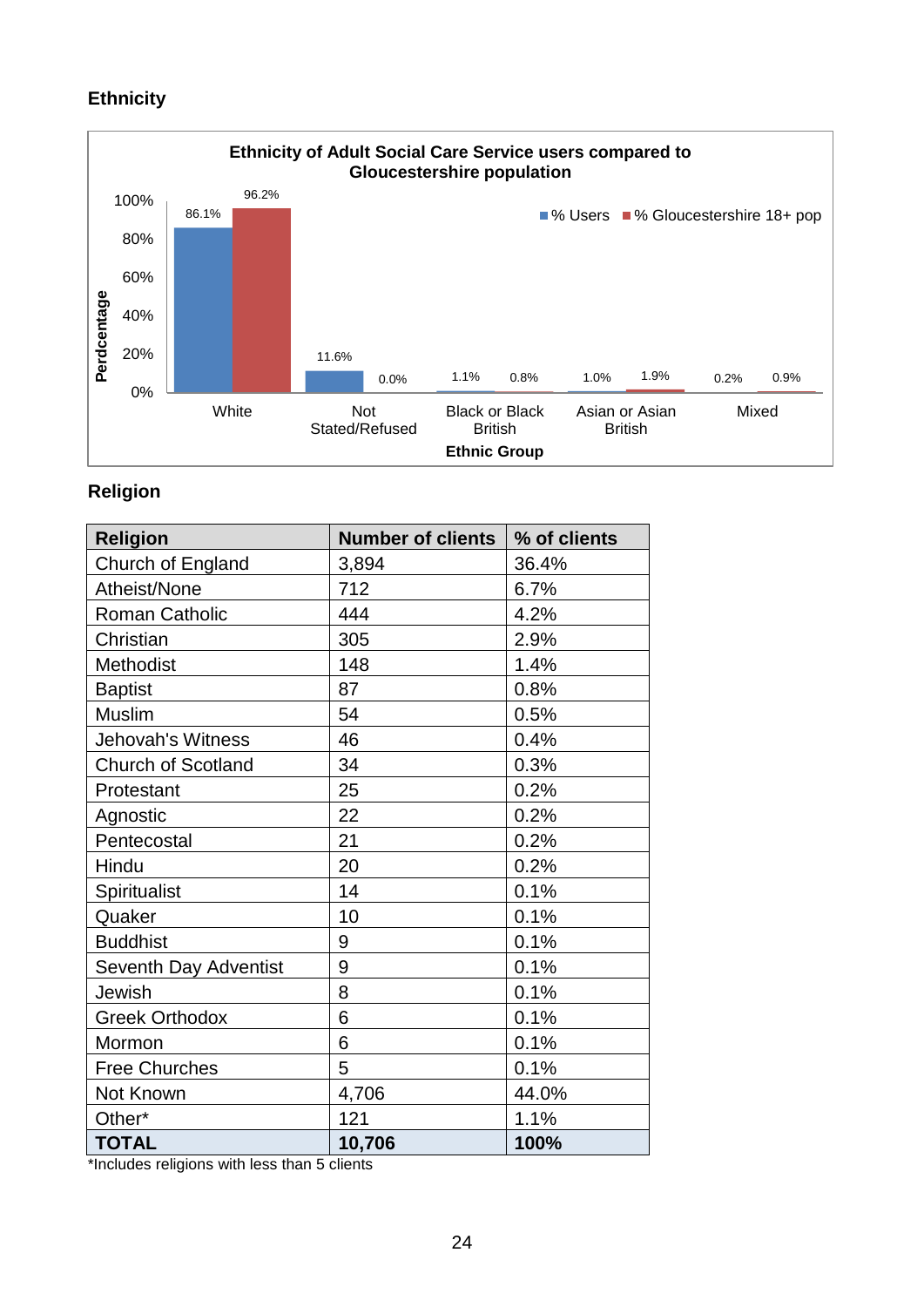## **What does the data tell us?**

- 61.4% of service users are female which is significantly higher than the percentage of adult females in Gloucestershire (51.5%).
- However, the highest number of service users are in the age 85+ category (33.9%), and of these 73.0% are female so the percentage of female service users is not unexpected based on the average life expectancy of females being longer than males (83.7 years compared to 80.1 years).
- 56.2% of service users are aged 75 or over and 69.0% of these are female.
- 86.2% of adult social care users are from a White background compared to 96.2% of the Gloucestershire population, however the ethnicity of 11.6% of service users is not known.
- The percentage of Black or Black British service users (1.1%) is slightly above the percentage for Gloucestershire as a whole (0.8%). However the percentage of Asian users (1.0%) is slightly below the respective percentage (1.9%).

## <span id="page-25-0"></span>**Building Better Lives – Enhanced Enablement**

Enhanced Enablement is a single, joined up, all-age and integrated disability resource at the front door of the Council. Service users are referred to Enhanced Enablement via the normal Learning Difficulties social care channels.

The objective is to focus on what people's strengths and skills are at the front door and to build on these, minimising resources and reliance on services. One aspect of the Enhanced Enablement service aims to increase employment rates for people with a disability.

Work Clubs provide help with CVs, job applications and interview skills to help people with disabilities or health conditions find sustainable paid work. They also provide career help to identify skills and job goals, improve confidence, manage anxiety and overcome barriers.



The following data is a snapshot of the age, gender and ethnicity of the 135 service users as at 31 March 2016: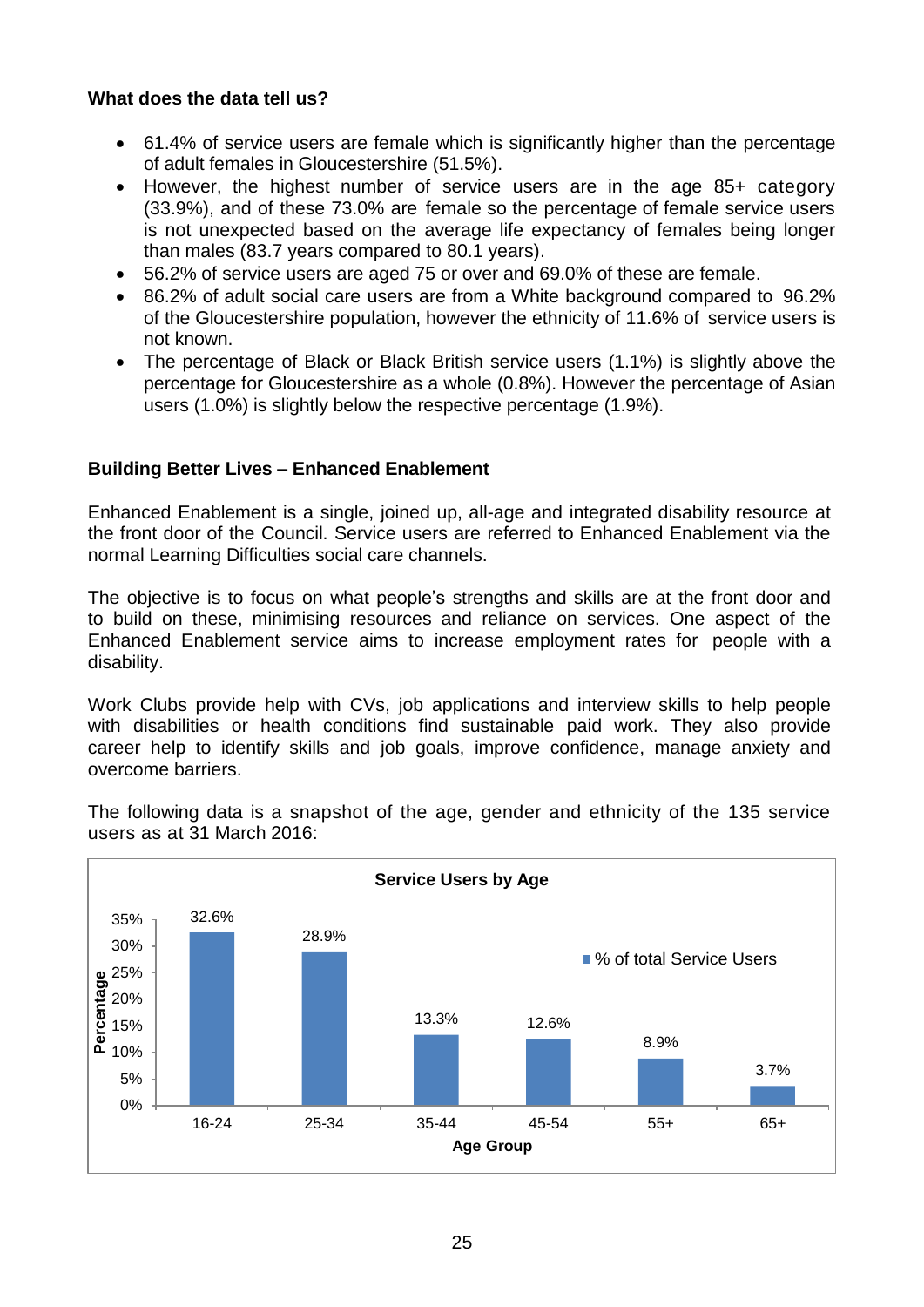



#### **What does the data tell us?**

- 61.5% of service users are aged between 16 and 34.
- 58.0% of service users are male, which is the same level as 2015.
- Most people accessing the service are from a White background, with 2 . 9 % from Black and Minority ethnicities (up from 1.8% in 2015), however 18.5% of users did not state or refused to give their ethnicity.

#### <span id="page-26-0"></span>**Gloucestershire Welfare Support Scheme**

The Gloucestershire Welfare Support Scheme supports those most in need, providing one-off practical support or other forms of assistance to those people meeting the eligibility criteria. The scheme is based on having no cash payments, making the best use of recycled goods and food deliveries and provides for:

• People moving into or remaining in the community (for example moving out of residential or institutional care to live independently, people being resettled, and people who need help to stay in their own home and not go into residential care or hospital).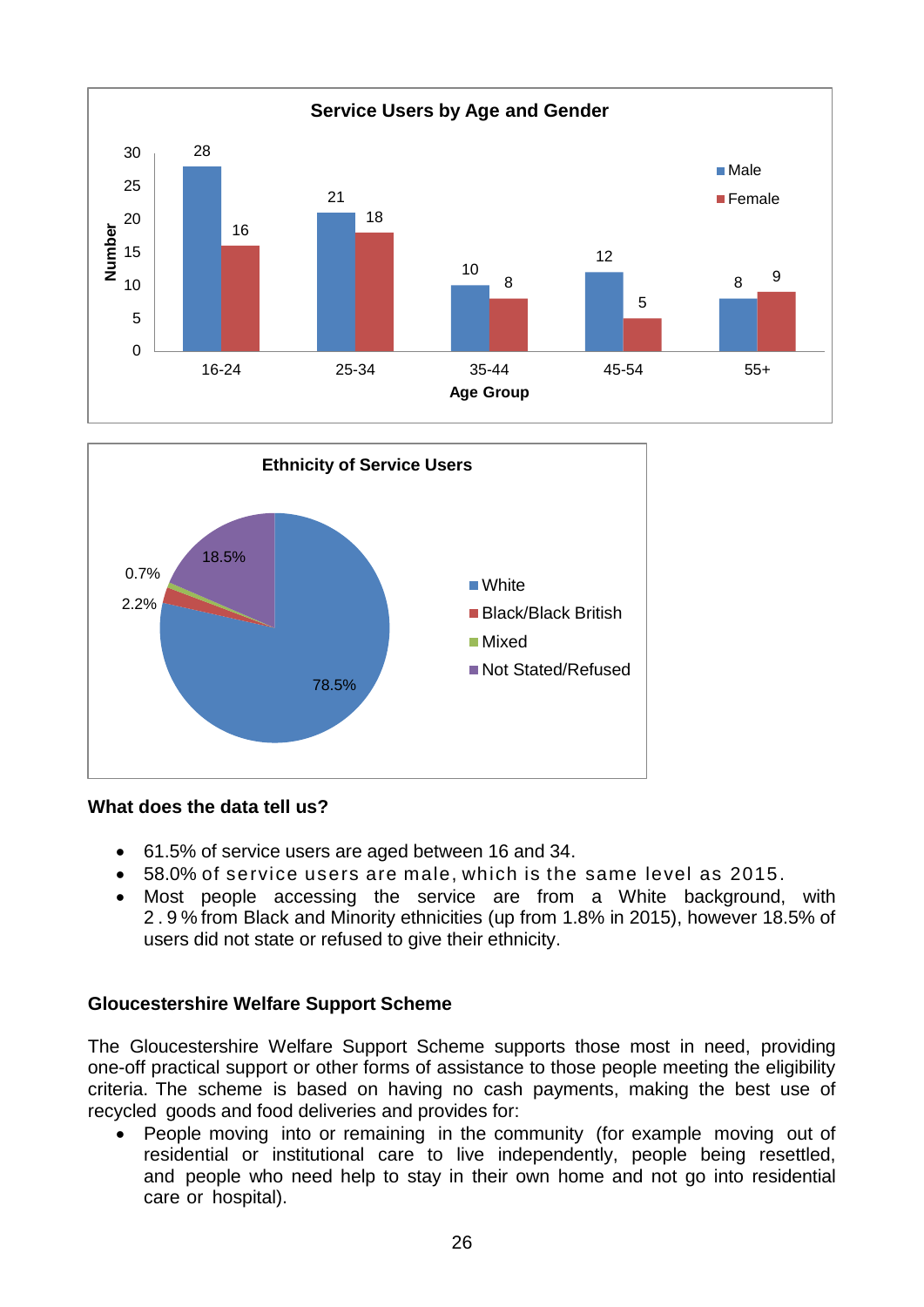Families and vulnerable individuals facing exceptional pressure and/or fleeing domestic abuse.

#### **Overview of Service Users – covering the period 1 April to 30 November 2016**

**Gender** - estimates from household information collected from award recipients indicates that the gender of recipients of both care and crisis awards is consistent with the Gloucestershire adult population (51.5% female and 48.5% male).

**Age** - comparison of the age profile between the County's adult population and recipients of Gloucestershire Welfare Scheme indicates:

- That people aged 16-44 are highly represented in the award process accounting for 71.4% of care awards and 72.7% of crisis awards compared to 41.4% of the population.
- The representations are particularly high among the 16-34s in crisis and care awards.

By contrast, the number of recipients aged 55+, and in particular the 65+, is lower than their representation in the population, this could be due to additional forms of assistance being available for older people.

**Disability** - information on the ill health and/or disability of Gloucestershire Welfare S c h e m e award recipients was collected under the categories of 'disabled', 'chronically sick,' terminally ill', 'learning disability' and 'mental health'. Data from these categories was combined and compared to the prevalence of disability or limiting long term illness recorded in the 2011 Census. The comparison indicates that 22.4% of recipients of crisis award have a disability, compared to 19.0% of the population.

#### <span id="page-27-0"></span>**Transport – Blue Badge Users**

The Blue Badge scheme is designed to give registered severely visually impaired people and those who are unable or virtually unable to walk the ability to park close to the facilities and services they need to use, so as to improve their lifestyle, independence and freedom of choice.

#### **Who is eligible for a badge?**

Under current regulations governing the scheme, badges may be issued without further assessment to disabled people if they:

- Receive the higher rate of the mobility component of Disability Living Allowance (DLA) (help with getting about).
- Receive eight points or more under the 'moving around' activity of the mobility component of Personal Independence Payment (PIP).
- Are registered severely sight impaired.
- Receive a War Pensioners Mobility Supplement.
- Receive an Armed Forces Compensation Award.

Other people may be issued a badge if their disability is permanent and substantial and causes inability to walk or very considerable difficulty in walking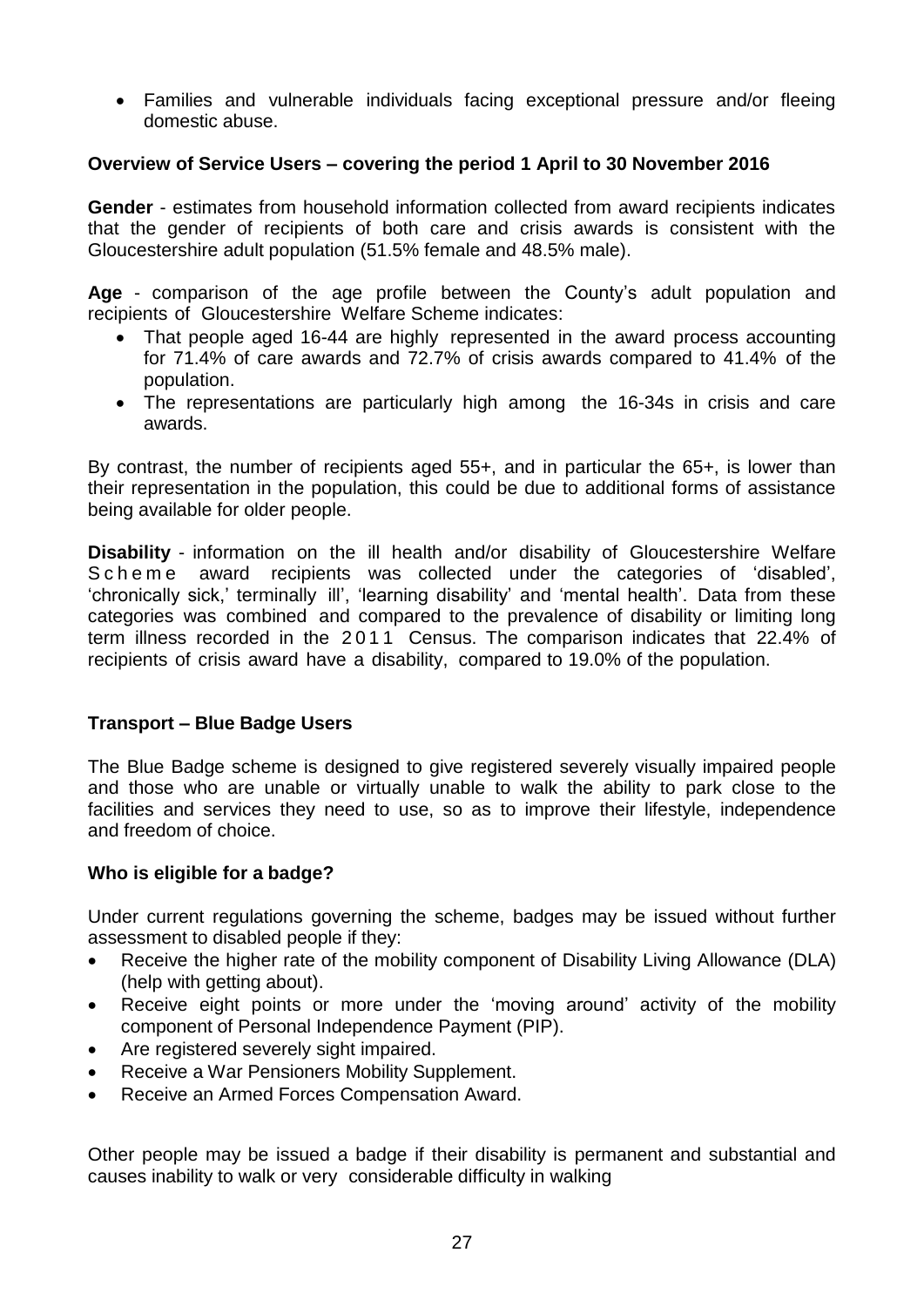#### **Children under three years of age**

Children under three years of age may be eligible for a badge if they need to have bulky medical equipment with them at all times, such as an oxygen supply, or if they have a specific condition which may require them to be near a vehicle, either to receive treatment in the vehicle, or be transported quickly to a place where they can be treated, such as hospital.

The following graphs show blue badge users by different characteristics. The data used has been captured from application forms.



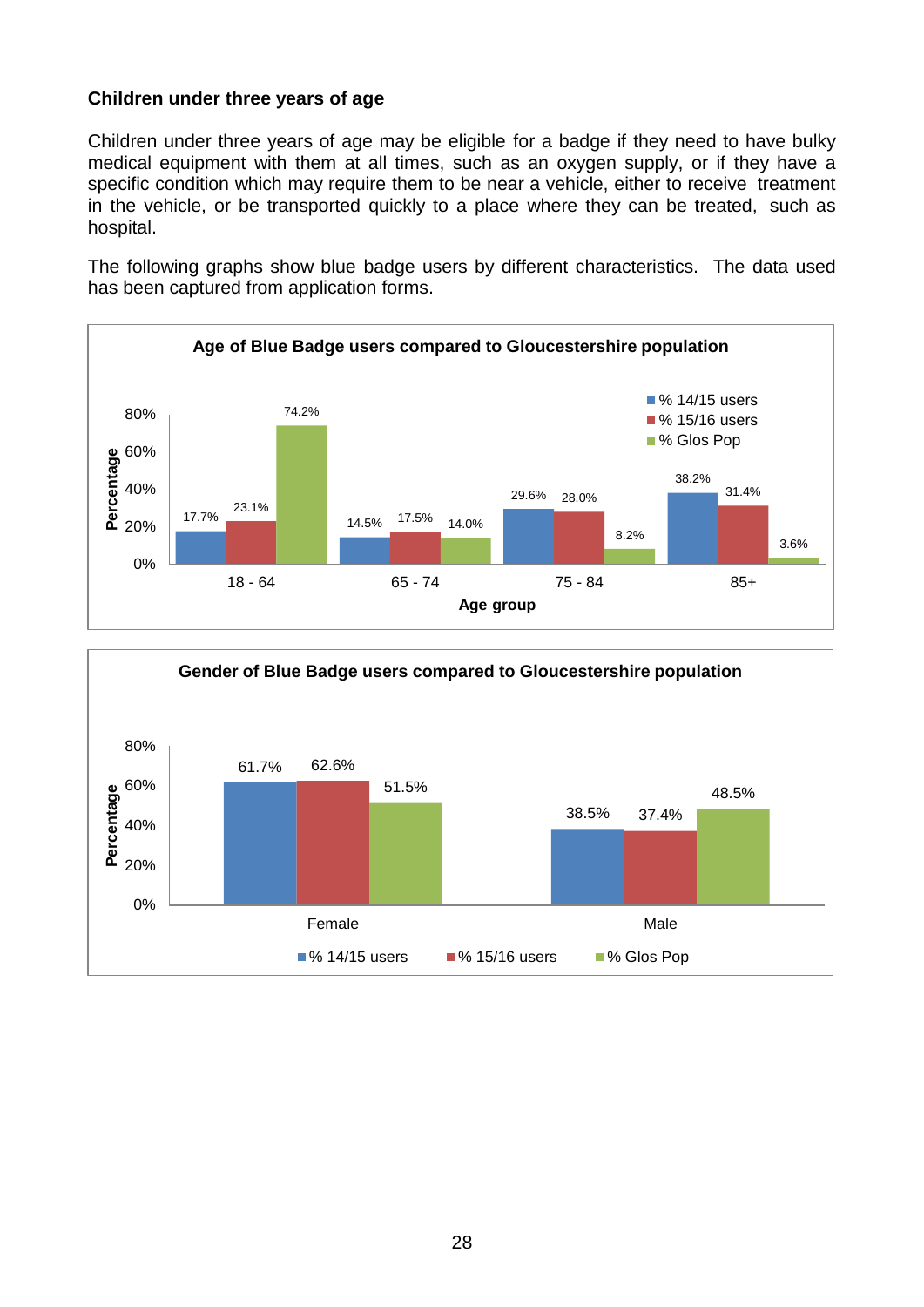

#### **What does the data tell us?**

- 4.6% of the overall Gloucestershire population are badge holders this is above the overall England level (4.2%) but below the South West level (5.2%). This could be as the percentage of retired people (aged 65 and over) is Gloucestershire is 20.55% of the population, compared to 17.9% in England and 22.8% in the South West.
- 77.9% of blue badge users are aged 65 and over, whereas this age group accounts for 25.7% of the Gloucestershire adult population.
- 62.6% of users are female, compared to 51.5% of the Gloucestershire adult population.
- 1.9% of users are from Black and Minority Ethnic communities, compared to 3.6% of the Gloucestershire ad ult population, however, the ethnicity of 23.1% of users is not known.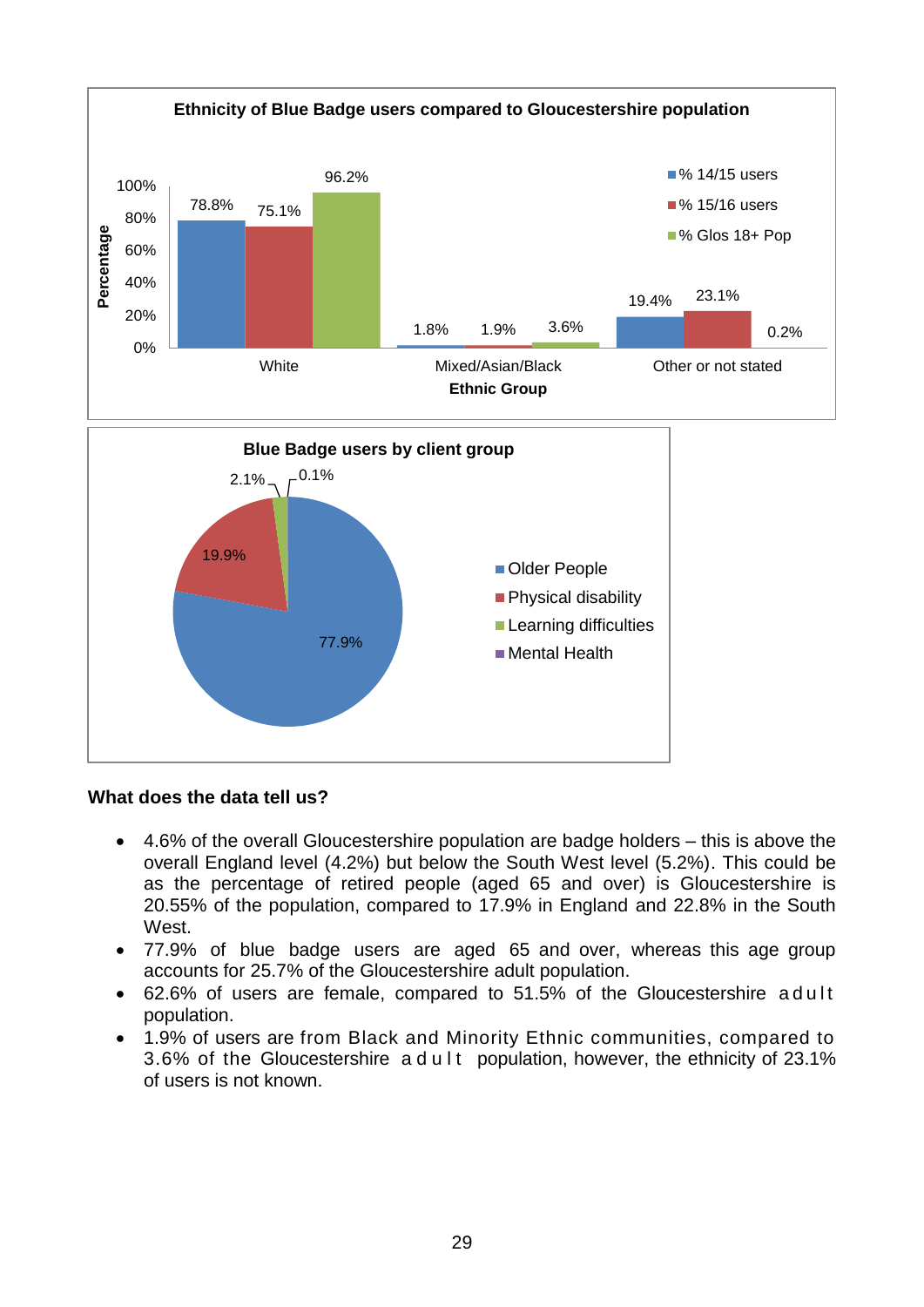## <span id="page-30-0"></span>**Gloucestershire Stop Smoking Service**

The Gloucestershire NHS Stop Smoking Service (GSSS) is p art of a multifaceted approach to reduce the prevalence of smoking by helping tobacco users to quit, improving their health outcomes and those of others by reducing exposure to second-hand smoke. Below is an analysis of clients accessing the GSSS in 2015/16:

#### **Quit rates per age group**

| Age          | No setting a quit date |       |       | No. quit at 4 weeks |               |       | % quit at 4 weeks |       |       |
|--------------|------------------------|-------|-------|---------------------|---------------|-------|-------------------|-------|-------|
| group        | 13/14                  | 14/15 | 15/16 |                     | 13/14 14/15   | 15/16 | 13/14             | 14/15 | 15/16 |
| $\vert$ < 18 | 69                     | 50    | 48    | 24                  | 12            | 17    | 34.7%             | 24.0% | 35.4% |
| 18-34        | 1,626                  | 1,217 | 1060  | 907                 | 653           | 558   | 55.8%             | 53.7% | 52.6% |
| $35 - 44$    | 1,121                  | 929   | 738   | 683                 | 537           | 419   | 60.9%             | 57.8% | 56.8% |
| 45-59        | 1,567                  | 1,223 | 1165  | 1,002               | 701           | 679   | 63.9%             | 57.3% | 58.3% |
| $60+$        | 997                    | 897   | 747   | 686                 | 579           | 461   | 68.8%             | 64.5% | 61.7% |
| <b>Total</b> | 5,380                  | 4,316 | 3,758 |                     | $3,302$ 2,482 | 2,134 | 61.4%             | 57.5% | 56.8% |

#### **Gender quit rates**

|               | No. setting a quit date |       | No. quit at 4 weeks |       |       | % guit at 4 weeks |       |       |       |
|---------------|-------------------------|-------|---------------------|-------|-------|-------------------|-------|-------|-------|
|               | 13/14                   | 14/15 | 15/16               | 13/14 | 14/15 | 15/16             | 13/14 | 14/15 | 15/16 |
| <b>Male</b>   | 2.517                   | 2,008 | 1,725               | 1.587 | 1.170 | 1.019             | 63.1% | 58.3% | 59.1% |
| <b>Female</b> | 2,863                   | 2,308 | 2,033               | 1.715 | 1,312 | 1.115             | 59.9% | 56.8% | 54.8% |
| <b>Total</b>  | 5,380                   | 4,316 | 3,758               | 3,302 | 2,482 | 2,134             | 61.4% | 57.5% | 56.8% |

Source: Health and Social Care information Centre (HSCIC) website [http://www.hscic.gov.uk](http://www.hscic.gov.uk/)

#### **Ethnicity quit rates**

| <b>Ethnicity</b>           | No.<br>setting a<br>quit date | % of total<br>number<br>setting a<br>quit date | No. successfully<br>quit at 4 weeks<br>/ (quit rate) | % overall<br>Gloucestershire<br>Population |  |
|----------------------------|-------------------------------|------------------------------------------------|------------------------------------------------------|--------------------------------------------|--|
| <b>White</b>               | 3,578                         | 95.2%                                          | 2,016 (56.3%)                                        | 95.4%                                      |  |
| <b>Asian/Asian British</b> | 22                            | 0.6%                                           | 13 (59.1%)                                           | 2.1%                                       |  |
| <b>Black/Black British</b> | 22                            | 0.6%                                           | 14 (63.6%)                                           | 0.9%                                       |  |
| <b>Mixed</b>               | 41                            | 1.1%                                           | 26 (63.4%)                                           | 1.4%                                       |  |
| <b>Other</b>               | 13                            | 0.3%                                           | 8 (61.5%)                                            | 0.2%                                       |  |
| <b>Not stated</b>          | 82                            | 2.2%                                           | 57 (69.5%)                                           | 0%                                         |  |

Source: Health and Social Care information Centre (HSCIC) website [http://www.hscic.gov.uk](http://www.hscic.gov.uk/)

#### **Pregnant Women**

During 2015/16, 585 pregnant women were referred to GSSS for support to quit smoking, 198 of those referred went ahead to set a quit date and of them 123 went on to successfully quit smoking (62.1% quit rate).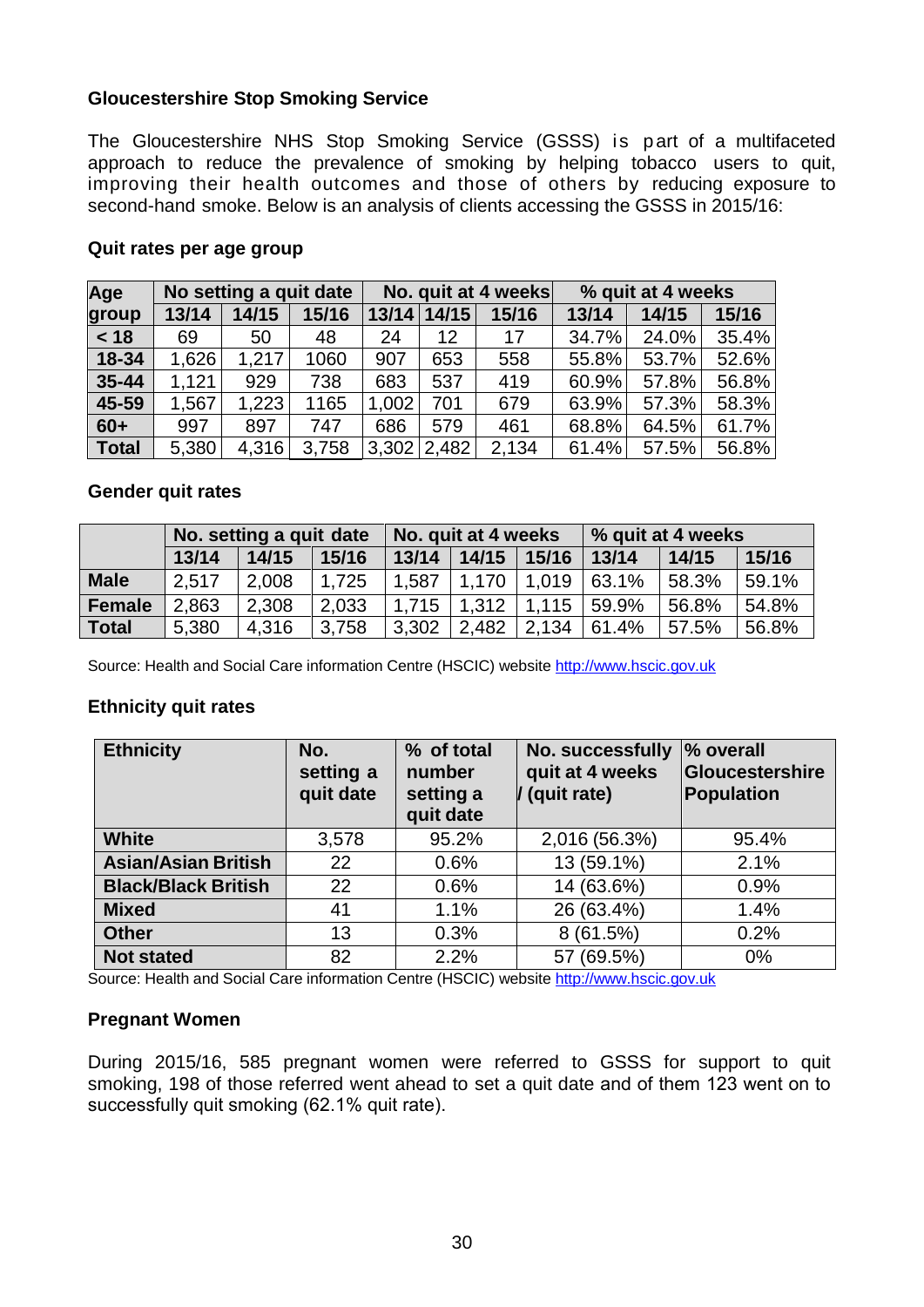## **Mental Health**

In 2015/16, GSSS supported 212 people with a mental health condition through a quit attempt. Of these, 139 (65.6%) successfully quit.

#### **What does the data tell us?**

- The majority of quitters setting a quit date were within the 45-59 age group (31%) followed by the 18-34 age group (28.2%).
- 59.1% of males quit compared to 54.8% of females.
- The 60+ age group had the highest success rate.
- The overall quit rate shows a continuing annual decrease from 61.4% in 2013/14 to 56.8% in 2015/16.
- 308 more females than males attempted to quit smoking with support from the GSSS, and 96 more females than males had quit at four weeks.
- 95.2% of those setting a quit date were White with 2.6% coming from Black and Minority Ethnic communities, however 2.2% of quitters did not state their ethnicity.

## <span id="page-31-0"></span>**Approved Mental Health Professionals (AMHPs)**

Most people who experience mental or emotional distress manage at home, possibly with support from their family and friends, and the help of the primary care health services linked with their General Practitioners and community mental health teams.

Sometimes however, it is not possible to provide care and treatment at home and this may lead to people being admitted to mental health hospitals. Many of these admissions take place on a voluntary basis, with the agreement of the patients. However, if a person

- is suffering from a mental disorder: and
- is at significant risk in terms of their own health or safety; and/or
- presents a risk to others due to their mental health state; and
- is refusing hospital admission and/or treatment where needed;

an assessment under the Mental Health Act (MHA) may be requested and this could result in them being detained under the Act against their will.

The Local Authority is responsible for ensuring sufficient numbers of competent Approved Mental Health Professionals (AMHPs) are available to provide a 24/7 service in order to

respond to request for MHA assessments. AMHPs are, in the main, Social Workers.

The AMHP undertakes a Mental Health Act Assessment with a doctor and in 2015/16 AMPHs carried out 1,025 assessments for 777 unique patients. This was a 41% increase in assessments from 2014/15, resulting in 524 detentions under the Mental Health Act (51% of all assessments).

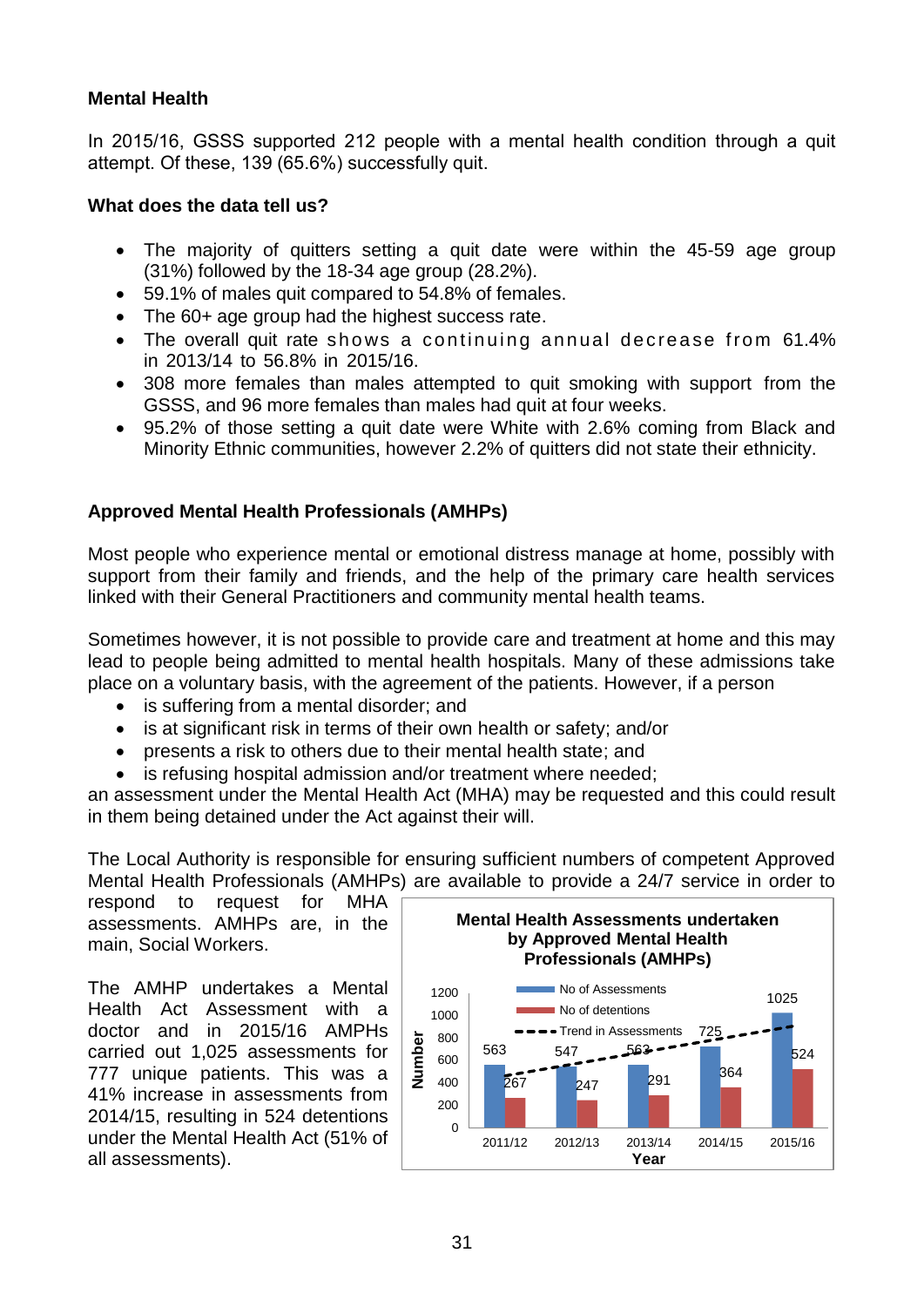Following a Mental Health Act assessment, if someone is detained or sectioned under the act this means the individual will be admitted into hospital for treatment as a result of a mental disorder.



## **Client Age, Gender and Ethnicity**



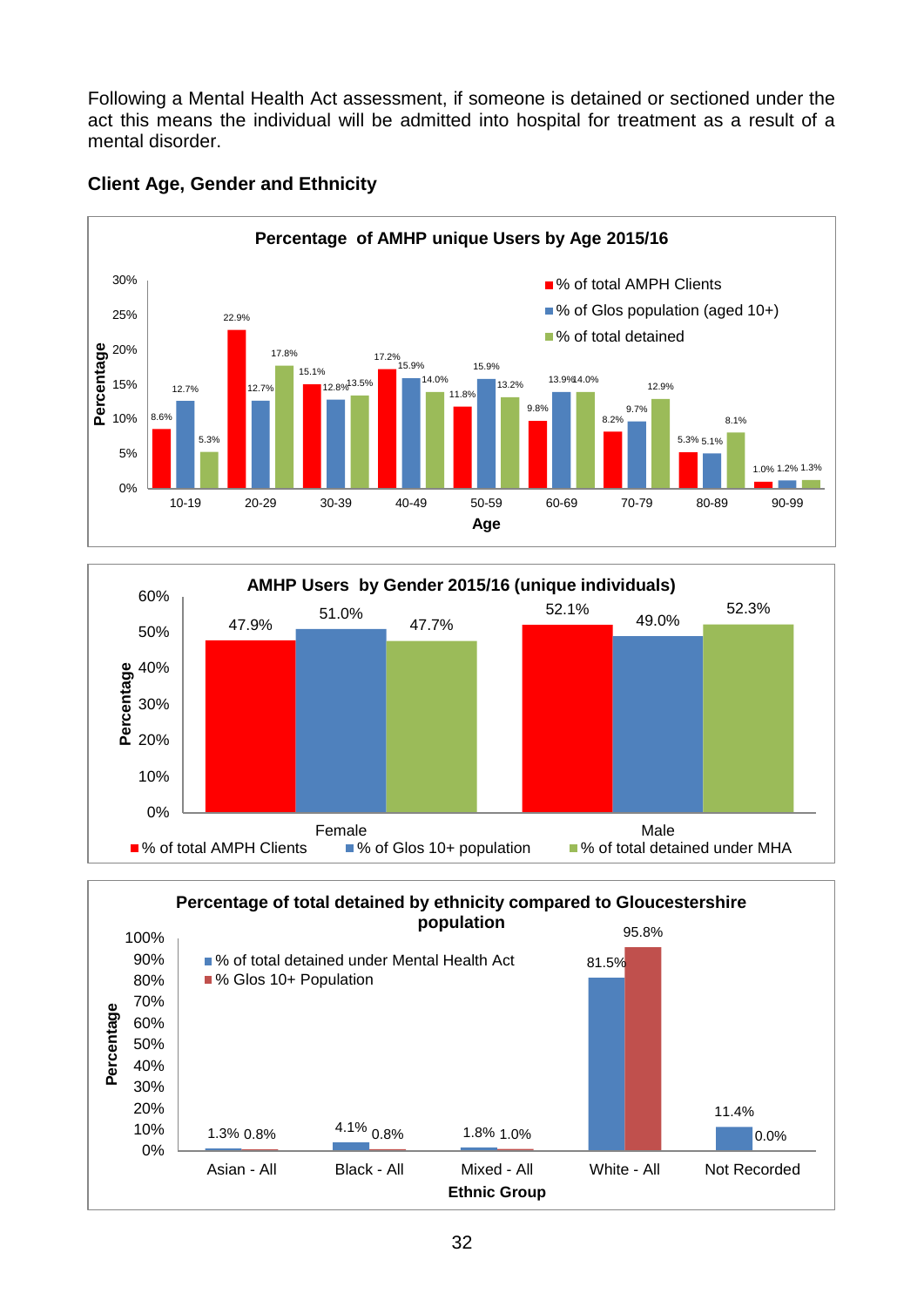### **What does the data tell us?**

- There were a greater proportion of men (52.1%) needing a Mental Health Act Assessment when compared to the overall proportion male population (aged 10+) in Gloucestershire (49.0%).
- The gender split of those detained under the Mental Health Act is in line with the overall Gloucestershire population gender split.
- The highest proportion of clients (22.9%) came from the 20-29 age group and the highest proportion of those detained also came from this age group (17.8%); The Mental Health Act 2007 included major amendments to the existing 1983 Act including giving Police new powers to transfer people between places of safety under Section 136. In 2015/16 Gloucestershire Police used Section 136 on 485\* occasions (a 29.0% increase from 2014/15) and, on 46 occasions, individuals were initially taken to police cells as a place of safety.
- 81.4% of those detained were White with other ethnicities accounting for 7.2% of those detained. However the ethnicity of 11.4% of those detained was not recorded. This is an area that should show improvement in 2016/17 as a result in improvement to recording systems.

\*Source: National Police Chiefs' Council <http://www.npcc.police.uk/documents/S136%20Data%202015%2016.pdf>

### <span id="page-33-0"></span>**Better 2 Work Vocational Service**

The Better2Work Vocational Service provides an evidence based employment service for people in Gloucestershire experiencing significant mental health problems. The aims are employment retention, and obtaining paid employment for Service Users.

The service is based on 'The Individual Placement and Support' (IPS) model for employment. The IPS program is a supported employment service that helps service users in community mental health services become part of the competitive labour market. Research has shown that people who obtain employment through IPS services have improved self-esteem, improved quality of life, and experience reduced symptoms.



#### **Overview of Service Users**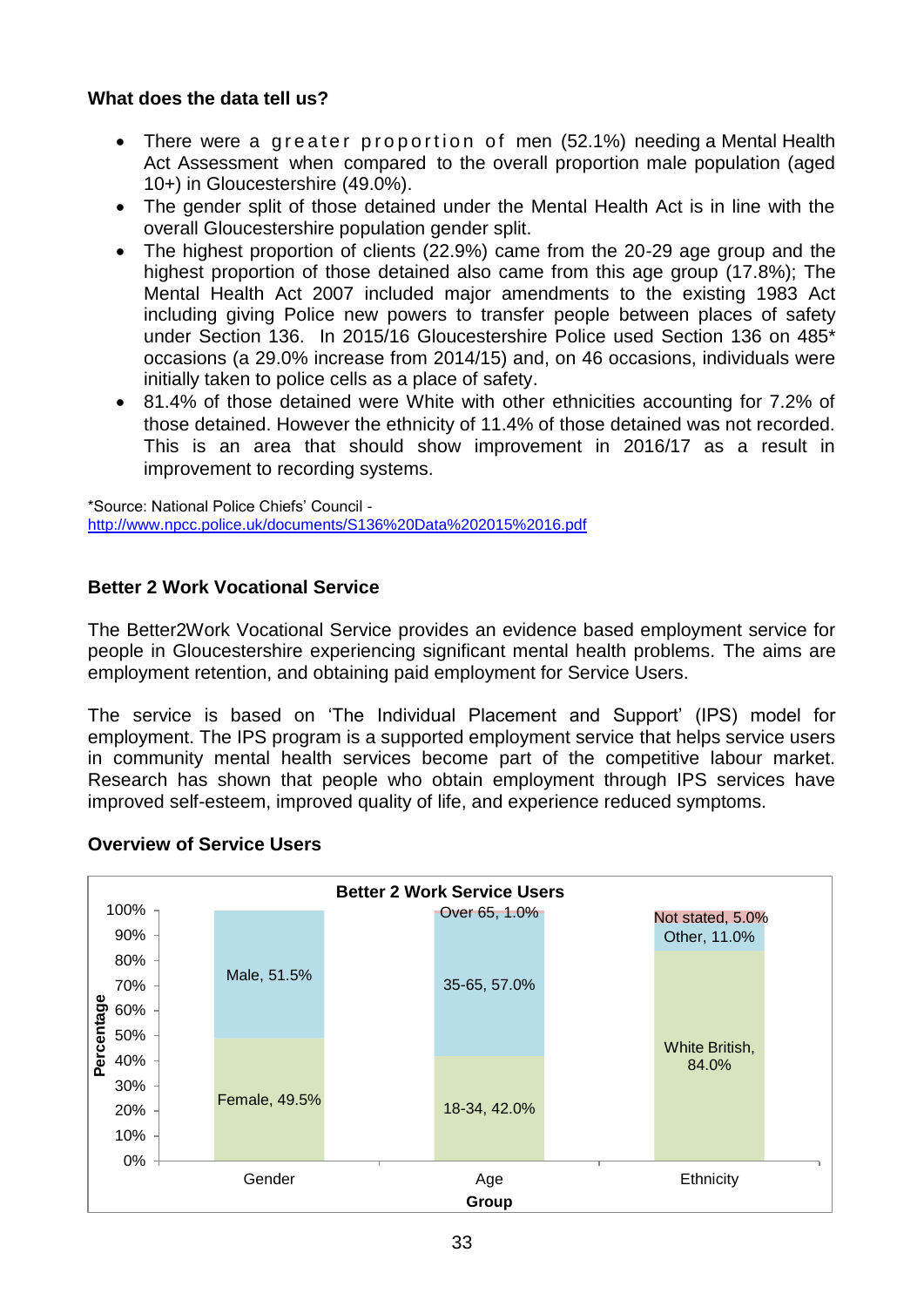## **What does the data tell us?**

- The gender split and ethnicity of those using the service is broadly in line with the respective Gloucestershire population proportions.
- 84.0% of service users were White British which is below the proportion of this group in the Gloucestershire Adult population.

#### <span id="page-34-0"></span>**Gloucestershire Mental Health and Wellbeing Service**

The Wellbeing Service is provided by the Independence Trust, to provide support during recovery to people living with a mental health problem, by helping them to improve social functioning, control their own support, and live independently.

Protective characteristics data is collected via three localities across the county. The response rate to age and gender questions is around 98.0-100.0%, whereas the response to questions about more sensitive personal information – ethnicity, sexual orientation, disability and marital status is 68.0%.



#### **Overview of Service Users**

#### **What does the data tell us?**

- The gender split and ethnicity of those using the service is in line with the respective Gloucestershire population proportions.
- The majority of clients are aged between 30 and 69 however the service is seeing a gradual increase in referrals of those aged under 30 and is adapting its services accordingly.
- The majority of people using the service are Single which may be reflective of the strain that serious mental illness places on relationships.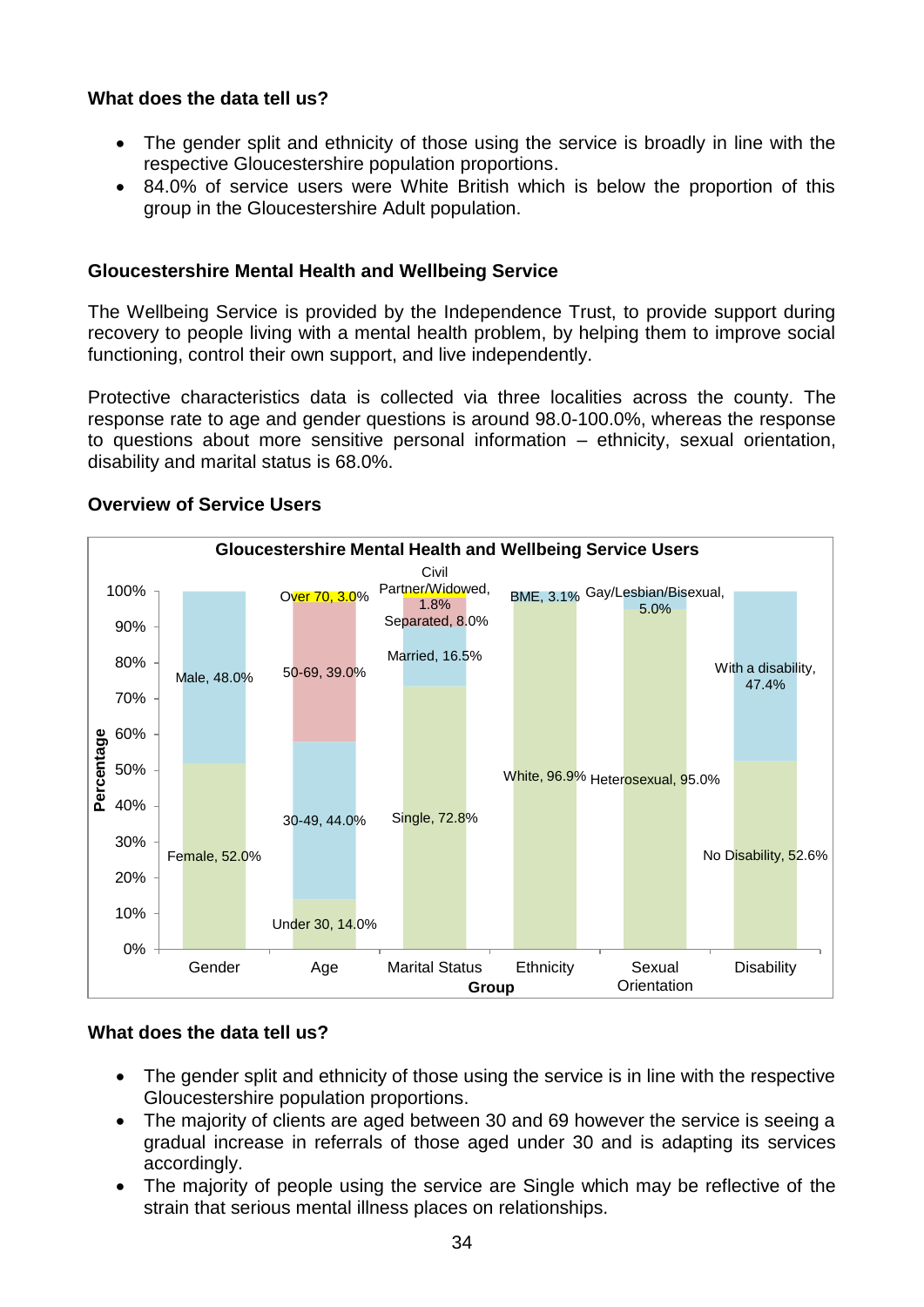## <span id="page-35-0"></span>**Independent Mental Health Advocacy (IMHA) service**

The Local Authority has a statutory duty to provide individuals detained under the Mental Health Act 2007 to access independent mental health advocacy. The Council delivers the IMHA service and below is the data for the 507 cases in 2015/16.



### **Overview of Service Users**

#### **What does the data tell us?**

- 56.0% of users are male and this is higher than the proportion of the Gloucestershire adult population which is male (48.5%).
- The percentage of users from Black and Minority Ethnic communities is in line with the proportion of these in the Gloucestershire adult population.

#### <span id="page-35-1"></span>**Appropriate Adults Service (AA)**

An Appropriate Adult Service provides independent support for any vulnerable child or adult such as those with mental health problems and or learning disabilities who are detained by the Police. The role of the AA is to provide support and advice to the vulnerable person but they do not give legal advice. The number of referrals to the AA service has significantly increased during the past three years, most of which are for males.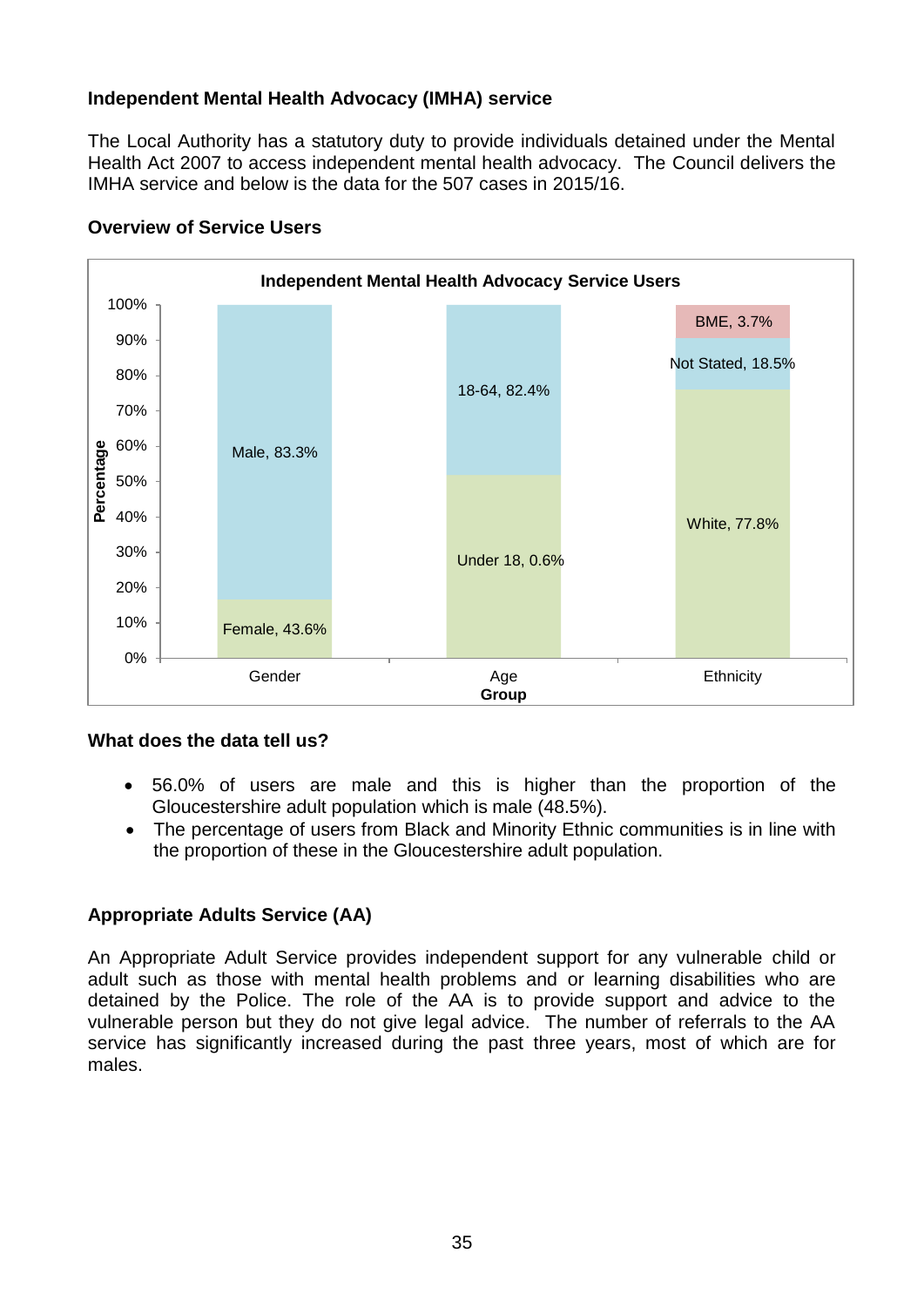## **Overview of Service Users**



## **What does the data tell us?**

- The overwhelming majority (83.3%) of service users are male (85.9% of under 18 users and 78.7% of adult users).
- The percentage of users from Black and Minority Ethnic communities (9.4%) is above the proportion of these in the Gloucestershire population (4.6%).

## <span id="page-36-0"></span>**Weight Management on Referral Service (Slimming World)**

Gloucestershire County Council commission a weight management service from Slimming World that enables people who meet the criteria to receive up to 12 free sessions at a Slimming World class of their choice.

The data below shows all referrals in the year 2015/2016. A total of 4,882 referrals were made in 2015/16, compared to 5,184 referrals in 2014/15. The majority of referrals were females  $(4,121 - 84.4\%)$ , with 761 men  $(15.6\%)$  referred into the service.

|                  | 2014/15       | 2015/16       | Change                   |
|------------------|---------------|---------------|--------------------------|
| Female referrals | 4,520 (87.2%) | 4,121 (84.4%) | $-399$ $(-2.8\%$ points) |
| Male referrals   | 664 (12.8%)   | 761 (15.6%)   | $+97$ ( $+2.8\%$ points) |
| <b>TOTAL</b>     | 5.184         | 4,882         | $-302$ ( $-5.8\%$ )      |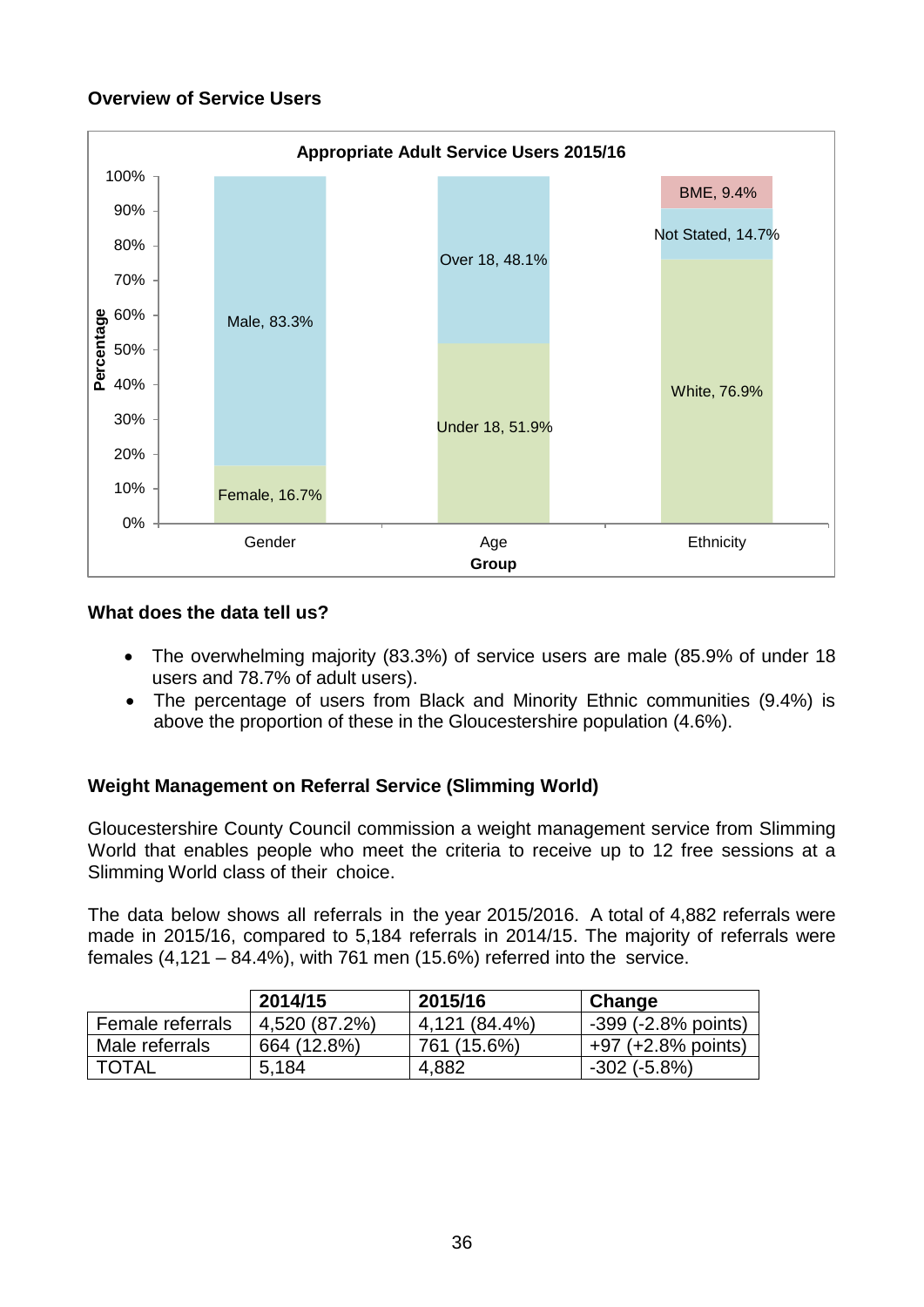## **Age and Ethnicity of Service Users**



| <b>Ethnicity</b>           |       | Referrals \% of Referrals | % of overall Gloucestershire<br>population |
|----------------------------|-------|---------------------------|--------------------------------------------|
| White                      | 4,689 | 96.0%                     | 95.4%                                      |
| Mixed                      | 46    | 0.9%                      | 1.4%                                       |
| Asian/Asian British        | 38    | 0.8%                      | 2.1%                                       |
| <b>Black/Black British</b> | 64    | 1.3%                      | 0.9%                                       |
| Other                      | 28    | 0.6%                      | 0.2%                                       |
| Not Stated/Refused         | 17    | 0.3%                      | $0\%$                                      |
| Total                      | 4,882 | 100%                      | 100%                                       |

#### **What does the data tell us?**

- The vast majority of users (84.4%) are women however nationally men have a higher prevalence of obesity than women (26% compared to 24%), and are more likely to be overweight (41% compared to 33%). Men are more likely to be overweight but women are more likely than men to have extremely high BMI values, (Source: Health Survey for England).
- The percentage of referrals from Mixed and Asian people is slightly lower than the percentage of Gloucestershire's population for the respective group.

In 2014 the Council commissioned some local insight research to explore men's experience of losing weight. Almost 80% of men stated that they would be interested to find out more information on losing weight, how to eat healthy, what was healthy, what were good exercises etc. This research will be used to inform future service provision.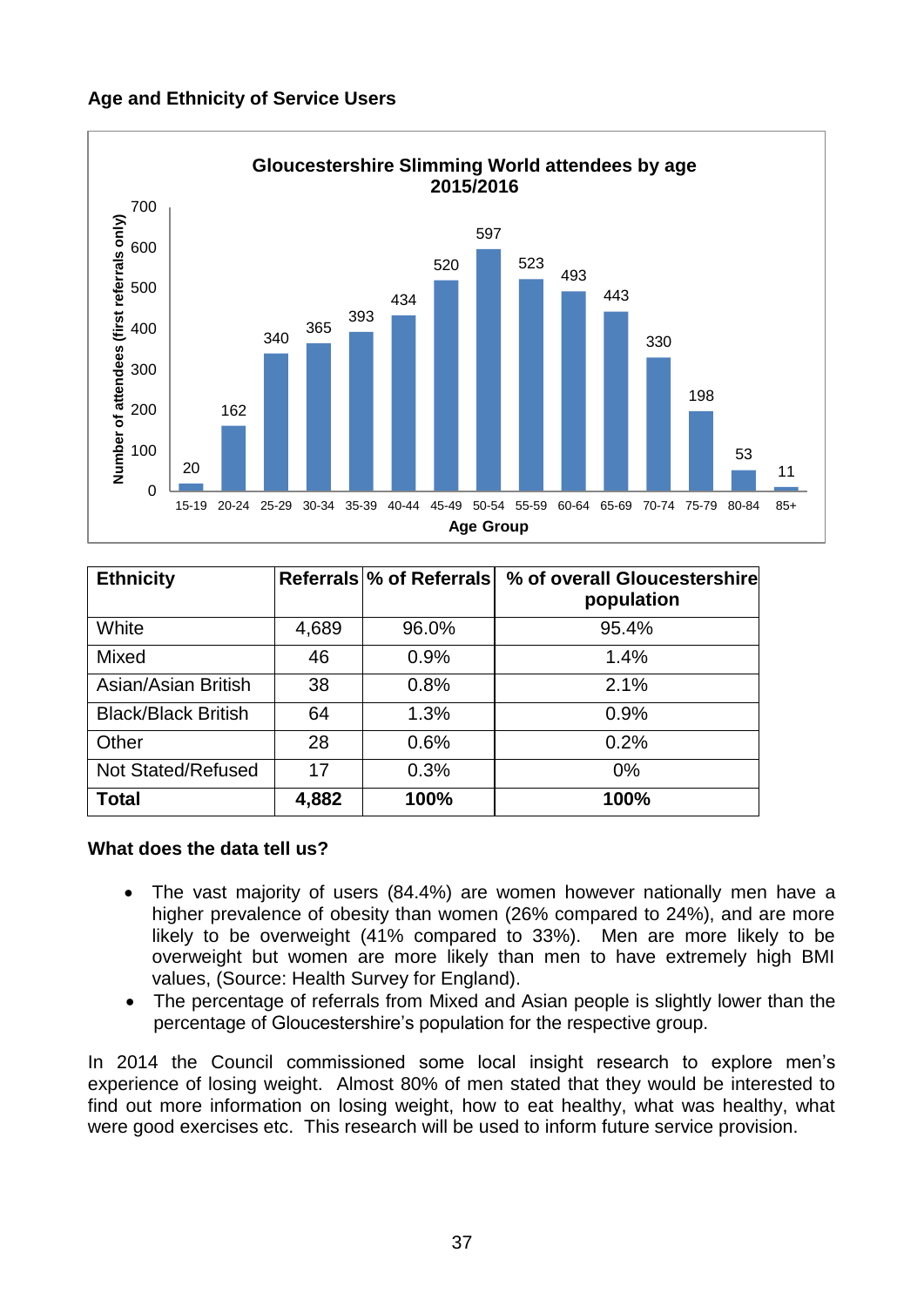## <span id="page-38-0"></span>**Drugs and Alcohol**

The community drug and alcohol service is an externally commissioned countywide service. The service has been in place since April 2013 and in 2015/16 there were 2,510 service users .



**Age Range and Gender of service users**



## **Other characteristics of service users**

| Number and percentage of service users who consider themselves to have a    |          | $42 - 2.6%$          |
|-----------------------------------------------------------------------------|----------|----------------------|
| disability                                                                  |          | Alcohol: 19 - 2.1%   |
| Number and percentage of service users who are Lesbian, Gay, Bisexual or    | Drug:    | $42 - 2.6%$          |
| Transgender                                                                 |          | Alcohol: $35 - 3.9%$ |
| Number and percentage of service users who are parents of children under 18 | Drug:    | $845 - 54.6%$        |
| years old                                                                   | Alcohol: | $1505 - 55.9\%$      |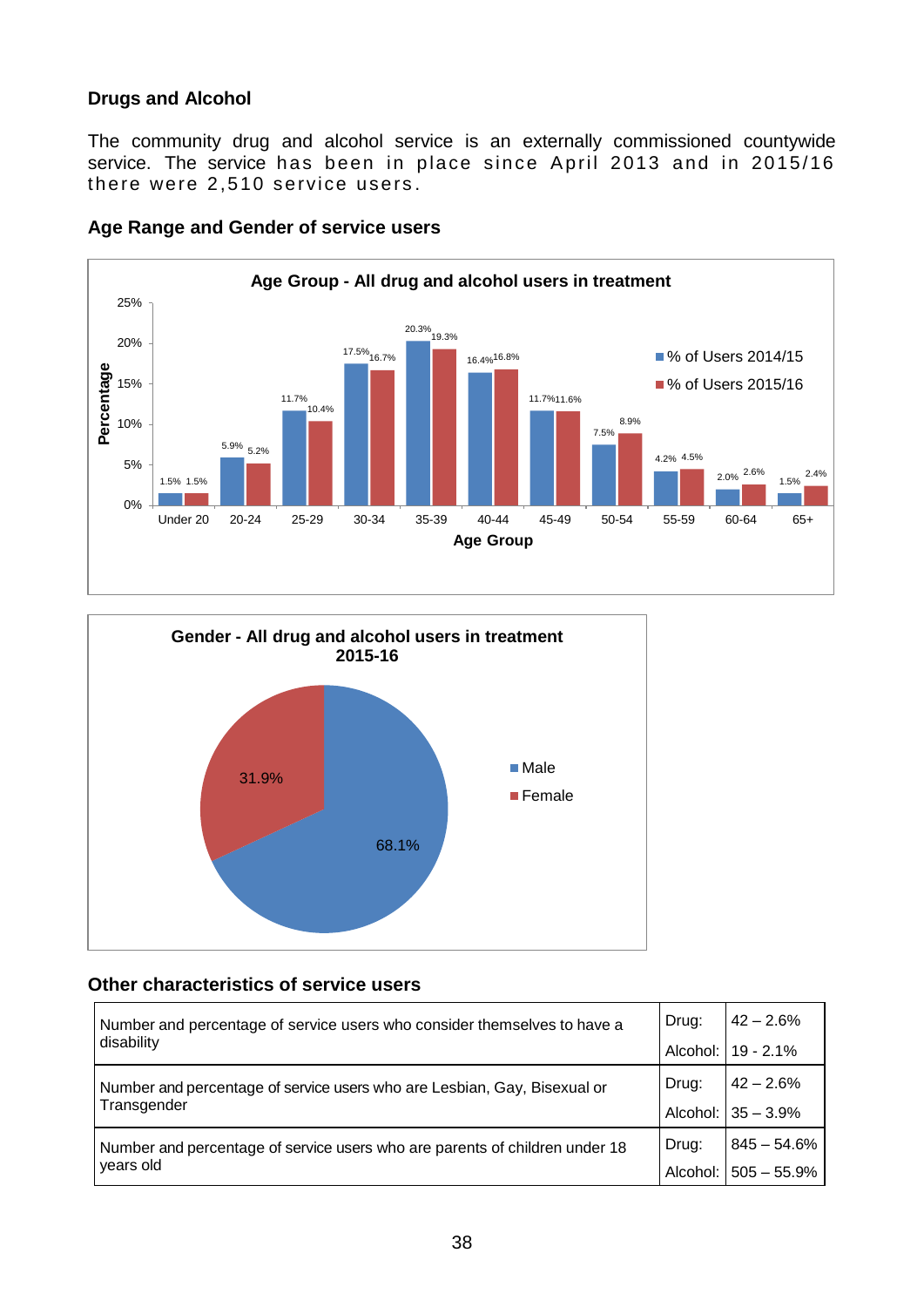

## **What does the data tell us?**

- 68.1% of service users receiving treatment are male.
- The majority of service users (52.8%) are aged between 30 and 44.
- In 2015/16 there was an increase in the percentage of users who are aged over 40 (up from 43.1% in 2014/15 to 46.9%).
- The majority of service users (both drug and alcohol) are parents of children under the age of 18.

## <span id="page-39-0"></span>**Sexual Health Services**

The Gloucestershire Sexual Health service delivers services which are commissioned specifically by Gloucestershire County Council and some which are the responsibility of other commissioners. The Gloucestershire County Council commissioned services are:

- Integrated Sexual Health include GUM Contraception and psychosexual medicine; and
- Chlamydia Screening.

During 2015/16, there were 30,541 service users who attended appointments at clinics.

#### **Overview of Service Users**

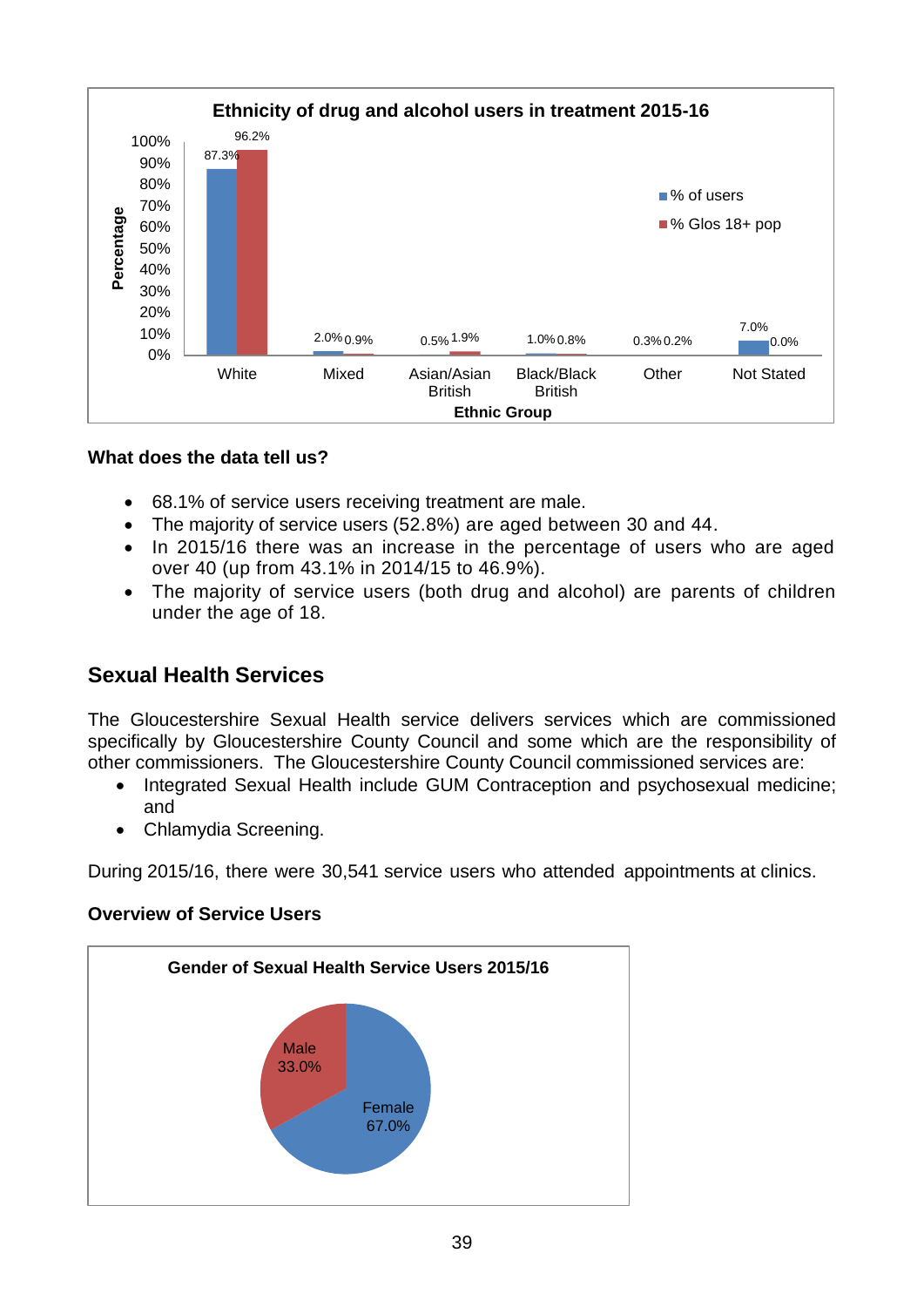



#### **What does the data tell us?**

- Over two thirds of service users are females.
- The largest proportions of users are aged between 20 and 24 and 56.1% of service users are under 30 years old.
- <span id="page-40-0"></span> 9.2% of service users are from Black and Minority Ethnic groups, which is above the proportion within the Gloucestershire population as a whole (4.6%).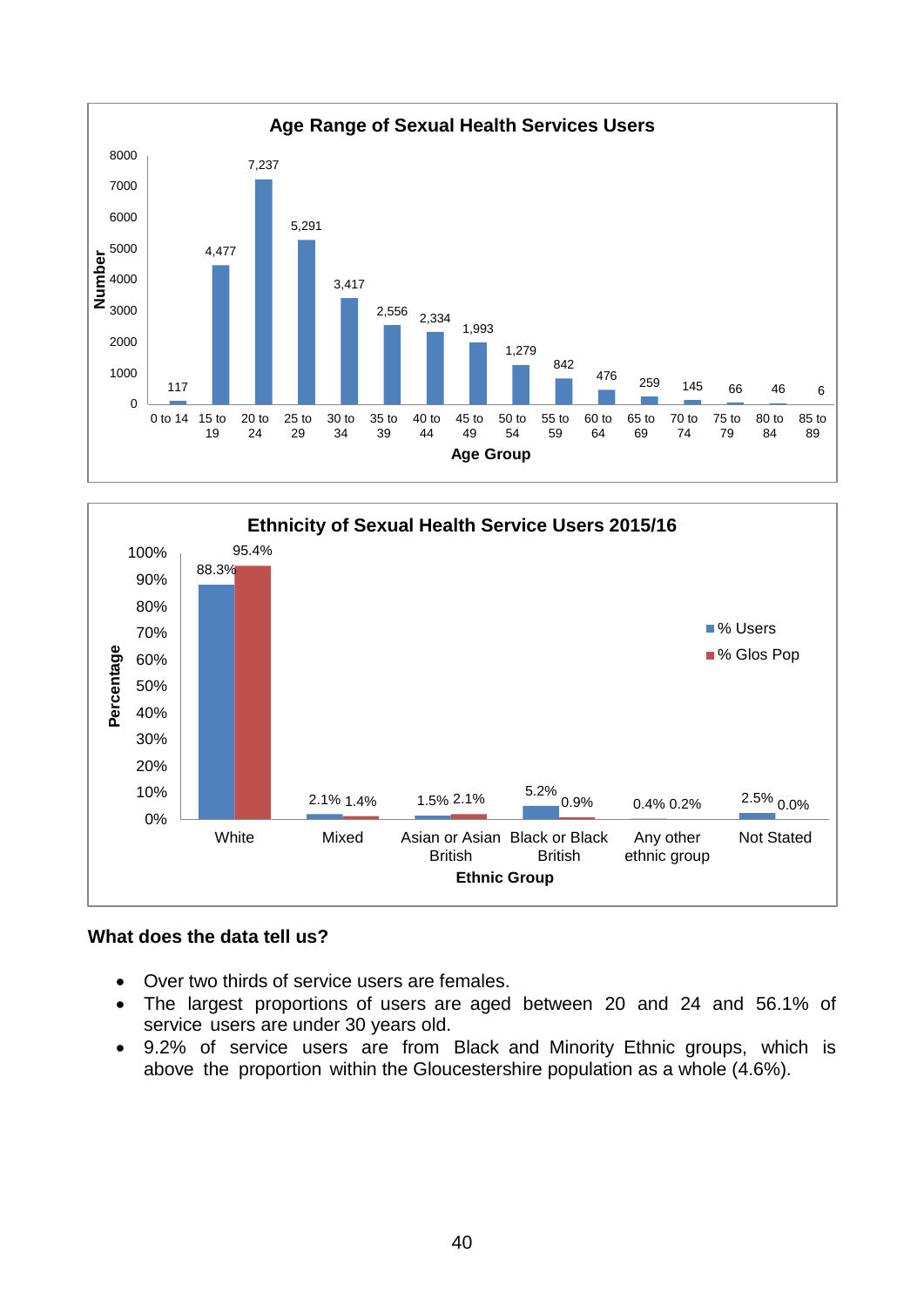## **Telecare**

The Telecare project helps vulnerable adults over 18 live independently. Equipment is placed around the home and special sensors can detect potential dangers or emergencies in the home such as falls, fire and carbon. The equipment is linked to a 24 hour monitoring centre where a trained operator will manage an appropriate response.

In 2016 there were 2,904 Telecare users as follows:

### **Age and Gender**



#### **Service User Type**



#### **What does the data tell us?**

 73.8% of Telecare users are older people and the majority (57.0%) of users are female.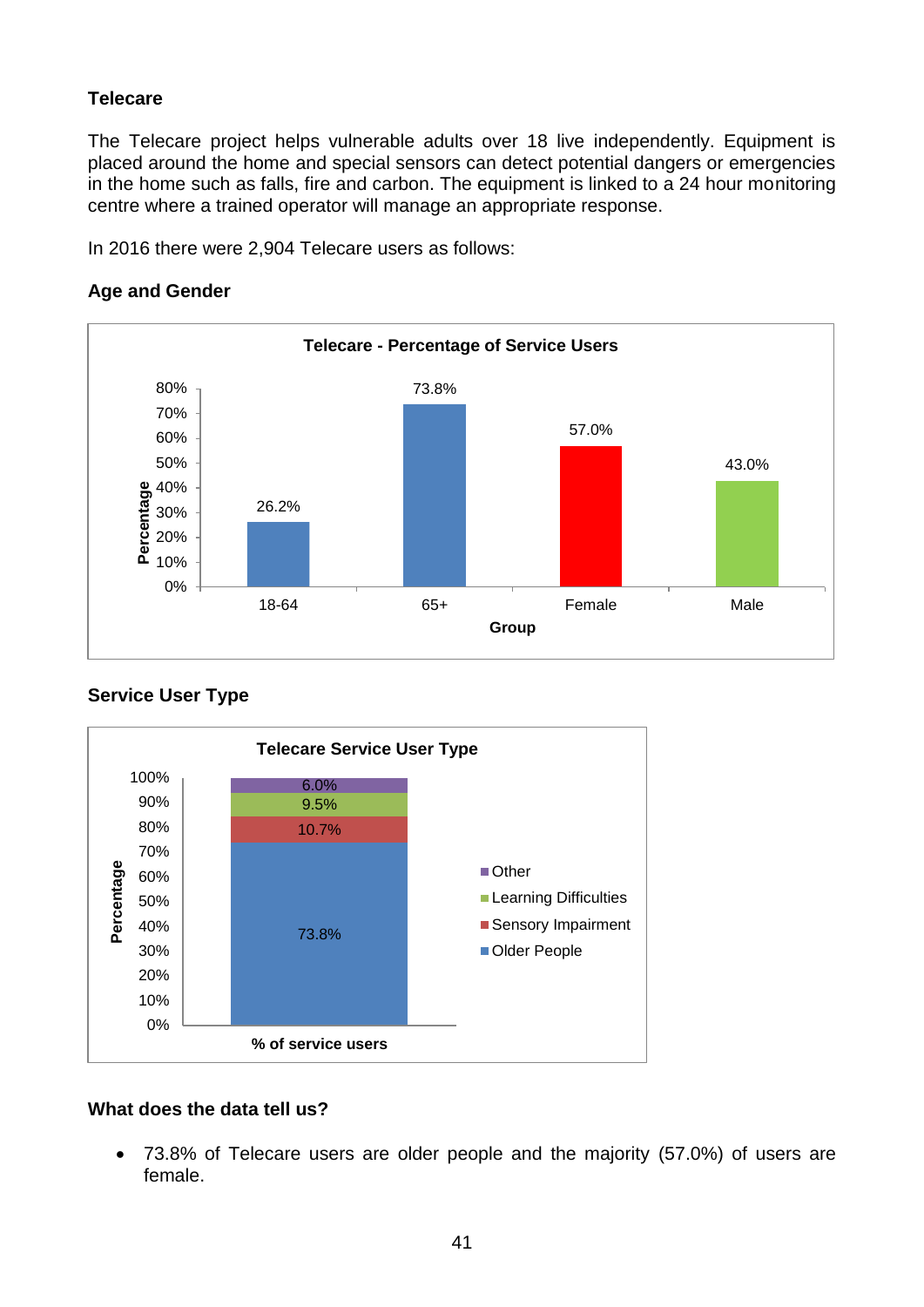## <span id="page-42-0"></span>**Library Services**

New joiners to the library service are asked to complete an equalities monitoring form. This information is gathered in order to identify if any of the people using library services come from any of the protected groups. This is done in order to see if there is a need to review how library services are provided to people in these groups. However, it should be noted that provision of this information is at the discretion of the library user and the majority of new joiners have chosen not to provide these personal details.

For most of the protected groups the data is in very low figures and the two areas where there is most information is for gender and age. The evidence from those that completed the form shows us that for new library members:

- 56.2% are female and 43.3% male (0.5% preferred not to say); and
- $\bullet$  40.0% were aged over 60, 43.0% aged 25 to 59 and 16.0% aged under 25 (1.0%) preferred not to say).



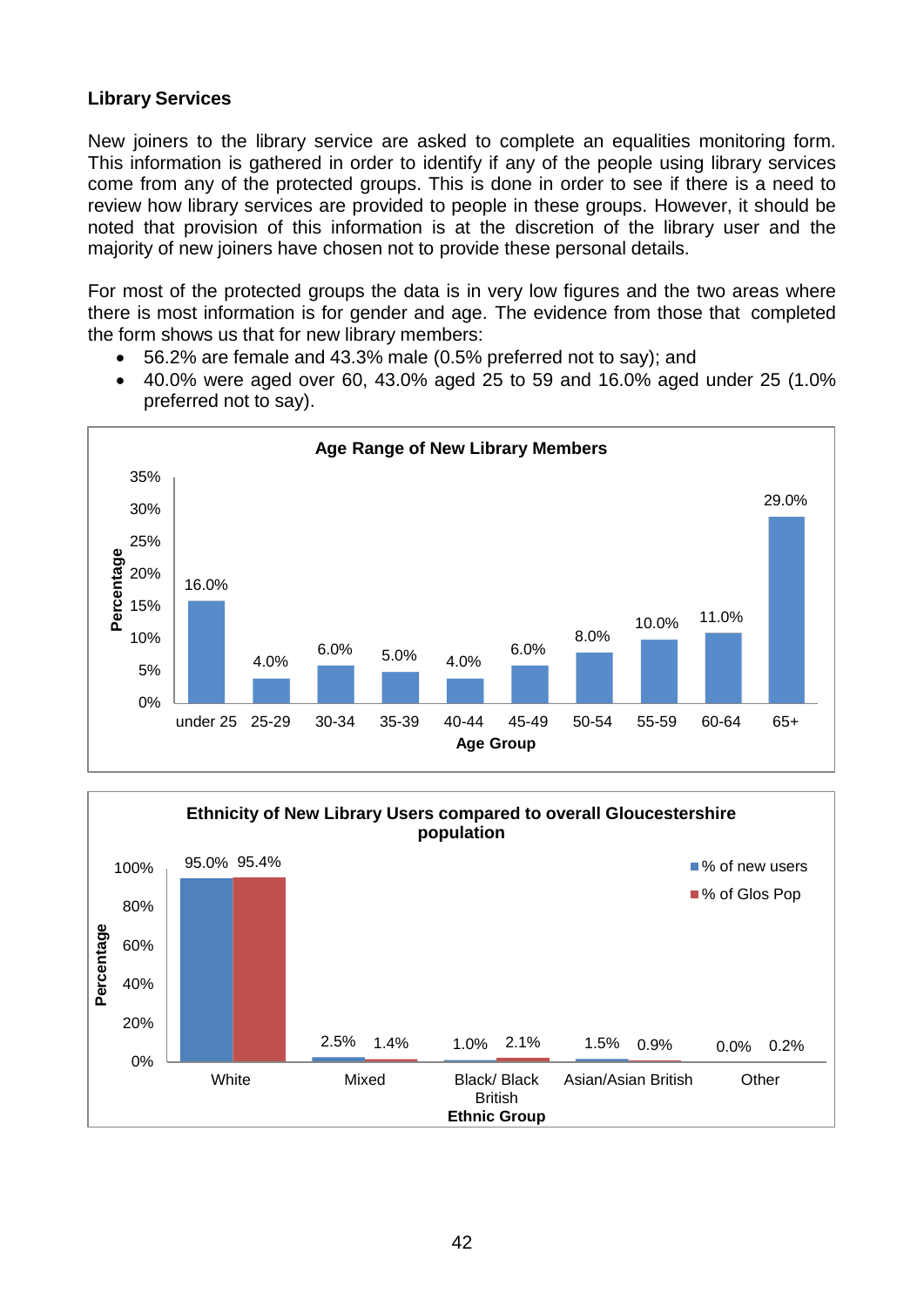

Although the information gathered may not be statistically valid for purposes of drawing out trends or solid evidence, these figures align with data gathered for the Library Strategy in 2012. People of retirement age account for a significant segment of library users and this is probably in part because older people have more time to visit a library.

We offer volunteering opportunities to all ages and they are active in supporting other library users as 'computer buddies' or by delivering books to those that are housebound or helping with rhyme-time activities for babies and toddlers. Some of our libraries have also hosted wellbeing days provided by social care and other agencies which are aimed at providing information for older people.

Information about library users from the Library Management Database also helps us to plan services and to shape stock provision. As a universal offer, library stock is purchased to cover wide ranging and comprehensive areas of interest and includes material that may be of particular interest to some people in the protected groups. This includes for example; an integrated collection of fiction for, and about being lesbian, gay, bi-sexual or transgender; parenting collections for pregnant mothers; books and other information for all religions and belief systems. We obtain books and eBooks in a variety of international languages and a Polish Book Club has been set up in one of our branches.

Provision of reading activities for young children and families is a core element of the library service. We hold consultation and engagement events with families and carers of children with disabilities in order to ensure that any barriers to library use faced by such children can be addressed. For example we provide Bookstart packs for children with additional needs and have dedicated large print and audio children's collections as well as dyslexia friendly publications.

The Library App means that some library services are now available via mobile devices. We continue to extend our e-Books, e-Audio and e-Magazine loan services and the electronic resources are available on the virtual reference library from wherever there is access to the Internet. These e-services may be of particular benefit to some users such as disabled people and carers.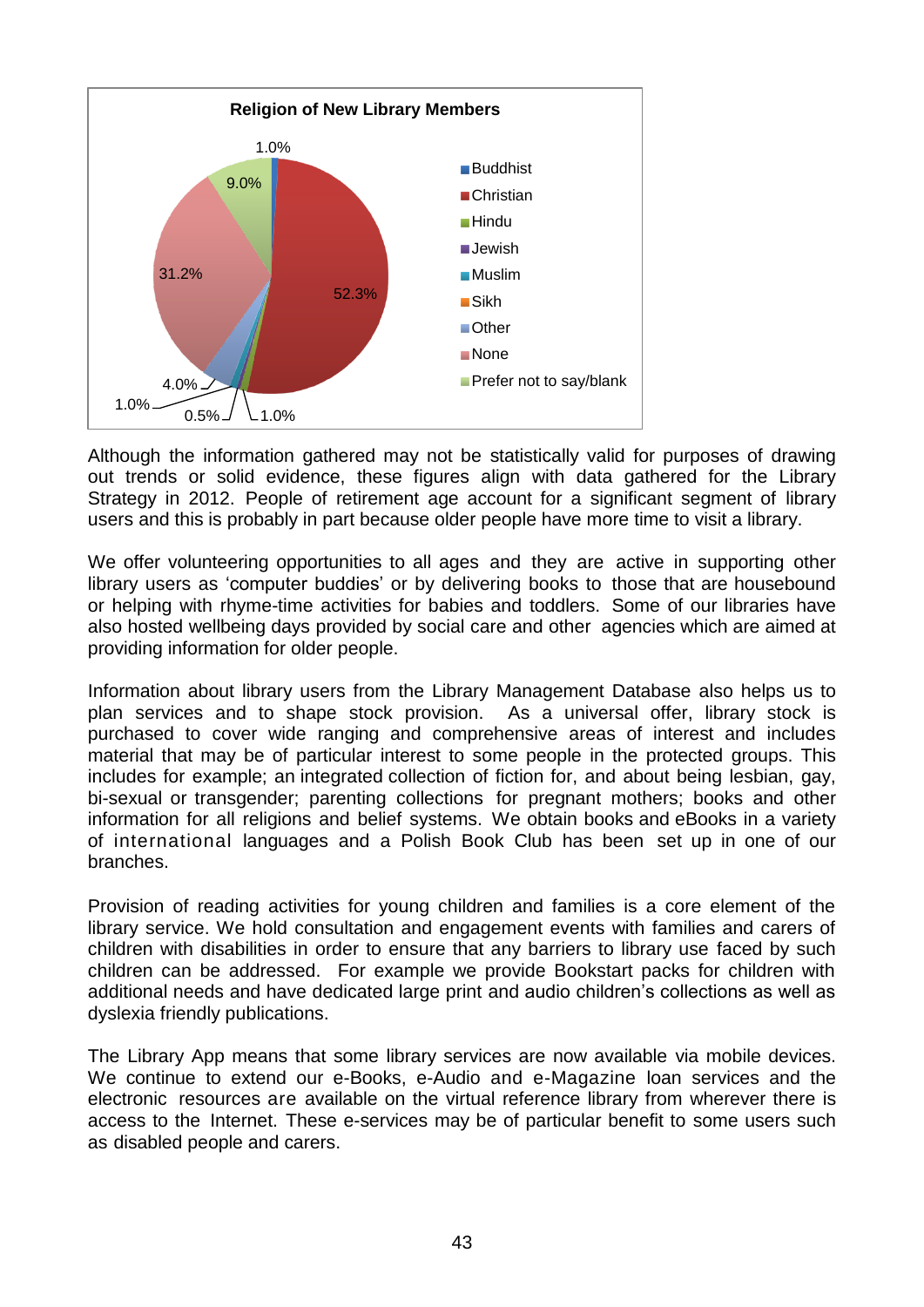## <span id="page-44-0"></span>**Archives**

## **Diversity profile of onsite users**

Gloucestershire Archives' most recent visitor survey was carried out February 2015 to help plan the Archives-led 'For the Record' project. You can find the results in the [Council's Service User Diversity Report 2015/16.](http://www.gloucestershire.gov.uk/CHttpHandler.ashx?id=65349&p=0)

#### **Ensuring facilities and services are accessible to all users**

Over the past year we have undertaken the following activities:

- Used the results of our visitor survey and other data to develop a Due Regard Statement for our 'For the Record' project. You can find a copy of this at [www.gloucestershire.co.uk/archives/fortherecord.](http://www.gloucestershire.co.uk/archives/fortherecord)
- Appointed a Community Heritage Development Officer (CHDO) who will support local people and communities to gather, keep and share archives.
- Supported our CHDO to attend the Nov 2016 Hidden Histories conference, organised by Reach South West. Delegates learned about previously 'hidden' aspects of diverse histories, including black history, Lesbian, Gay, Bisexual and Transgender (LGBT), faith and disability, and they heard external funders explain why diversity is important to their respective organisations. As a result, we've drawn up a draft action plan for future inclusion activities. We'll revisit this once we're further down the line with our 'For the Record' project.
- Provided advice to help the Chair for the Council's LGBT 'Prism' network develop activities for LGBT month 2017.
- Made sure our project architects understood the requirements in our Access Action Plan for our redeveloped premises e.g. ramped and stepped access to the garden next to the training suite, lift access to the new Gloucestershire Heritage Hub facilities in our main building, lighting that is sympathetic to the needs for visually impaired building users, and acoustic environments that are suitable for partially deaf people, those with mental health problems and people living with dementia.
- Ensured our temporary research room and its toilet facilities are accessible to wheelchair users.
- Provided high legibility temporary signage from the site boundary and car park to our new temporary entrance.
- Made plans to retain Blue Badge parking bays during building works that will render our public car park unusable, and shared this information with users.
- Consulted with two hearing impaired users to purchase acoustic chairs for the new onsite facilities we're creating.
- Provided plain English and Welcome Host training for all Archives staff and volunteers from Gloucestershire Family History Centre.
- Launched Gloucestershire Heritage Hub, a growing network of people and organisations with a common interest in the documented heritage of the historic county of Gloucestershire. Over time, we will be supporting this community to develop and look after archive collections that are representative of the communities we share, and to make these accessible to a wider range of audiences. This will help to ensure sustainable and inclusive access to the County's archives.
- Developed and launched an accessible logo and brand identity for Gloucestershire Heritage Hub.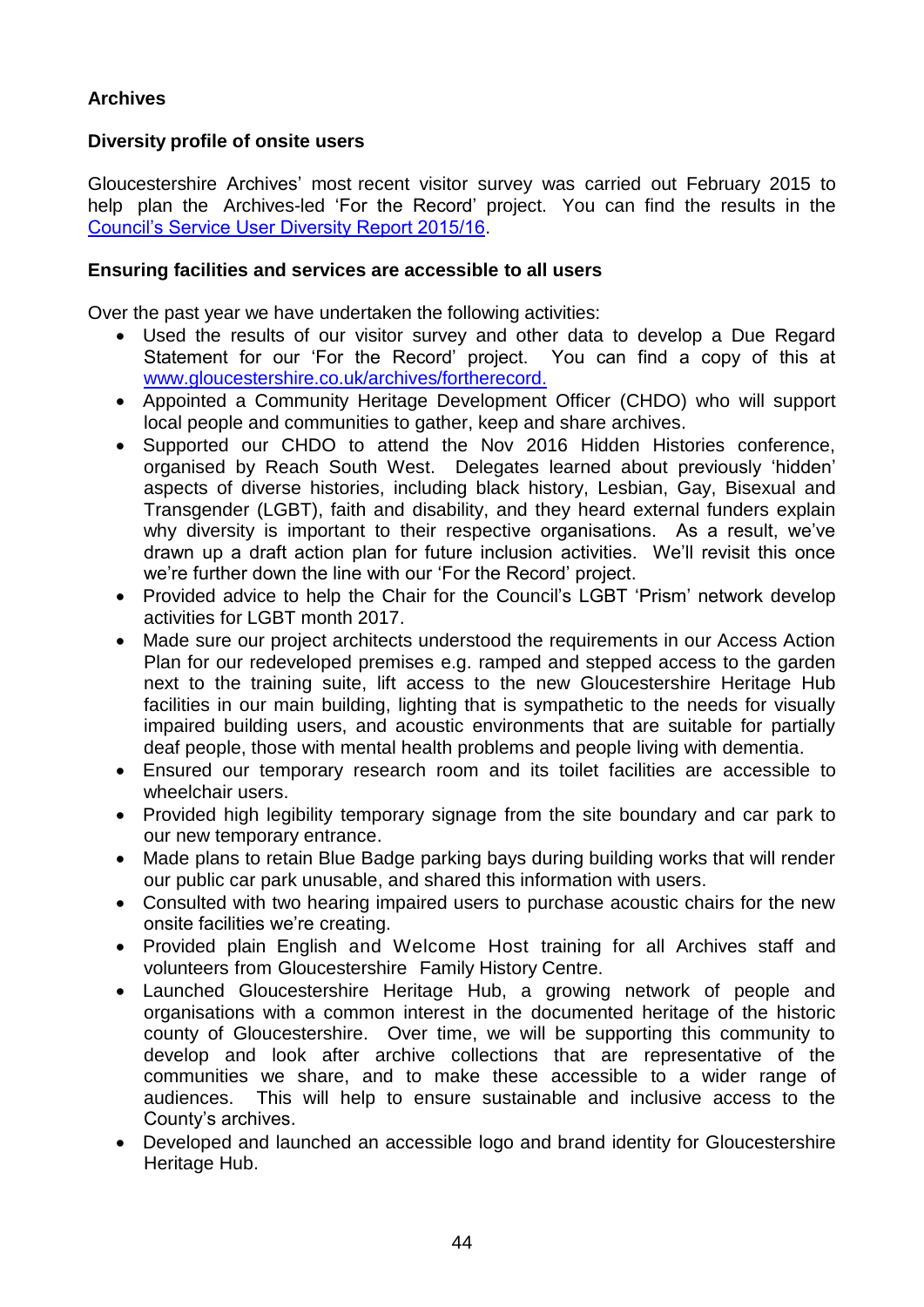- Taken steps to ensure the new Gloucestershire Heritage Hub website will meet W3C Double Compliance and as much of Triple Compliance as possible against Web Content Accessibility Guidelines.
- Browsed our collections to identify images that could be used for reminiscence activities with older people, including those living with dementia. And liaised with staff at Liverpool Museums to further explore the possibility of using their House of Memories app to host these images.
- Provided work and volunteering placements for people with disabilities, and volunteering activities for carers who need to stay at home to support older family members.
- Organised volunteer buddies to support people with physical and learning disabilities who want to use documents and other sources in our public research room.

### <span id="page-45-0"></span>**Supporting People Programme**

The Supporting People People Programme aims to provide housing related support to vulnerable people in Gloucestershire to help them live independently. 65.1% of our client base is made up of victims of domestic abuse but we also offer support to those suffering from mental health difficulties, the homeless, young people, offenders, those suffering from sensory loss and refugees. The Council also facilitates community based support for adults with other vulnerabilities.



## **Overview of Service Users**